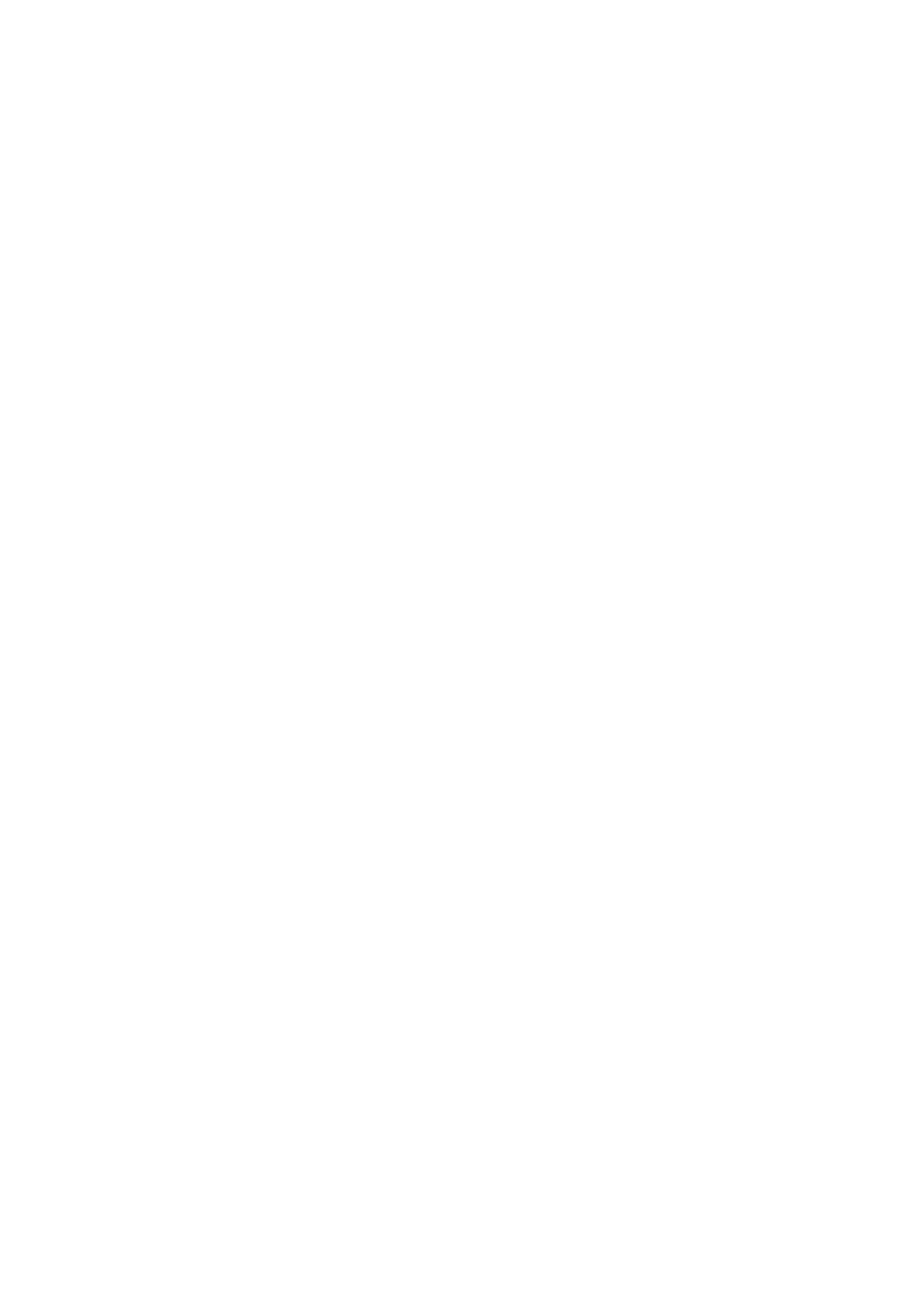# Table of contents

| 1. | Team, Visitors, External Collaborators (and the context of the context of the context of the context of the context of the context of the context of the context of the context of the context of the context of the context o |                  |  |  |
|----|--------------------------------------------------------------------------------------------------------------------------------------------------------------------------------------------------------------------------------|------------------|--|--|
| 2. |                                                                                                                                                                                                                                |                  |  |  |
| 3. |                                                                                                                                                                                                                                |                  |  |  |
|    | Graph-based signal processing<br>3.1.                                                                                                                                                                                          | 3                |  |  |
|    | 3.2.<br>Theory and Structure of dynamic Networks                                                                                                                                                                               | $\overline{4}$   |  |  |
|    | Distributed Algorithms for dynamic networks: regulation, adaptation and interaction<br>3.3.                                                                                                                                    | $\overline{4}$   |  |  |
| 4. | 5                                                                                                                                                                                                                              |                  |  |  |
|    | 4.1.<br>Life Science & Health                                                                                                                                                                                                  | 5                |  |  |
|    | 4.2. Network Science / Complex networks                                                                                                                                                                                        | 5                |  |  |
|    | 4.3. Social Sciences / Epistemology                                                                                                                                                                                            | 6                |  |  |
| 5. |                                                                                                                                                                                                                                |                  |  |  |
|    | Machine Learning & Data Science for Complex and Dynamical Models<br>5.1.1.                                                                                                                                                     | 6                |  |  |
|    | 5.1.2. Books on Dynamic Networks by Márton Karsai                                                                                                                                                                              | $\overline{7}$   |  |  |
|    | Awards<br>5.1.3.                                                                                                                                                                                                               | $\overline{7}$   |  |  |
| 6. |                                                                                                                                                                                                                                | $\overline{7}$   |  |  |
|    | 6.1.<br>GraSP                                                                                                                                                                                                                  | 7                |  |  |
|    | 6.2.<br>IoT-LAB aggregation-tools                                                                                                                                                                                              | 8                |  |  |
|    | IoT-LAB cli-tools<br>6.3.                                                                                                                                                                                                      | 8                |  |  |
|    | 6.4.<br>IoT-LAB gateway                                                                                                                                                                                                        | 8                |  |  |
|    | IoT-LAB robots<br>6.5.                                                                                                                                                                                                         | 8                |  |  |
|    | 6.6.<br>Queueing Systems                                                                                                                                                                                                       | 8                |  |  |
|    | 6.7. WSNet                                                                                                                                                                                                                     | 8                |  |  |
| 7. |                                                                                                                                                                                                                                | $\boldsymbol{9}$ |  |  |
|    | Graph Signal Processing and Machine Learning<br>7.1.                                                                                                                                                                           | 9                |  |  |
|    | Analytic signal in many dimensions<br>7.1.1.                                                                                                                                                                                   | 9                |  |  |
|    | 7.1.2. BGP Zombies: an Analysis of Beacons Stuck Routes                                                                                                                                                                        | 9                |  |  |
|    | 7.1.3. Design of graph filters and filterbanks                                                                                                                                                                                 | 9                |  |  |
|    | 7.2. Optimization                                                                                                                                                                                                              | 10               |  |  |
|    | A new proximal method for joint image restoration and edge detection with the Mumford-<br>7.2.1.                                                                                                                               |                  |  |  |
|    | Shah model                                                                                                                                                                                                                     | 10               |  |  |
|    | 7.2.2. Semi-Linearized Proximal Alternating Minimization for a Discrete Mumford–Shah Model                                                                                                                                     |                  |  |  |
|    |                                                                                                                                                                                                                                | 10               |  |  |
|    | 7.2.3. Discrete Mumford-Shah on graph for mixing matrix estimation                                                                                                                                                             | 10               |  |  |
|    | 7.3. Wireless & Wired Networks                                                                                                                                                                                                 | 11               |  |  |
|    | Conflict graph-based model for IEEE 802.11 networks: A Divide-and-Conquer approach 11<br>7.3.1.                                                                                                                                |                  |  |  |
|    | 7.3.2. Video on Demand in IEEE 802.11p-based Vehicular Networks: Analysis and Dimension-                                                                                                                                       |                  |  |  |
|    | ing                                                                                                                                                                                                                            | 11               |  |  |
|    | An accurate and efficient modeling framework for the performance evaluation of DPDK-<br>7.3.3.                                                                                                                                 |                  |  |  |
|    | based virtual switches                                                                                                                                                                                                         | 11               |  |  |
|    | Association optimization in Wi-Fi networks<br>7.3.4.                                                                                                                                                                           | 12               |  |  |
|    | Transient analysis of idle time in VANETs using Markov-reward models<br>7.3.5.                                                                                                                                                 | 12               |  |  |
|    | Performance Evaluation of Communication Networks<br>7.4.                                                                                                                                                                       | 13               |  |  |
|    | 7.4.1.<br>First-Come-First-Served Queues with Multiple Servers and Customer Classes                                                                                                                                            | 13               |  |  |
|    | A study of systems with multiple operating levels, probabilistic thresholds and hysteresis<br>7.4.2.                                                                                                                           |                  |  |  |
|    |                                                                                                                                                                                                                                | 13               |  |  |
|    | 7.4.3.<br>Covert cycle stealing in an M/G/1 queue                                                                                                                                                                              | 13               |  |  |
|    | 7.4.4.<br>LRU caches                                                                                                                                                                                                           | 13               |  |  |
|    | 7.4.5.<br>Stochastic Multilayer Networks                                                                                                                                                                                       | 14               |  |  |
|    | Computational Human Dynamics and Temporal Networks<br>7.5.                                                                                                                                                                     | 14               |  |  |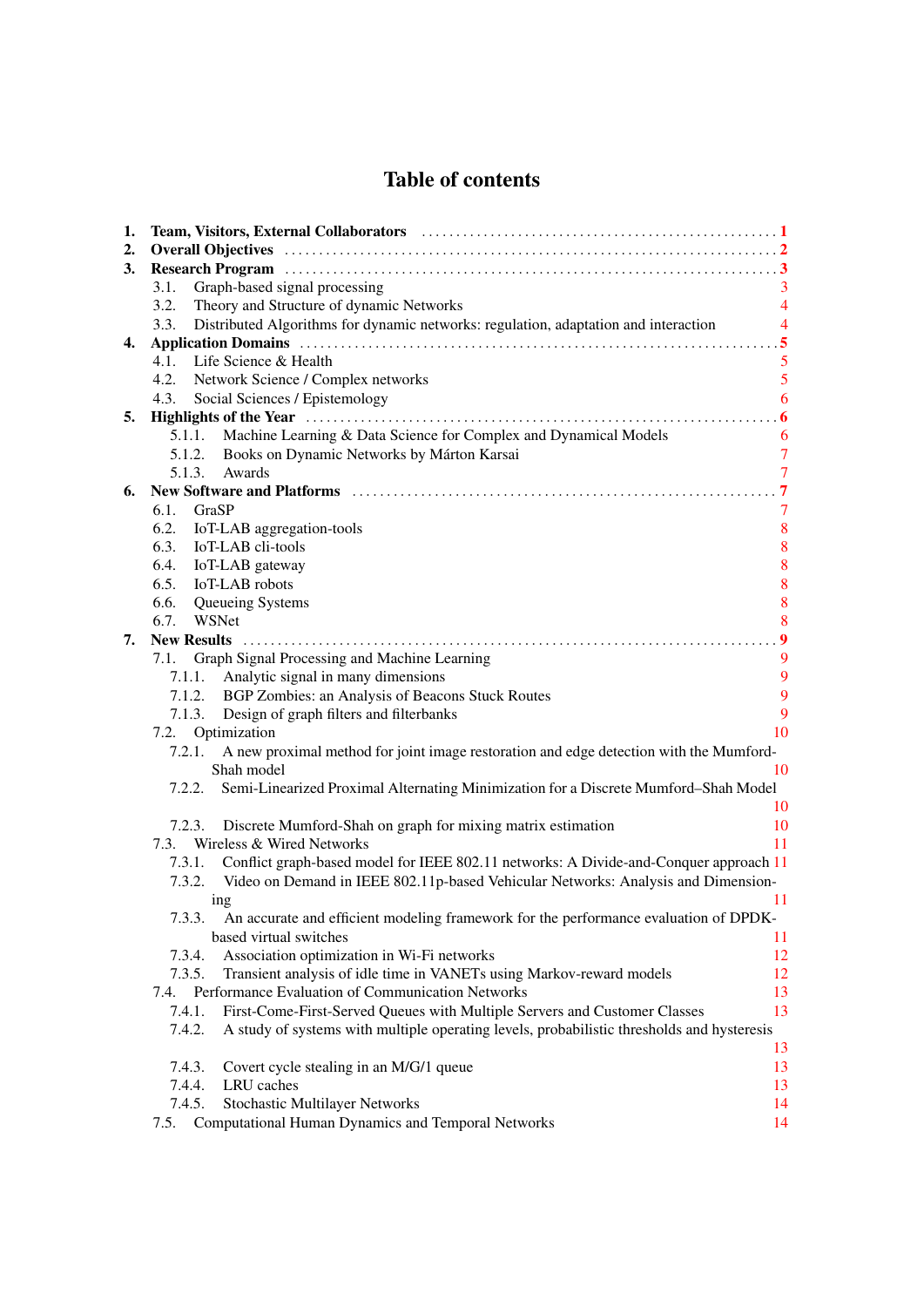|     | Correlations and dynamics of consumption patterns in social-economic networks<br>7.5.1.            | 14 |
|-----|----------------------------------------------------------------------------------------------------|----|
|     | 7.5.2.<br>Mapping temporal-network percolation to weighted, static event graphs                    | 14 |
|     | Randomized reference models for temporal networks<br>7.5.3.                                        | 14 |
|     | Socioeconomic dependencies of linguistic patterns in Twitter: a multivariate analysis<br>7.5.4.    | 15 |
|     | Threshold driven contagion on weighted networks<br>7.5.5.                                          | 15 |
|     | Link transmission centrality in large-scale social networks<br>7.5.6.                              | 15 |
|     | Prepaid or Postpaid? That Is the Question: Novel Methods of Subscription Type Prediction<br>7.5.7. |    |
|     | in Mobile Phone Services                                                                           | 15 |
|     | 7.5.8.<br>Service Adoption Spreading in Online Social Networks                                     | 16 |
|     | Attention on Weak Ties in Social and Communication Networks<br>7.5.9.                              | 16 |
| 8.  |                                                                                                    |    |
| 9.  |                                                                                                    |    |
|     | 9.1. Regional Initiatives                                                                          | 17 |
|     | 9.1.1. Idex Lyon ACADEMICS                                                                         | 17 |
|     | ISI Torino / Dante<br>9.1.2.                                                                       | 17 |
|     | 9.2. National Initiatives                                                                          | 18 |
|     | 9.2.1. Equipex FIT (Futur Internet of Things)                                                      | 18 |
|     | 9.2.2. ANR GRAPHSIP (Graph Signal Processing)                                                      | 18 |
|     | 9.2.3. ANR SoSweet                                                                                 | 18 |
|     | 9.2.4. ANR DylNet                                                                                  | 19 |
|     | 9.2.5. Inria PRE LIAISON                                                                           | 19 |
|     | 9.2.6. Inria & HCERES                                                                              | 19 |
|     | 9.2.7. Inria IPL BetterNet                                                                         | 19 |
|     | 9.3. European Initiatives                                                                          | 20 |
|     | 9.3.1.1.<br><b>EMBERS</b>                                                                          | 20 |
|     | 9.3.1.2.<br><b>ARMOUR</b>                                                                          | 20 |
|     | <b>International Initiatives</b><br>9.4.                                                           | 21 |
|     | Participation in International Programs<br>9.4.1.                                                  | 21 |
|     | <b>International Initiatives</b><br>9.4.2.                                                         | 21 |
|     | 9.5. International Research Visitors                                                               | 22 |
|     | 9.5.1. Visits of International Scientists                                                          | 22 |
|     | 9.5.2. Visits to International Teams                                                               | 22 |
| 10. |                                                                                                    | 22 |
|     | 10.1. Promoting Scientific Activities                                                              | 22 |
|     | 10.1.1. Scientific Events Organisation                                                             | 22 |
|     | 10.1.1.1. General Chair, Scientific Chair                                                          | 22 |
|     | 10.1.1.2. Member of the Organizing Committees                                                      | 22 |
|     | 10.1.2. Scientific Events Selection                                                                | 23 |
|     | 10.1.3. Journal                                                                                    | 23 |
|     | 10.1.3.1. Member of the Editorial Boards                                                           | 23 |
|     | 10.1.3.2. Reviewer - Reviewing Activities                                                          | 23 |
|     | 10.1.4. Invited Talks                                                                              | 23 |
|     | 10.1.5. Leadership within the Scientific Community                                                 | 24 |
|     | 10.1.6. Scientific Expertise                                                                       | 24 |
|     | 10.1.7. Research Administration                                                                    | 25 |
|     | 10.2. Teaching - Supervision - Juries                                                              | 26 |
|     | 10.2.1. Teaching                                                                                   | 26 |
|     | 10.2.2. Supervision                                                                                | 26 |
|     | 10.2.3. Juries                                                                                     | 27 |
|     | 10.3. Popularization                                                                               | 27 |
|     | 10.3.1. Internal or external Inria responsibilities                                                | 27 |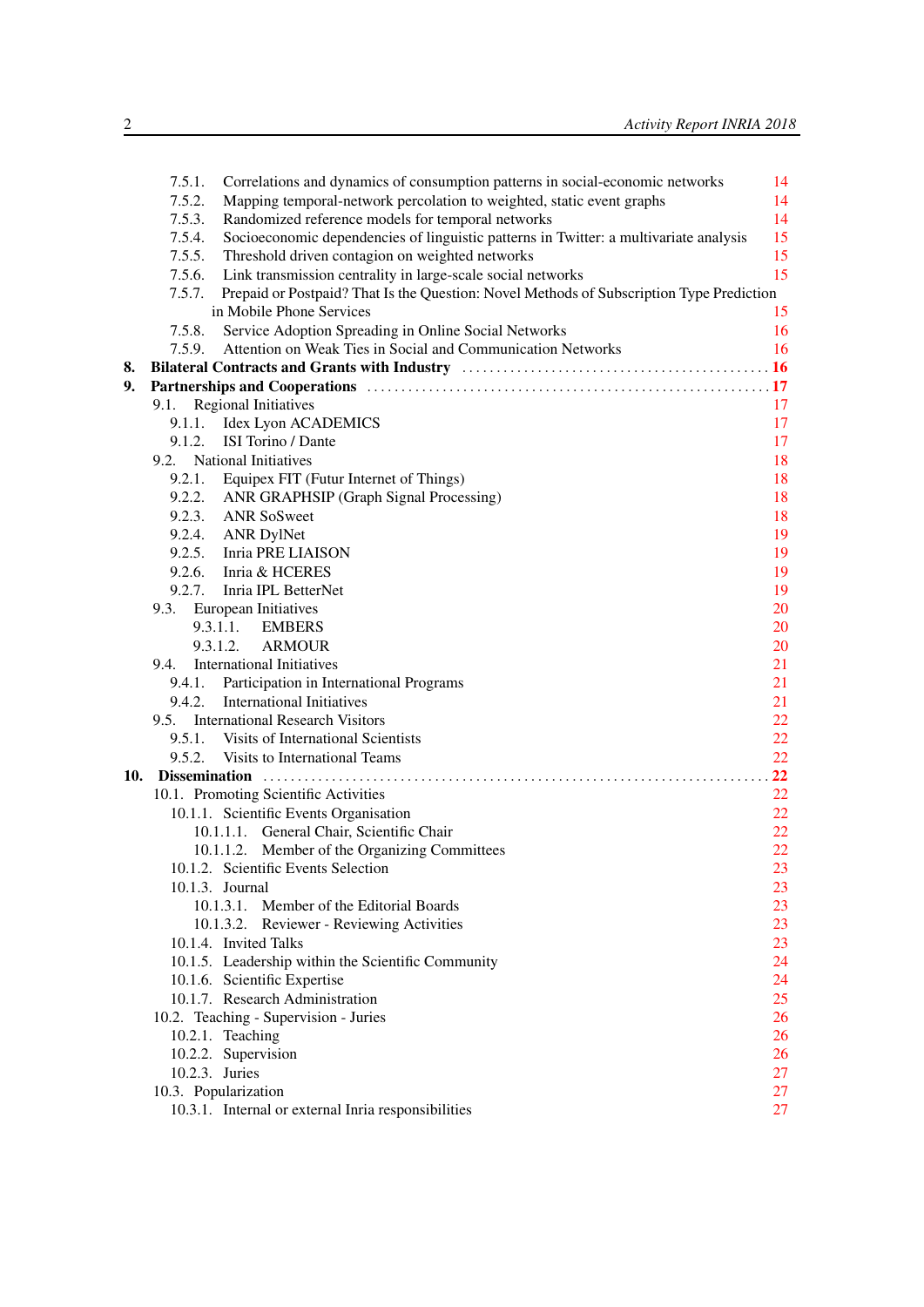| 10.3.3. Interventions |                               | 28 |
|-----------------------|-------------------------------|----|
|                       | 10.3.2. Articles and contents | 28 |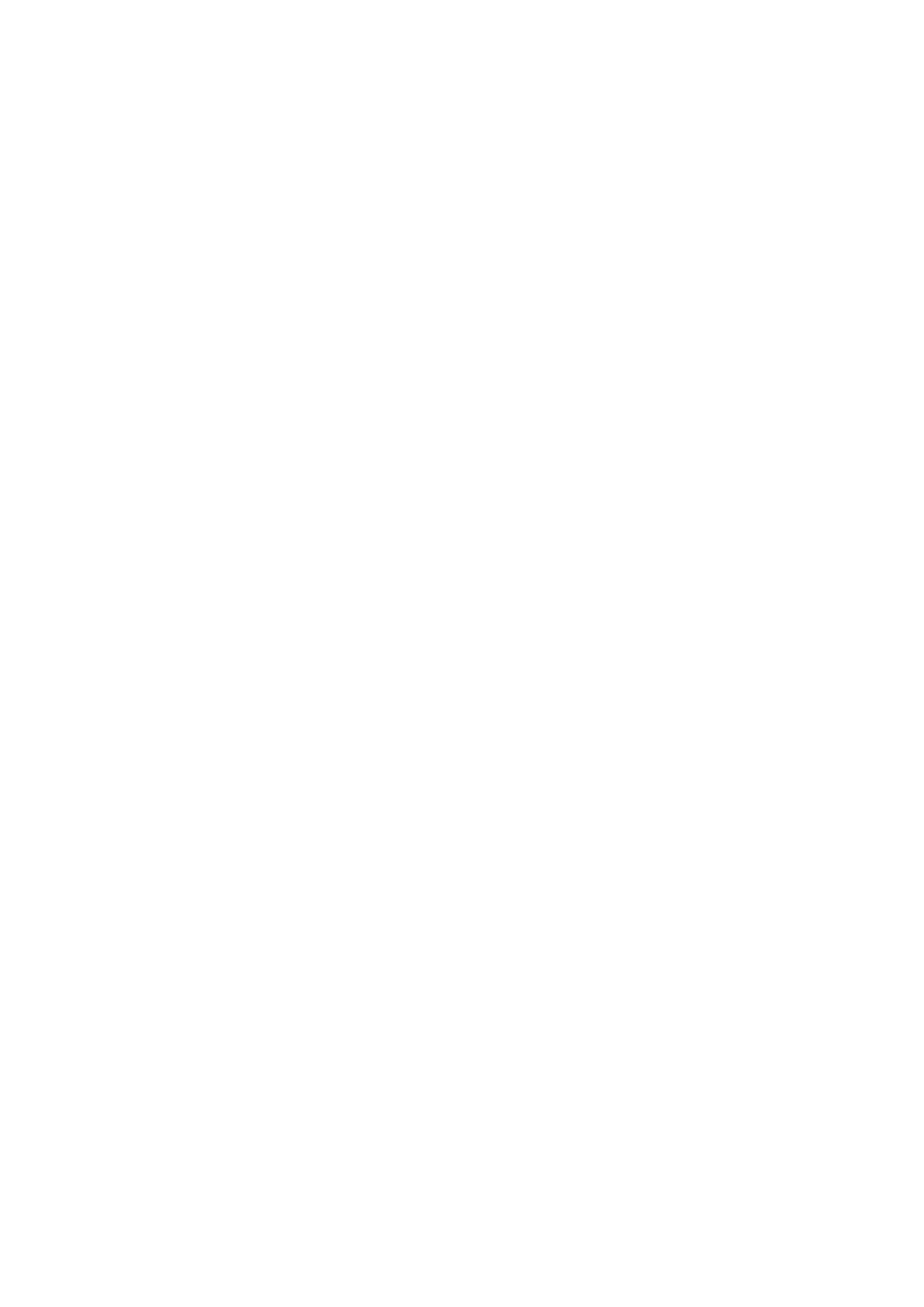# Project-Team DANTE

*Creation of the Team: 2012 November 01, updated into Project-Team: 2015 January 01* Keywords:

# [Computer Science and Digital Science:](https://raweb.inria.fr/rapportsactivite/RA2018/static/keywords/ComputerScienceandDigitalScience.html)

A1.2. - Networks A1.2.4. - QoS, performance evaluation A1.2.5. - Internet of things A1.2.6. - Sensor networks A1.2.9. - Social Networks A3.4.1. - Supervised learning A3.5. - Social networks A3.5.1. - Analysis of large graphs A5.9. - Signal processing A5.9.4. - Signal processing over graphs A8.1. - Discrete mathematics, combinatorics A8.7. - Graph theory A8.8. - Network science A8.9. - Performance evaluation B2.3. - Epidemiology

# [Other Research Topics and Application Domains:](https://raweb.inria.fr/rapportsactivite/RA2018/static/keywords/OtherResearchTopicsandApplicationDomains.html)

B6. - IT and telecom B6.3.4. - Social Networks B6.4. - Internet of things B9.5.1. - Computer science B9.5.6. - Data science B9.6.5. - Sociology

B9.6.8. - Linguistics

B9.6.10. - Digital humanities

# <span id="page-6-0"></span>1. Team, Visitors, External Collaborators

#### Research Scientists

Paulo Gonçalves [Team leader, Inria, Senior Researcher, HDR] Philippe Nain [Inria, Senior Researcher, HDR] Tommaso Venturini [Inria, Advanced Research Position, until Aug 2018, HDR]

#### Faculty Members

Thomas Begin [Univ de Claude Bernard, Associate Professor, HDR]

Anthony Busson [Univ de Claude Bernard, Professor, HDR]

Christophe Crespelle [Univ de Claude Bernard, Associate Professor, HDR]

Éric Fleury [Team leader, Ecole Normale Supérieure Lyon, Chair, until Mar 2018, HDR]

Marion Foare [Associate Professor, Ecole supérieure de chimie physique électronique de Lyon, since Sept. 2018]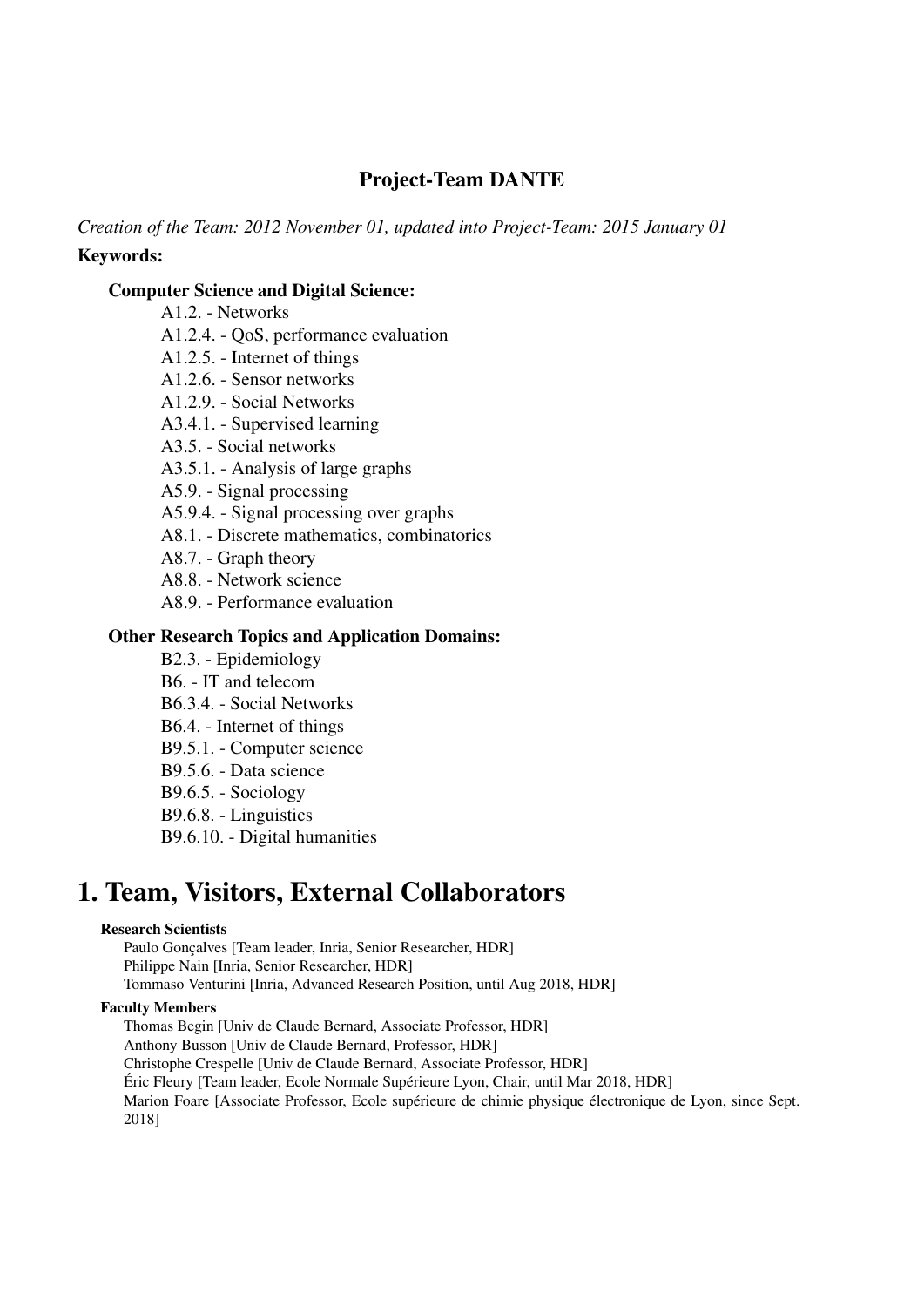Isabelle Guérin Lassous [Univ de Claude Bernard, Professor, HDR] Márton Karsai [Ecole Normale Supérieure Lyon, Associate Professor] Jean-Pierre Chevrot [Professor Univ Grenoble Alpes, ext. collaborator until Aug 2018] Éric Philippe Guichard [Associate Professor Enssib, Lyon, ext. collaborator until march 2020] Jean-Philippe Magué [Associate Professor Ecole Normale Supérieure Lyon, ext. collaborator until Aug 2018]

#### Post-Doctoral Fellows

Sarah de Nigris [CNRS, until Jun 2018] Sebastien Lerique [Inria] Mikhail Tsitsvero [Univ de Lyon, Labex MILyon]

#### PhD Students

Lafdal Abdelwedoud [Bourse du gouvernement Français pour étudiants étrangers] Mohammed Amer [Ministère de défense Algérien, until Sep 2018] Dominique Barbe [Univ de Lyon, from Sep 2018] Esteban Bautista Ruiz [Bourse CONACyT, Méxique] Nour El Houda Bouzouita [Ecole Normale Supérieure Lyon, from Nov 2018] Sicheng Dai [Univ de Lyon] Gaetan Frusque [Ecole Normale Supérieure Lyon] Remy Grunblatt [Inria] Jacob Levy Abitbol [Inria] Marija Stojanova [Ecole Normale Supérieure Lyon] Samuel Unicomb [Inria]

#### Interns

Nour El Houda Bouzouita [Univ de Claude Bernard, from Mar 2018 until Jul 2018] Anca Maria Faur [Inria, from Jul 2018 until Sep 2018]

#### Administrative Assistant

Laetitia Gauthe [Inria, until Nov 2018]

#### Visiting Scientists

Dorsaf Ghozlani [Innov'Com, Tunise, from Apr 2018 until Jul 2018] Donald Towsley [U. of Massachusetts Amherst, US, from Mar 2018 until Jun 2018] Alexandre Brandwajn [U. of California, Santa Cruz, US, from Feb 2018 until Mar 2018]

# <span id="page-7-0"></span>2. Overall Objectives

# 2.1. Overall Objectives

The goal of DANTE is to develop novel models, algorithms and methods to analyse the dynamics of largescale networks, (*e.g. social networks, technological networks such as the Web and hyperlinks, Articles and co-citation, email exchanges, economic relations, bacteria/virus propagation in human networks...*). Large datasets describing such networks are nowadays more "accessible" due to the emergence of online activities and new techniques of data collection. These advantages provide us an unprecedented avalanche of large data sets, recording the digital footprints of millions of entities (*e.g.* individuals, computers, documents, stocks, etc.) and their temporal interactions <sup>1</sup>. Such large amount of information allows for easier and more precise traceability of social activities, better observation of the structural and temporal evolution of social/technological/economical networks, the emergence of their localized and cascading failures, and provides information about the general roles of self-organization in an interdisciplinary sense. All these questions represent a major scientific, economic, and social challenge, which has the potential to revolutionize our understanding of the arising socio-technical world of our age.

<sup>&</sup>lt;sup>1</sup>YouTube claims to receive 48 hours of video every minute, Google and Facebook represent major world companies that generate millions of traces on our activities every second. Every day, hundreds of millions of posts are added to the blogosphere, from which information on citizen opinions and their evolutions can be collected.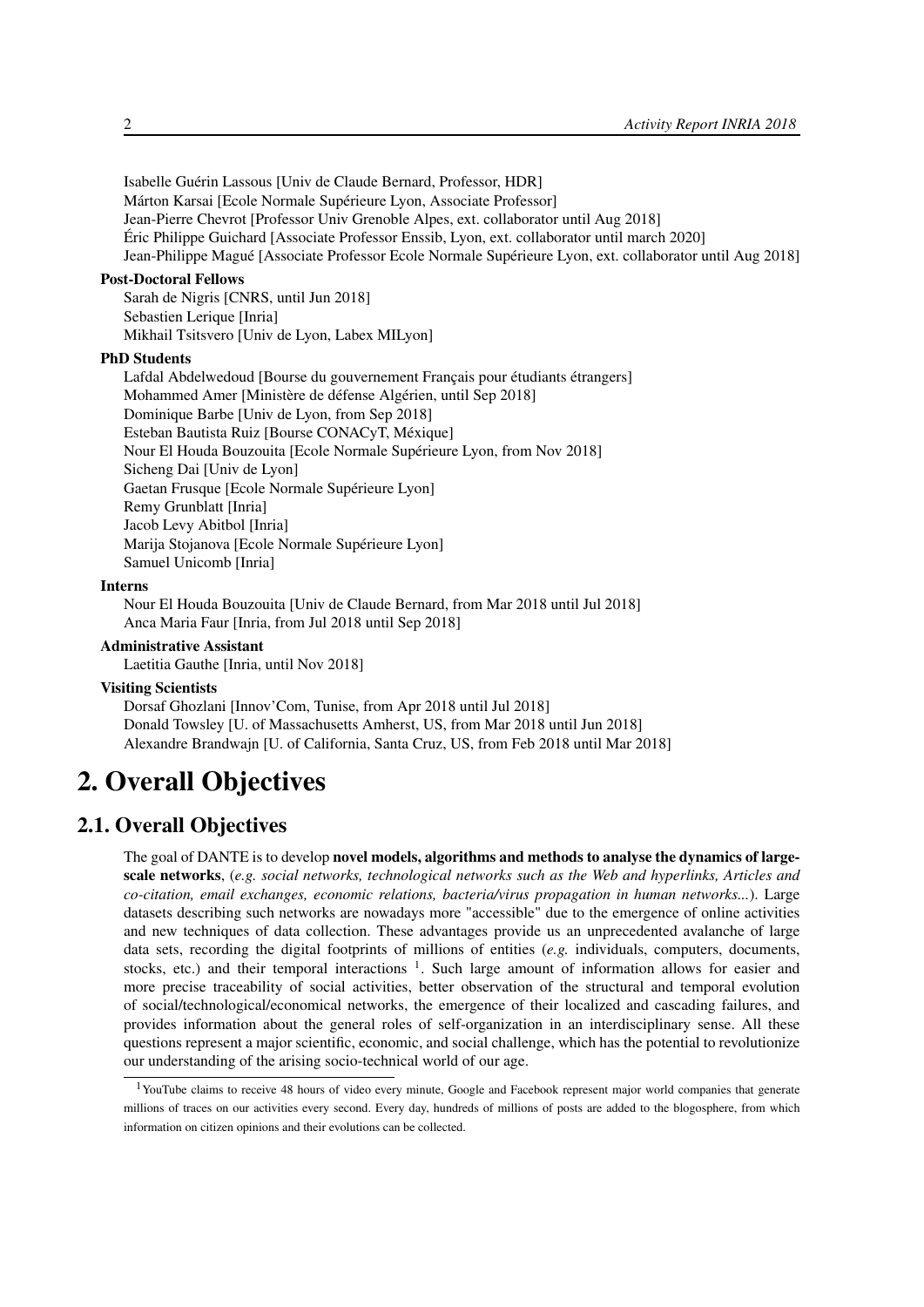Our main challenge is to propose generic methodologies and concepts to develop relevant formal tools to model, analyse the dynamics and evolution of such networks, that is, to formalise the dynamic properties of both structural and temporal interactions of network entities/relations:

- Ask application domains relevant questions, to learn something new about such domains instead of merely playing with powerful computers on huge data sets.
- Access and collect data with adapted and efficient tools. This includes a reflexive step on the biases of the data collected and their relations to real activities/application domain.
- Model the dynamics of networks by analyzing their structural and temporal properties jointly, inventing original approaches combining graph theory with signal processing. A key point is to capture temporal features in the data, which may reveal meaningful insights on the evolution of the networks.
- Interpret the results, make the knowledge robust and useful in order to be able to control, optimise and (re)-act on the network structure itself and on the protocols exchange/interactions in order to obtain a better performance of the global system.

The challenge is to solve a major scientific puzzle, common to several application domains (*e.g.*, sociology, information technology, epidemiology) and central in network science: how to understand the causality between the evolution of macro-structures and individuals, at local and global scales?

# <span id="page-8-0"></span>3. Research Program

# 3.1. Graph-based signal processing

<span id="page-8-1"></span>Participants: Paulo Gonçalves, Éric Fleury, Márton Karsai, Marion Foare, Thomas Begin.

Evolving networks can be regarded as "*out of equilibrium*" systems. Indeed, their dynamics are typically characterized by non standard and intricate statistical properties, such as non-stationarity, long range memory effects, intricate space and time correlations.

Analyzing, modeling, and even defining adapted concepts for dynamic graphs is at the heart of DANTE. This is a largely open question that has to be answered by keeping a balance between specificity (solutions triggered by specific data sets) and generality (universal approaches disconnected from social realities). We will tackle this challenge from a graph-based signal processing perspective involving signal analysts and computer scientists, together with experts of the data domain application. One can distinguish two different issues in this challenge, one related to the graph-based organization of the data and the other to the time dependency that naturally exits in the dynamic graph object. In both cases, a number of contributions can be found in the literature, albeit in different contexts. In our application domain, high-dimensional data "naturally reside" on the vertices of weighted graphs. The emerging field of signal processing on graphs merges algebraic and spectral graph theoretic concepts with computational harmonic analysis to process such signals on graphs [\[76\]](#page-39-0).

As for the first point, adapting well-founded signal processing techniques to data represented as graphs is an emerging, yet quickly developing field which has already received key contributions. Some of them are very general and delineate ambitious programs aimed at defining universal, generally unsupervised methods for exploring high-dimensional data sets and processing them. This is the case for instance of the "diffusion wavelets" and "diffusion maps" pushed forward at Yale and Duke [\[58\]](#page-38-0). Others are more traditionally connected with standard signal processing concepts, in the spirit of elaborating new methodologies via some bridging between networks and time series, see for instance [\[71\]](#page-39-1) and references therein. Other viewpoints can be found as well, including multi-resolution Markov models [\[79\]](#page-39-2), Bayesian networks or distributed processing over sensor networks [\[70\]](#page-39-3). Such approaches can be particularly successful for handling static graphs and unveiling aspects of their organization in terms of dependencies between nodes, grouping, etc. Incorporating possible time dependencies within the whole picture calls however for the addition of an extra dimension to the problem "as it would be the case when switching from one image to a video sequence", a situation for which one can imagine to take advantage of the whole body of knowledge attached to non-stationary signal processing [\[59\]](#page-38-1).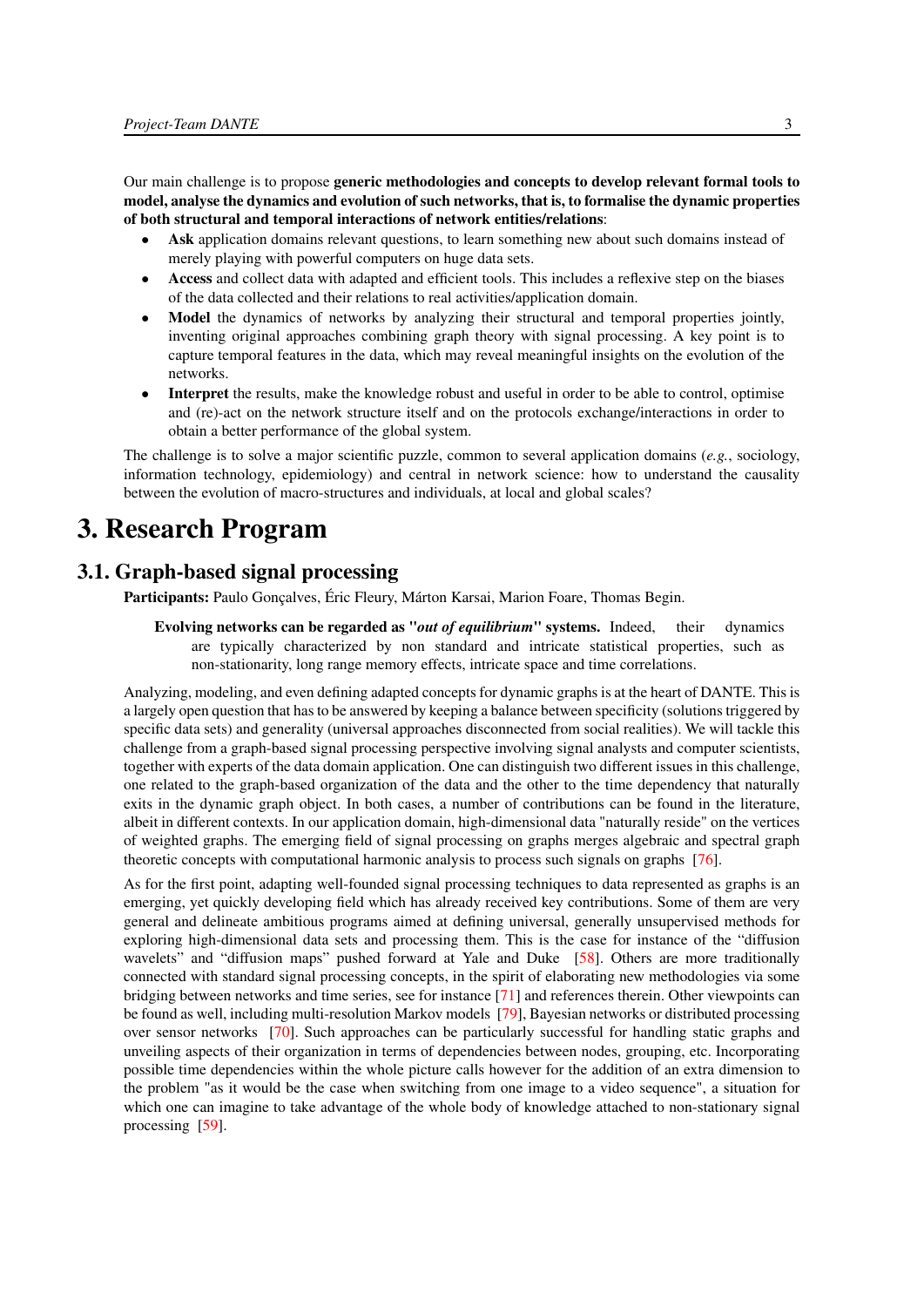# 3.2. Theory and Structure of dynamic Networks

<span id="page-9-0"></span>Participants: Christophe Crespelle, Éric Fleury, Anthony Busson, Márton Karsai, Jean-Philippe Magué, Éric Guichard, Jean-Pierre Chevrot, Tommaso Venturini.

Characterization of the dynamics of complex networks. We need to focus on intrinsic properties of evolving/dynamic complex networks. New notions (as opposed to classical static graph properties) have to be introduced: rate of vertices or links appearances or disappearances, the duration of link presences or absences. Moreover, more specific properties related to the dynamics have to be defined and are somehow related to the way to model a dynamic graph.

Through the systematic analysis and characterization of static network representations of many different systems, researchers of several disciplines have unveiled complex topologies and heterogeneous structures, with connectivity patterns statistically characterized by heavy-tails and large fluctuations, scale-free properties and non trivial correlations such as high clustering and hierarchical ordering [\[73\]](#page-39-4). A large amount of work has been devoted to the development of new tools for statistical characterisation and modelling of networks, in order to identify their most relevant properties, and to understand which growth mechanisms could lead to these properties. Most of those contributions have focused on static graphs or on dynamic process (*e.g.* diffusion) occurring on static graphs. This has called forth a major effort in developing the methodology to characterize the topology and temporal behaviour of complex networks [\[73\]](#page-39-4), [\[63\]](#page-38-2), [\[80\]](#page-39-5), [\[69\]](#page-39-6), to describe the observed structural and temporal heterogeneities [\[56\]](#page-38-3), [\[63\]](#page-38-2), [\[57\]](#page-38-4), to detect and measure emerging community structures [\[60\]](#page-38-5), [\[77\]](#page-39-7), [\[78\]](#page-39-8), to see how the functionality of networks determines their evolving structure [\[68\]](#page-39-9), and to determine what kinds of correlations play a role in their dynamics [\[64\]](#page-38-6), [\[67\]](#page-38-7), [\[72\]](#page-39-10).

The challenge is now to extend this kind of statistical characterization to dynamical graphs. In other words, links in dynamic networks are temporal events, called contacts, which can be either punctual or last for some period of time. Because of the complexity of this analysis, the temporal dimension of the network is often ignored or only roughly considered. Therefore, fully taking into account the dynamics of the links into a network is a crucial and highly challenging issue.

Another powerful approach to model time-varying graphs is via activity driven network models. In this case, the only assumption relates to the distribution of activity rates of interacting entities. The activity rate is realistically broadly distributed and refers to the probability that an entity becomes active and creates a connection with another entity within a unit time step [\[75\]](#page-39-11). Even the generic model is already capable to recover some realistic features of the emerging graph, its main advantage is to provide a general framework to study various types of correlations present in real temporal networks. By synthesising such correlations (*e.g.* memory effects, preferential attachment, triangular closing mechanisms, ...) from the real data, we are able to extend the general mechanism and build a temporal network model, which shows certain realistic feature in a controlled way. This can be used to study the effect of selected correlations on the evolution of the emerging structure [\[66\]](#page-38-8) and its co-evolution with ongoing processes like spreading phenomena, synchronisation, evolution of consensus, random walk etc. [\[66\]](#page-38-8), [\[74\]](#page-39-12). This approach allows also to develop control and immunisation strategies by fully considering the temporal nature of the backgrounding network.

# <span id="page-9-1"></span>3.3. Distributed Algorithms for dynamic networks: regulation, adaptation and interaction

Participants: Thomas Begin, Anthony Busson, Isabelle Guérin Lassous, Philippe Nain.

Dedicated algorithms for dynamic networks. First, the dynamic network object itself trigger original algorithmic questions. It mainly concerns distributed algorithms that should be designed and deployed to efficiently measure the object itself and get an accurate view of its dynamic behavior. Such distributed measure should be "transparent", that is, it should introduce no bias or at least a bias that is controllable and corrigible. Such problem is encountered in all distributed metrology measures / distributed probes: P2P, sensor network, wireless network, QoS routing... This question raises naturally the intrinsic notion of adaptation and control of the dynamic network itself since it appears that autonomous networks and traffic aware routing are becoming crucial.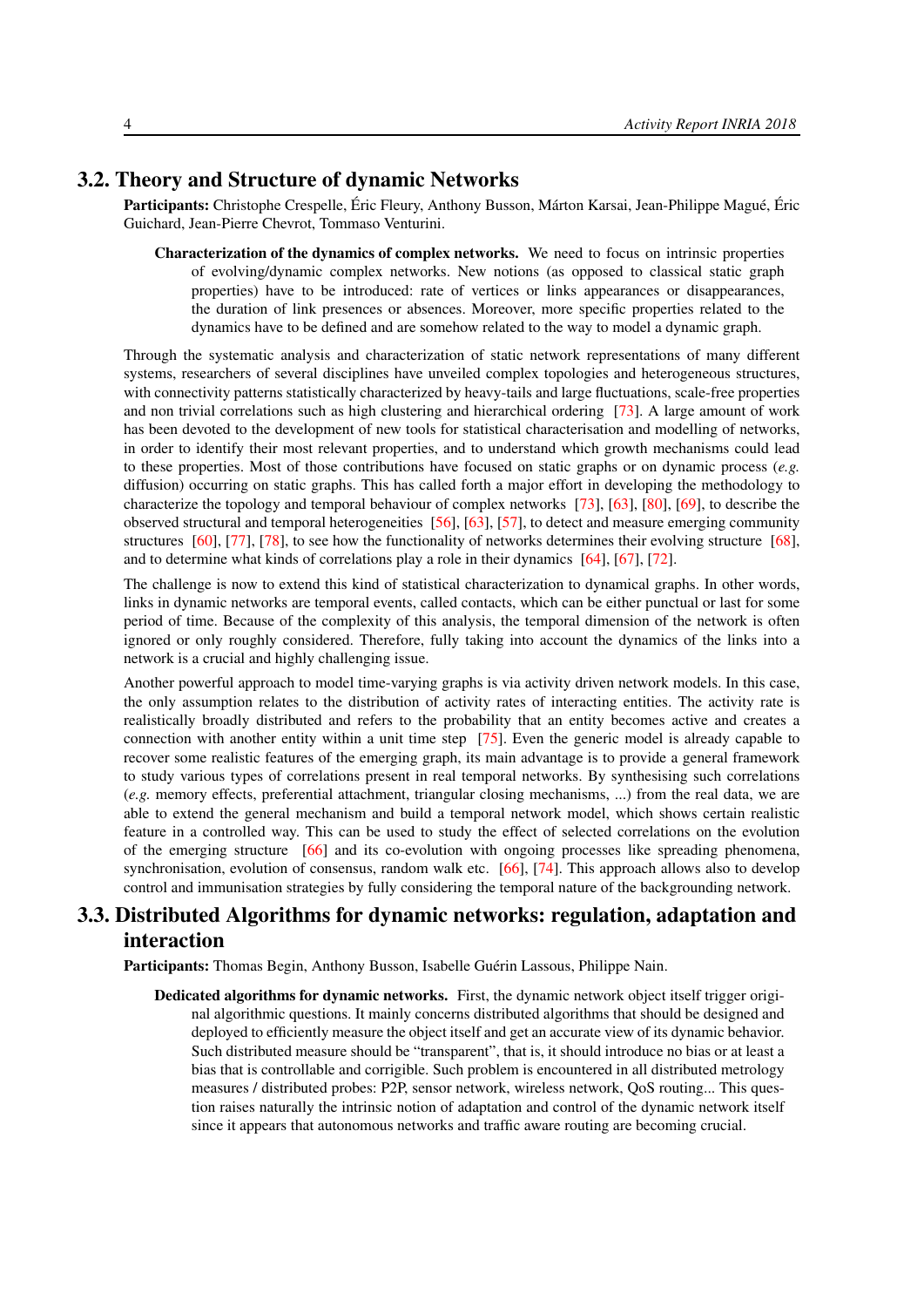Communication networks are dynamic networks that potentially undergo high dynamicity. The dynamicity exhibited by these networks results from several factors including, for instance, changes in the topology and varying workload conditions. Although most implemented protocols and existing solutions in the literature can cope with a dynamic behavior, the evolution of their behavior operates identically whatever the actual properties of the dynamicity. For instance, parameters of the routing protocols (*e.g.* hello packets transmission frequency) or routing methods (*e.g.* reactive / proactive) are commonly hold constant regardless of the nodes mobility. Similarly, the algorithms ruling CSMA/CA (*e.g.* size of the contention window) are tuned identically and they do not change according to the actual workload and observed topology.

Dynamicity in computer networks tends to affect a large number of performance parameters (if not all) coming from various layers (viz. physical, link, routing and transport). To find out which ones matter the most for our intended purpose, we expect to rely on the tools developed by the two former axes. These quantities should capture and characterize the actual network dynamicity. Our goal is to take advantage of this latter information in order to refine existing protocols, or even to propose new solutions. More precisely, we will attempt to associate "fundamental" changes occurring in the underlying graph of a network (reported through graphbased signal tools) to quantitative performance that are matter of interests for networking applications and the end-users. We expect to rely on available testbeds such as SensLab and FIT to experiment our solutions and ultimately validate our approach.

# <span id="page-10-0"></span>4. Application Domains

# 4.1. Life Science & Health

<span id="page-10-1"></span>In parallel to the advances in modern medicine, health sciences and public health policy, epidemic models aided by computer simulations and information technologies offer an increasingly important tool for the understanding of transmission dynamics and of epidemic patterns. The increased computational power and use of Information and Communication Technologies make feasible sophisticated modelling approaches augmented by detailed in vivo data sets, and allow to study a variety of possible scenarios and control strategies, helping and supporting the decision process at the scientific, medical and public health level. The research conducted in the DANTE project finds direct applications in the domain of LSH since modelling approaches crucially depend on our ability to describe the interactions of individuals in the population. In the TUBEXPO and ARIBO projects, we are collaborating with Pr. Jean-Christopge Lucet (Professeur des université Paris VII, Praticien hospitalier APHP). Within PhD work of G. Frusque, we collaborate with Dr. Julien Jung from Hôpital de Neurologie de Bron (HCL) and with Nadine Ravel, DR CNRS (CRNL, INSERM).

#### 4.2. Network Science / Complex networks

<span id="page-10-2"></span>In the last ten years the science of complex networks has been assigned an increasingly relevant role in defining a conceptual framework for the analysis of complex systems. Network science is concerned with graphs that map entities and their interactions to nodes and links. For a long time, this mathematical abstraction has contributed to the understanding of real-world systems in physics, computer science, biology, chemistry, social sciences, and economics. Recently, however, enormous amounts of detailed data, electronically collected and meticulously catalogued, have finally become available for scientific analysis and study. This has led to the discovery that most networks describing real world systems show the presence of complex properties and heterogeneities, which cannot be neglected in their topological and dynamical description. This has called forth a major effort in developing the methodology to characterise the topology and temporal behaviour of complex networks, to describe the observed structural and temporal heterogeneities, to detect and measure emerging community structure, to see how the functionality of networks determines their evolving structure, and to determine what kinds of correlations play a role in their dynamics. All these efforts have brought us to a point where the science of complex networks has become advanced enough to help us to disclose the deeper roles of complexity and gain understanding about the behaviour of very complicated systems.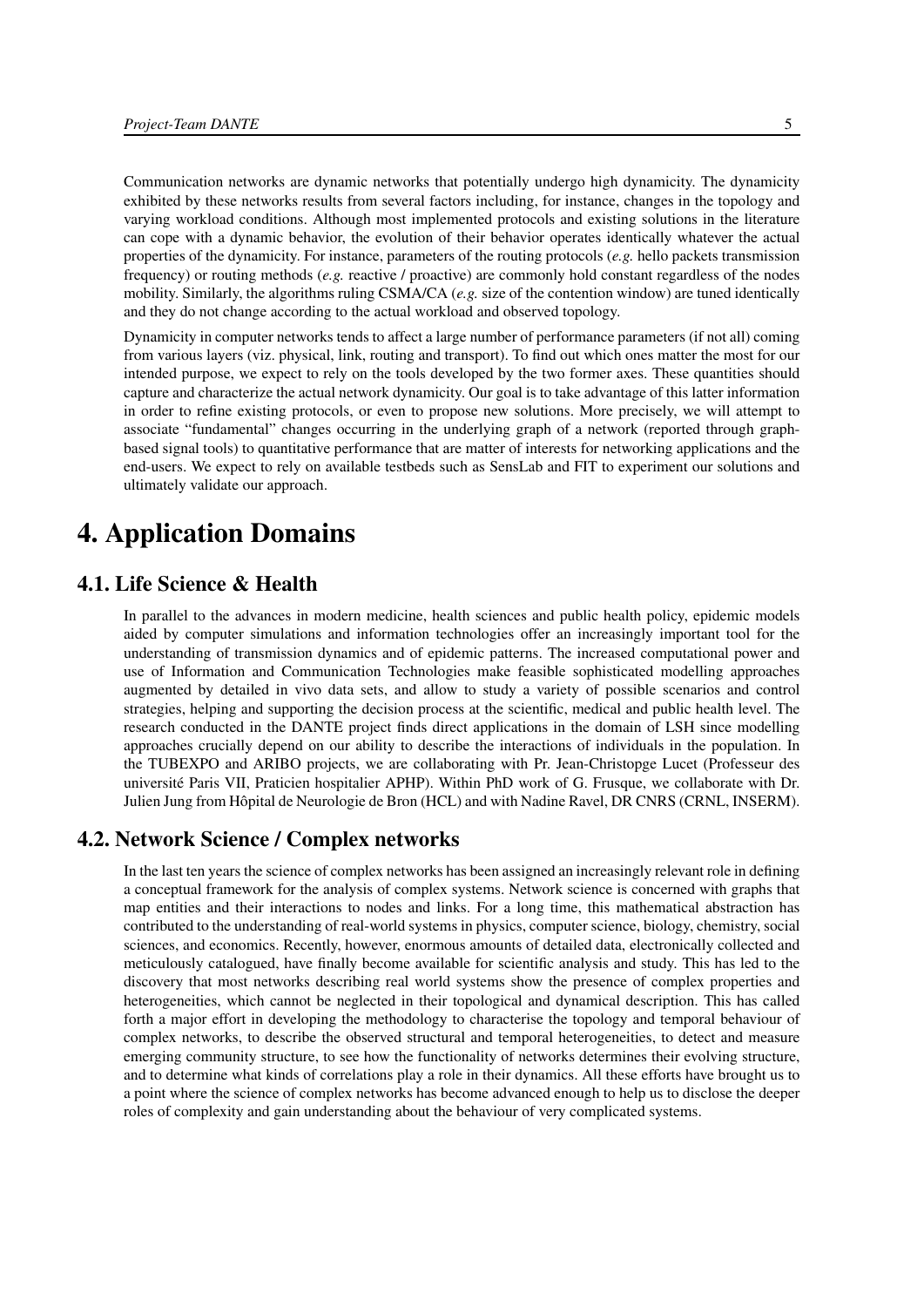In this endeavour the DANTE project targets the study of dynamically evolving networks, concentrating on questions about the evolving structure and dynamical processes taking place on them. During the last year we developed developed several projects along these lines concerning three major datasets:

- Mobile telephony data: In projects with academic partners and Grandata we performed projects based on two large independent datasets collecting the telephone call and SMS event records for million of anonymised individuals. The datasets record the time and duration of mobile phone interactions and some coarse grained location and demographic data for some users. In addition one of the dataset is coupled with anonymised bank credit information allowing us to study directly the socioeconomic structure of a society and how it determines the communication dynamics and structure of individuals.
- Skype data: Together with Skype Labs/STACC and other academic groups we were leading projects in the subject of social spreading phenomena. These projects were based on observations taken from a temporally detailed description of the evolving social network of (anonymised) Skype users registered between 2003 and 2011. This data contains dates of registration and link creation together with gradual information about their location and service usage dynamics.
- Twitter data: In collaboration with ICAR-ENS Lyon we collected a large dataset about the microblogs and communications of millions of Twitter users in the French Twitter space. This data allows us to follow the spreading of fads/opinions/hashtags/ideas and more importantly linguistic features in online communities. The aim of this collaboration is to set the ground for a quantitative framework studying the evolution of linguistic features and dialects in an social-communication space mediated by online social interactions.

# 4.3. Social Sciences / Epistemology

<span id="page-11-0"></span>Political impacts of the internet and of networks begin to be well known (Cambridge Analytica, Russian trolls, etc.). Hence the public at large begins to be aware of the abuses of the leaders of the internet (privacy by firms and advertising, surveillance by states, fake news by activists, etc.). In the same time, on-line exchanges now give scientific estimations of the political life [\[61\]](#page-38-9) and policital sciences begin to consider the internet as a relevant subject of study. As the internet is a *technology*, philosophy is the best approach to understand what socially happens (or can be made) with the internet. We develop it by two ways:

- political philosophy. Some Dante members are working with Triangle laboratory (social sciences, philosophy and politics; Ens de Lyon and CNRS).
- epistemology, because computer sciences discoveries are related with the evolution of science(s): we discovered that, in the case of the internet, political philosophy can do few if not strongly related to epistemology [\[62\]](#page-38-10). Epistemological approach is developped in collaboration with Jean Dhombres (who holds a seminar at Enssib: <http://barthes.enssib.fr/cours/Dhombres2018-2019.html> and with Hcéres (new relations between social and exact sciences, cf. point [9.2.6\)](#page-24-2).

<span id="page-11-1"></span>This approach should help computer scientists to understand how their research may depend on foreign initiatives and to create new links between social sciences and Inria.

# 5. Highlights of the Year

# 5.1. Highlights of the Year

#### *5.1.1. Machine Learning & Data Science for Complex and Dynamical Models*

<span id="page-11-2"></span>The Dante team is part of a consortium (including the LIP, the Physics Lab from ENS de Lyon, the LabHC from U. Jean Monnet and LIRIS from U. Lyon 1) that got funded a 4 years project within the call "Scientific Breakthrough" of IDEX de Lyon.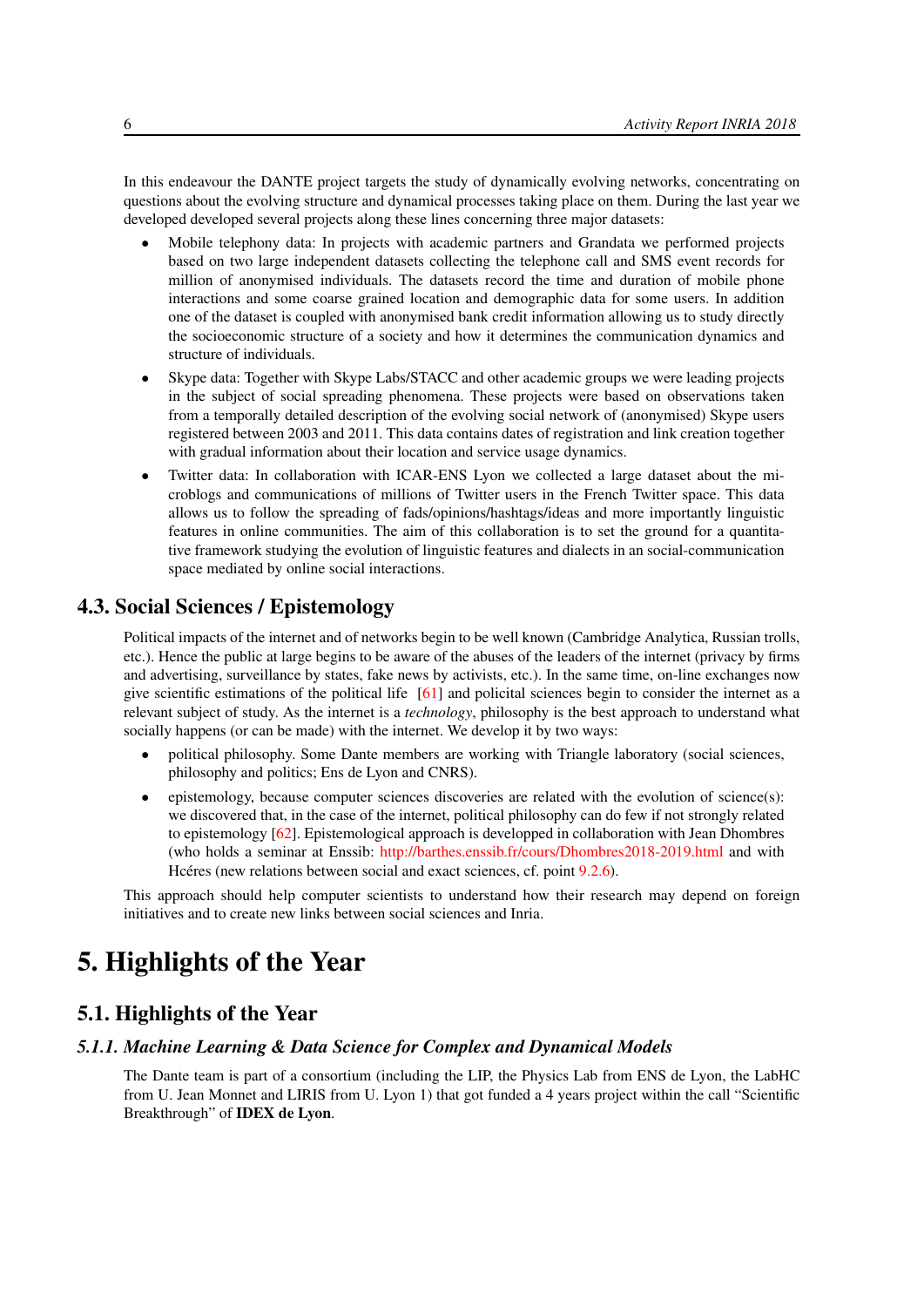With a total envelope of 1.2M euros, the project "mAChine LeArning & Data sciEnce for coMplex and dynamICal modelS" (ACADEMICS) combines Machine Learning (ML) and Data Science (DS) for the purpose of scientific research into two challenging directions:

- 1. Computing and information processing develop new theoretical frameworks and learning algorithms adapted to difficult scientific contexts involving heterogeneous, irregular, error-prone, dynamic and complex data, while taking into account prior knowledge whenever it is relevant.
- 2. Complex and dynamic models learning leverage the synergy between ML and DS to devise data-driven models in two scientific domains: **climate modeling**, and **quantitative understanding** of social systems. Focusing on these two case studies, the project will tackle the key issue of how to learn intricate models from numerous, heterogeneous and dynamic data.

The **research program** is elaborated along specific scientific issues that can reasonably lead to significant results within the 3-year lifetime of the project. The two case studies are instrumental to frame the way ML and DS can combine to yield relevant models. The methodological axes are:

- Representation and model learning for complex data: How to find sparse latent spaces for complex data or graphs, and how to learn compressed models? How to identify exceptional phenomena?
- Estimation and learning from multi-source and/or dynamic data: How to transfer a model learned from *source* data to related but different *target* data? How to learn from multi-source complex data?
- Distributed and adaptive machine learning for graphs and complex models: How to design distributed optimization-based learning? How to develop adaptive and distributed model inference in high dimension?

In close connexion with these methodological questions, the climate modeling use-case raises the central interrogation of how to learn effective dynamic models, firstly in a nonparametric way by means of ML tools and secondly, by mixing several data sources (from observations and simulations). As for computational social science, the challenge is to embed together in ML approaches, individual features, global structures and dynamics of social networks. The goal here, is to benefit from their complementarity to infer latent correlations, to identify behavioral mechanisms and to better model emergent social phenomena.

#### *5.1.2. Books on Dynamic Networks by Márton Karsai*

<span id="page-12-0"></span>After a book chapter on *Control Strategies of Contagion Processes in Time-varying Networks* in Temporal Network Epidemiology in collaboration with Nicola Perra [\[65\]](#page-38-11), a full book on *Bursty Human Dynamics* was just released at the end of the year in collaboration with Hang-Hyun Jo and Kimmo Kaski [\[40\]](#page-36-0).

#### *5.1.3. Awards*

- <span id="page-12-1"></span>• Márton Karsai received the Junior Scientific Award of the Complex System Society, Sept. 2018.
- Márton Karsai, awarded Fellow of the ISI Foundation (Torino, Italy), 2018.
- Samuel Unicomb (PhD of Márton Karsai) obtained the best poster award at the NetSci'll 8 conference in Paris in June 2018.

# <span id="page-12-2"></span>6. New Software and Platforms

# 6.1. GraSP

<span id="page-12-3"></span>*Graph Signal Processing*

KEYWORDS: Matlab - LaTeX - Graph - Graph visualization - Signal processing - GNU Octave FUNCTIONAL DESCRIPTION: Matlab / GNU Octave toolbox to manipulate and visualize signals on graphs. LaTeX package to draw signals.

• Contact: Benjamin Girault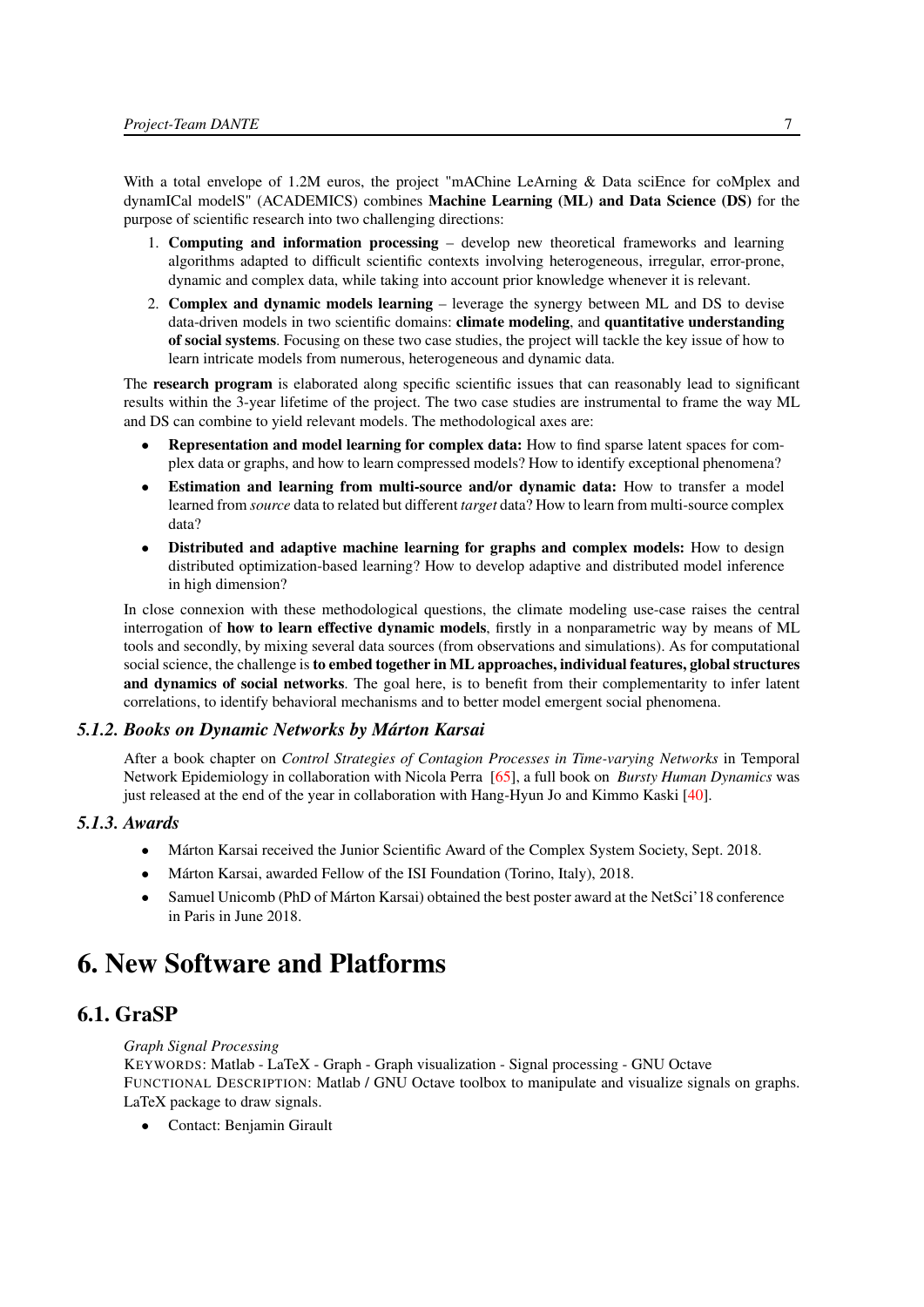# 6.2. IoT-LAB aggregation-tools

<span id="page-13-0"></span>KEYWORD: Internet of things

FUNCTIONAL DESCRIPTION: IoT-LAB aggregation-tools allow aggregating data results from many nodes at a time. It connects to several tcp connections and handle the received data.

- Participant: Gaetan Harter
- Contact: Eric Fleury
- <span id="page-13-1"></span>• URL: <https://github.com/iot-lab/aggregation-tools>

# 6.3. IoT-LAB cli-tools

KEYWORD: Internet of things

FUNCTIONAL DESCRIPTION: IoT-LAB cli-tools provide a basic set of operations for managing IoT-LAB experiments from the command-line.

- Participants: Frédéric Saint-Marcel and Gaetan Harter
- Contact: Eric Fleury
- <span id="page-13-2"></span>• URL: <https://github.com/iot-lab/cli-tools>

# 6.4. IoT-LAB gateway

KEYWORD: Internet of things

FUNCTIONAL DESCRIPTION: IoT-LAB software embedded on a IoT-LAB gateway node new generation provides the local management of the experiment on that node. It is a software bridge between the IoT-LAB server, the user open node and the control node.

- Contact: Frédéric Saint-Marcel
- <span id="page-13-3"></span>• URL: <https://github.com/iot-lab/iot-lab-gateway>

# 6.5. IoT-LAB robots

KEYWORDS: Internet of things - Robotics

FUNCTIONAL DESCRIPTION: IoT-LAB robots is an embedded robot controler on a Turtlebot2 providing the IoT-LAB node mobility functionnality

- Partner: Université de Strasbourg
- Contact: Julien Vandaële
- <span id="page-13-4"></span>• URL: <https://github.com/iot-lab/>

# 6.6. Queueing Systems

FUNCTIONAL DESCRIPTION: This tool aims at providing a simple web interface to promote the use of our proposed solutions to numerically solve classical queueing systems.

- Participants: Alexandre Brandwajn and Thomas Begin
- Contact: Thomas Begin
- <span id="page-13-5"></span>• URL: <http://queueing-systems.ens-lyon.fr/>

# 6.7. WSNet

KEYWORD: Network simulator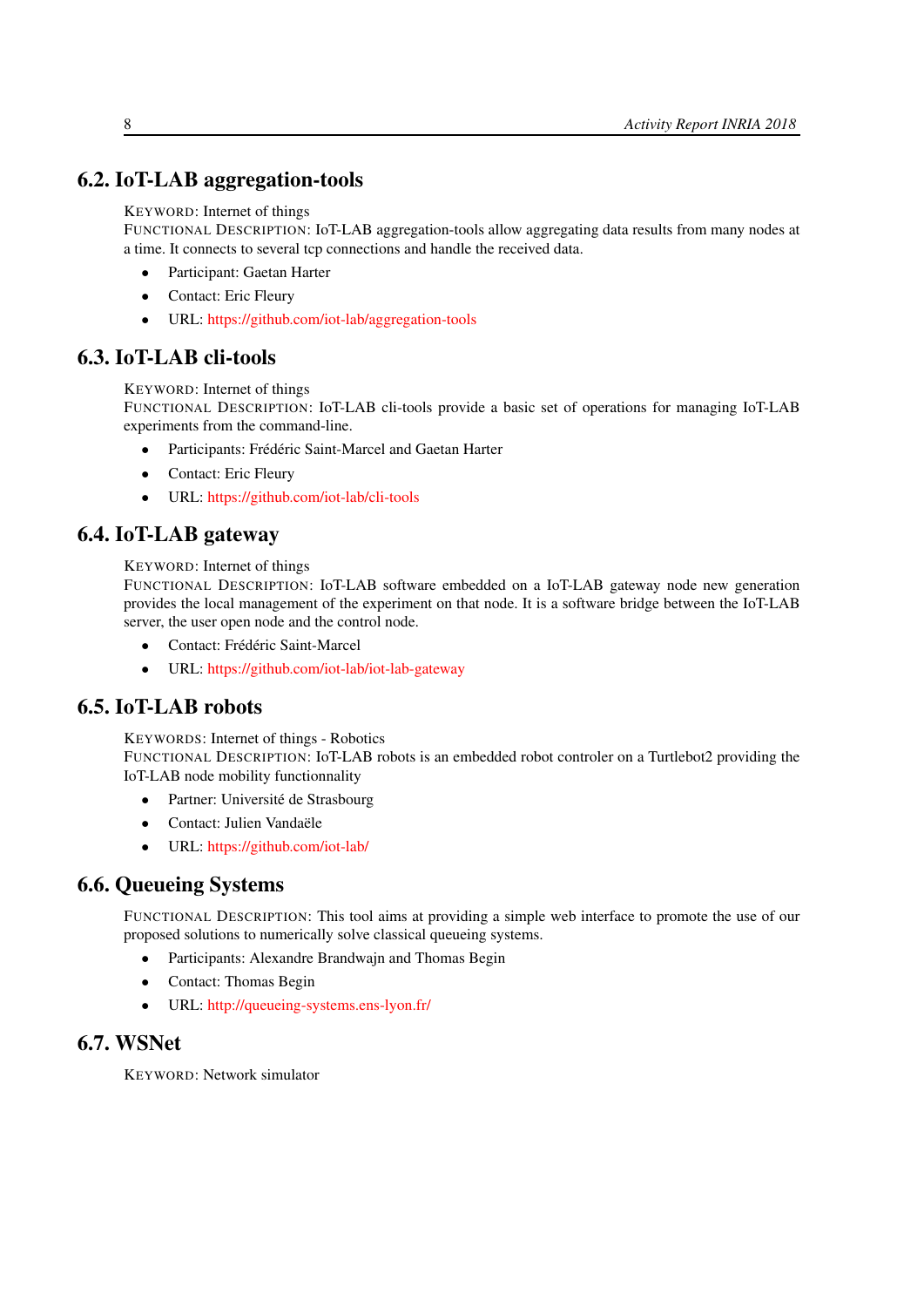FUNCTIONAL DESCRIPTION: WSNet is a modular event-driven simulator targeted to Wireless Sensor Networks. Its main goals are to offer scalabiliy, extensibility and modularity for the integration of new protocols/hardware models and a precise radio medium simulation. We still hope to find the proper resource to make WSNet evolve into a wireless capillary network simulator suitable for conducting simulations at the urban scale.

- Participants: Rodrigue Domga Komguem and Fabrice Valois
- Partner: CEA-LETI
- Contact: Guillaume Chelius
- <span id="page-14-0"></span>• URL: <https://gforge.inria.fr/projects/wsnet-3/>

# 7. New Results

# 7.1. Graph Signal Processing and Machine Learning

<span id="page-14-2"></span><span id="page-14-1"></span>Participants: Paulo Gonçalves, Esteban Bautista Ruiz, Mikhail Tsitsvero, Sarah de Nigris.

#### *7.1.1. Analytic signal in many dimensions*

In a series of two articles [\[30\]](#page-35-0) and [\[54\]](#page-38-12) (in collaboration with P. Borgnat), we extended analytic signal to the multidimensional case. First we showed how to obtain separate phase-shifted components and how to combine them into instantaneous amplitude and phase. Secondly we defined the proper hypercomplex analytic signal as a holomorphic hypercomplex function on the boundary of polydisk in the hypercomplex space. Next it was shown that the correct phase-shifted components can be obtained by positive frequency restriction of the Scheffers-Fourier transform based on the commutative and associative algebra generated by the set of elliptic hypercomplex numbers. Moreover we demonstrated that for  $d > 2$  there is no corresponding Clifford-Fourier transform that allows to recover phase-shifted components correctly. Finally the euclidean-domain construction of instantaneous amplitude was extended to manifold and manifold-like graphs and point clouds.

#### *7.1.2. BGP Zombies: an Analysis of Beacons Stuck Routes*

<span id="page-14-3"></span>Joint work with Romain Fontugne (IIJ Research Lab, Japan) and Patrice Abry (CNRS, Physics Lab of ENS de Lyon) [\[25\]](#page-35-1).

Network operators use the Border Gateway Protocol (BGP) to control the global visibility of their networks. When withdrawing an IP prefix from the Internet, an origin network sends BGP withdraw messages, which are expected to propagate to all BGP routers that hold an entry for that address space in their routing table. Yet network operators occasionally report issues where routers maintain routes to IP prefixes withdrawn by their origin network. We refer to this problem as BGP zombies and characterize their appearance using RIS BGP beacons, a set of prefixes withdrawn every four hours at predetermined times. Across the 27 monitored beacon prefixes, we observe usually more than one zombie outbreak per day. But their presence is highly volatile, on average a monitored peer misses 1.8% withdraws for an IPv4 beacon (2.7% for IPv6). We also discovered that BGP zombies can propagate to other ASes, for example, zombies in a transit network are inevitably affect- ing its customer networks. We employ a graph-based semi-supervised machine learning technique to estimate the scope of zombies propagation, and found that most of the observed zombie outbreaks are small (i.e. on average 10% of monitored ASes for IPv4 and 17% for IPv6). We also report some large zombie outbreaks with almost all monitored ASes affected.

#### *7.1.3. Design of graph filters and filterbanks*

<span id="page-14-4"></span>Book chapter [\[43\]](#page-37-0), co-authored with Nicolas Tremblay (CNRS, UGA Gipsa-Lab) and Pierre Borgnat (CNRS, Physics Lab, ENS de Lyon).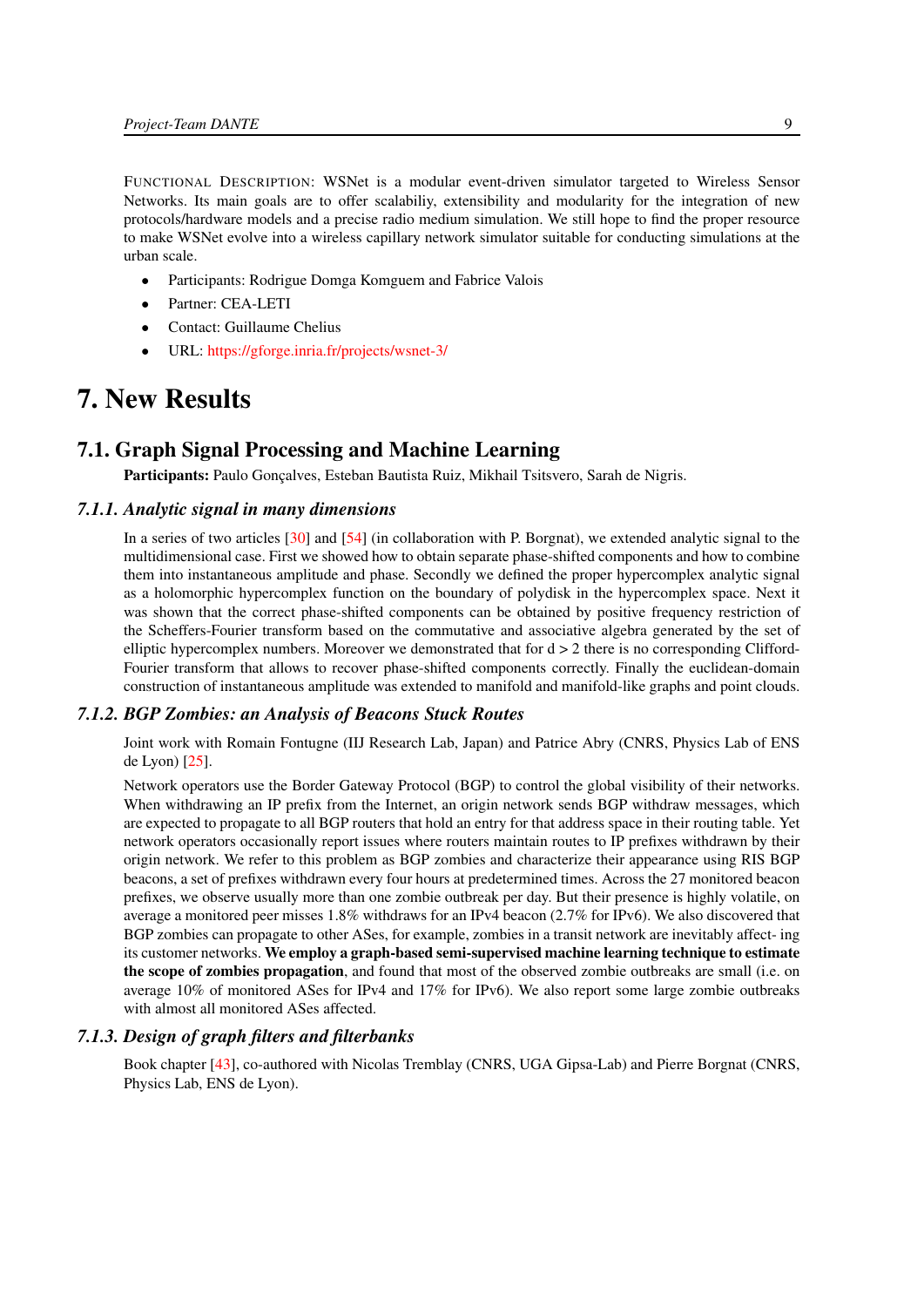Basic operations in graph signal processing consist in processing signals indexed on graphs either by filtering them or by changing their domain of representation, in order to better extract or analyze the important information they contain. The aim of this chapter is to review general concepts underlying such filters and representations of graph signals. We first recall the different Graph Fourier Transforms that have been developed in the literature, and show how to introduce a notion of frequency analysis for graph signals by looking at their variations. Then, we move to the introduction of graph filters, that are defined like the classical equivalent for 1D signals or 2D images, as linear systems which operate on each frequency band of a signal. Some examples of filters and of their implementations are given. Finally, as alternate representations of graph signals, we focus on multiscale transforms that are defined from filters. Continuous multiscale transforms such as spectral wavelets on graphs are reviewed, as well as the versatile approaches of filterbanks on graphs. Several variants of graph filterbanks are discussed, for structured as well as arbitrary graphs, with a focus on the central point of the choice of the decimation or aggregation operators.

# 7.2. Optimization

<span id="page-15-1"></span><span id="page-15-0"></span>Participant: Marion Foare.

# *7.2.1. A new proximal method for joint image restoration and edge detection with the Mumford-Shah model*

Joint work with Nelly Pustelnik (CNRS, Physics Lab of ENS de Lyon) and Laurent Condat (CNRS, GIPSA Lab) [\[24\]](#page-35-2).

In this paper, we propose an adaptation of the PAM algorithm to the minimization of a nonconvex functional designed for joint image denoising and contour detection. This new functional is based on the Ambrosio–Tortorelli approximation of the well-known Mumford–Shah functional. We motivate the proposed approximation, offering flexibility in the choice of the possibly non-smooth penalization, and we derive closed form expression for the proximal steps involved in the algorithm. We focus our attention on two types of penalization: 1-norm and a proposed quadratic-1 function. Numerical experiments show that the proposed method is able to detect sharp contours and to reconstruct piecewise smooth approximations with low computational cost and convergence guarantees. We also compare the results with state-of-the-art re-laxations of the Mumford–Shah functional and a recent discrete formulation of the Ambrosio–Tortorelli functional.

### <span id="page-15-2"></span>*7.2.2. Semi-Linearized Proximal Alternating Minimization for a Discrete Mumford–Shah Model*

Joint work with Nelly Pustelnik (CNRS, Physics Lab of ENS de Lyon) and Laurent Condat (CNRS, GIPSA Lab) [\[51\]](#page-37-1).

The Mumford–Shah model is a standard model in image segmentation and many approximations have been proposed in order to approximate it. The major interest of this functional is to be able to perform jointly image restoration and contour detection. In this work, we propose a general formulation of the discrete counterpart of the Mumford–Shah functional, adapted to nonsmooth penalizations, fitting the assumptions required by the Proximal Alternating Linearized Minimization (PALM), with convergence guarantees. A second contribution aims to relax some assumptions on the involved functionals and derive a novel Semi-Linearized Proximal Alternated Minimization (SL-PAM) algorithm, with proved convergence. We compare the performances of the algorithm with several nonsmooth penalizations, for Gaussian and Poisson denoising, image restoration and RGB-color denoising. We compare the results with state-of-the-art convex relaxations of the Mumford–Shah functional, and a discrete version of the Ambrosio–Tortorelli functional. We show that the SL-PAM algorithm is faster than the original PALM algorithm, and leads to competitive denoising, restoration and segmentation results.

#### *7.2.3. Discrete Mumford-Shah on graph for mixing matrix estimation*

<span id="page-15-3"></span>Joint work with Yacouba Kaloga (Physics Lab of ENS de Lyon), Nelly Pustelnik (CNRS, Physics Lab of ENS de Lyon) and Pablo Jensen (CNRS, Physics Lab of ENS de Lyon) [\[53\]](#page-37-2).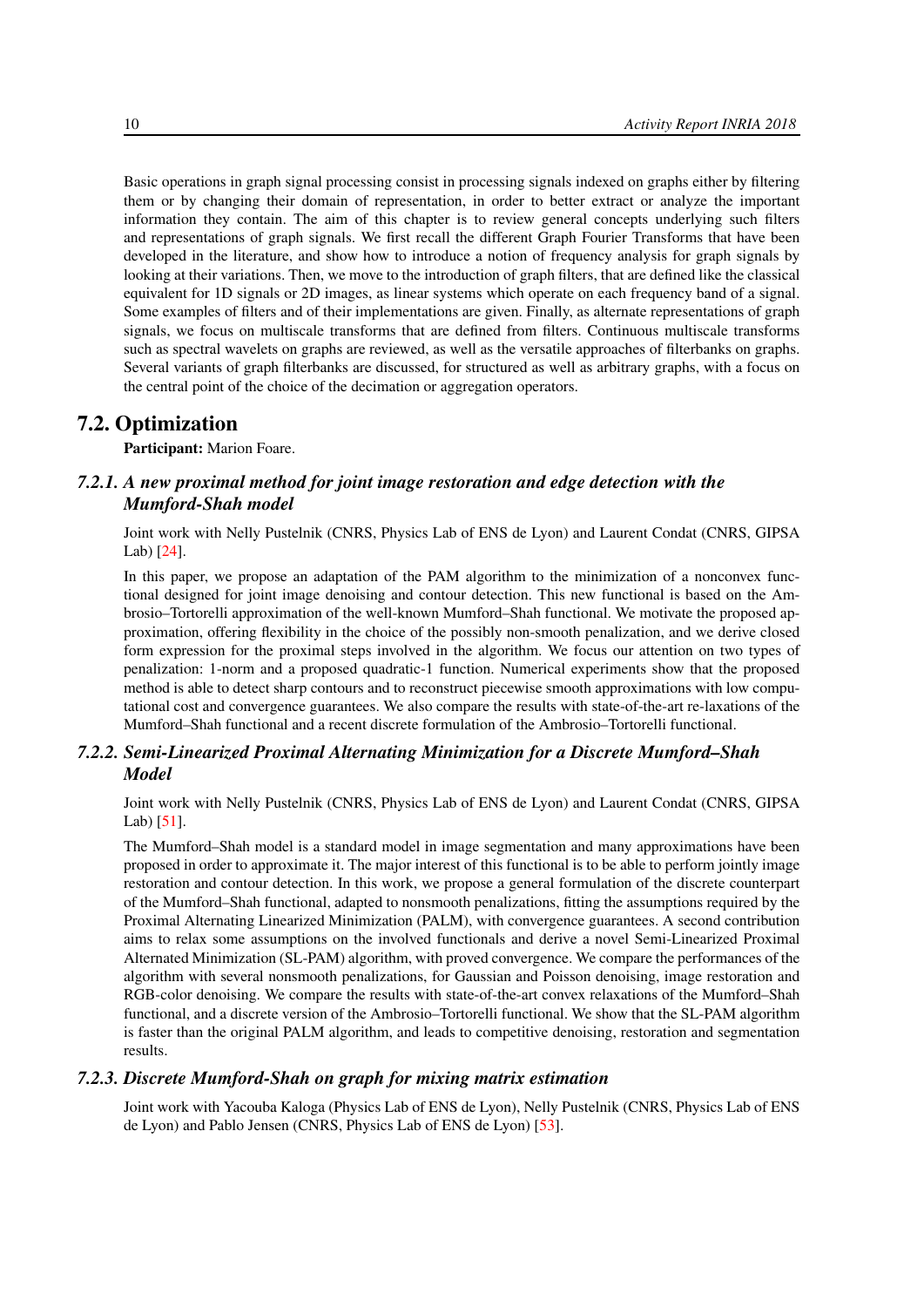The discrete Mumford-Shah formalism has been introduced for the image denoising problem, allowing to capture both smooth behavior inside an object and sharp transitions on the boundary. In the present work, we propose first to extend this formalism to graphs and to the problem of mixing matrix estimation. New algorithmic schemes with convergence guarantees relying on proximal alternating minimization strategies are derived and their efficiency (good estimation and robustness to initialization) are evaluated on simulated data, in the context of vote transfer matrix estimation.

# 7.3. Wireless & Wired Networks

<span id="page-16-1"></span><span id="page-16-0"></span>Participants: Thomas Begin, Anthony Busson, Isabelle Guérin Lassous.

#### *7.3.1. Conflict graph-based model for IEEE 802.11 networks: A Divide-and-Conquer approach*

WLANs (Wireless Local Area Networks) based on the IEEE 802.11 standard have become ubiquitous in our daily lives. We typically augment the number of APs (Access Points) within a WLAN to extend its coverage and transmission capacity. This leads to network densification, which in turn demands some form of coordination between APs so as to avoid potential misconfigurations. In our article [\[20\]](#page-34-0), we describe a performance modeling method that can provide guidance for configuring WLANs and be used as a decisionsupport tool by a network architect or as an algorithm embedded within a WLAN controller. The proposed approach estimates the attained throughput of each AP, as a function of the WLAN's conflict graph, the AP loads, the frame sizes, and the link transmission rates. Our modeling approach employs a Divide-and-Conquer strategy which breaks down the original problem into multiple sub-problems, whose solutions are then combined to provide the solution to the original problem. We conducted extensive simulation experiments using the ns-3 simulator that show the model's accuracy is generally good with relative errors typically less than 10%. We then explore two issues of WLAN configuration: choosing a channel allocation for the APs and enabling frame aggregation on APs.

# <span id="page-16-2"></span>*7.3.2. Video on Demand in IEEE 802.11p-based Vehicular Networks: Analysis and Dimensioning*

This is a joint work with A. Boukerche. In [\[31\]](#page-35-3), we consider a VoD (Video on-Demand) platform designed for vehicles traveling on a highway or other major roadway. Typically, cars or buses would subscribe to this delivery service so that their passengers get access to a catalog of movies and series stored on a back-end server. Videos are delivered through IEEE 802.11p Road Side Units deployed along the highway. In this paper, we propose a simple analytical and yet accurate solution to estimate (at the speed of a click) two key performance parameters for a VoD platform: (i) the total amount of data down-loaded by a vehicle over its journey and (ii) the total "interruption time" , which corresponds to the time a vehicle spends with the playback of its video interrupted because of an empty buffer. After validating its accuracy against a set of simulations run with ns-3, we show an example of application of our analytical solution for the sizing of an IEEE 802.11p-based VoD platform.

### <span id="page-16-3"></span>*7.3.3. An accurate and efficient modeling framework for the performance evaluation of DPDK-based virtual switches*

This is a joint work with B. Baynat, G. Artero Gallardo and V. Jardin [\[4\]](#page-33-3). Data plane development kit (DPDK) works as a specialized library that enables virtual switches to accelerate the processing of incoming packets by, among other things, balancing the incoming flow of packets over all the CPU cores and processing packets by batches to make a better use of the CPU cache. Although DPDK has become a de facto standard, the performance modeling of a DPDK-based vSwitch remains a challenging problem. In this paper, we present an analytical queueing model to evaluate the performance of a DPDK-based vSwitch. Such a virtual equipment is represented by a complex polling system in which packets are processed by batches, i.e., a given CPU core processes several packets of one of its attached input queues before switching to the next one. To reduce the complexity of the associated model, we develop a general framework that consists in decoupling the polling system into several queueing subsystems, each one corresponding to a given CPU core. We resort to servers with vacation to capture the interactions between subsystems. Our proposed solution is conceptually simple,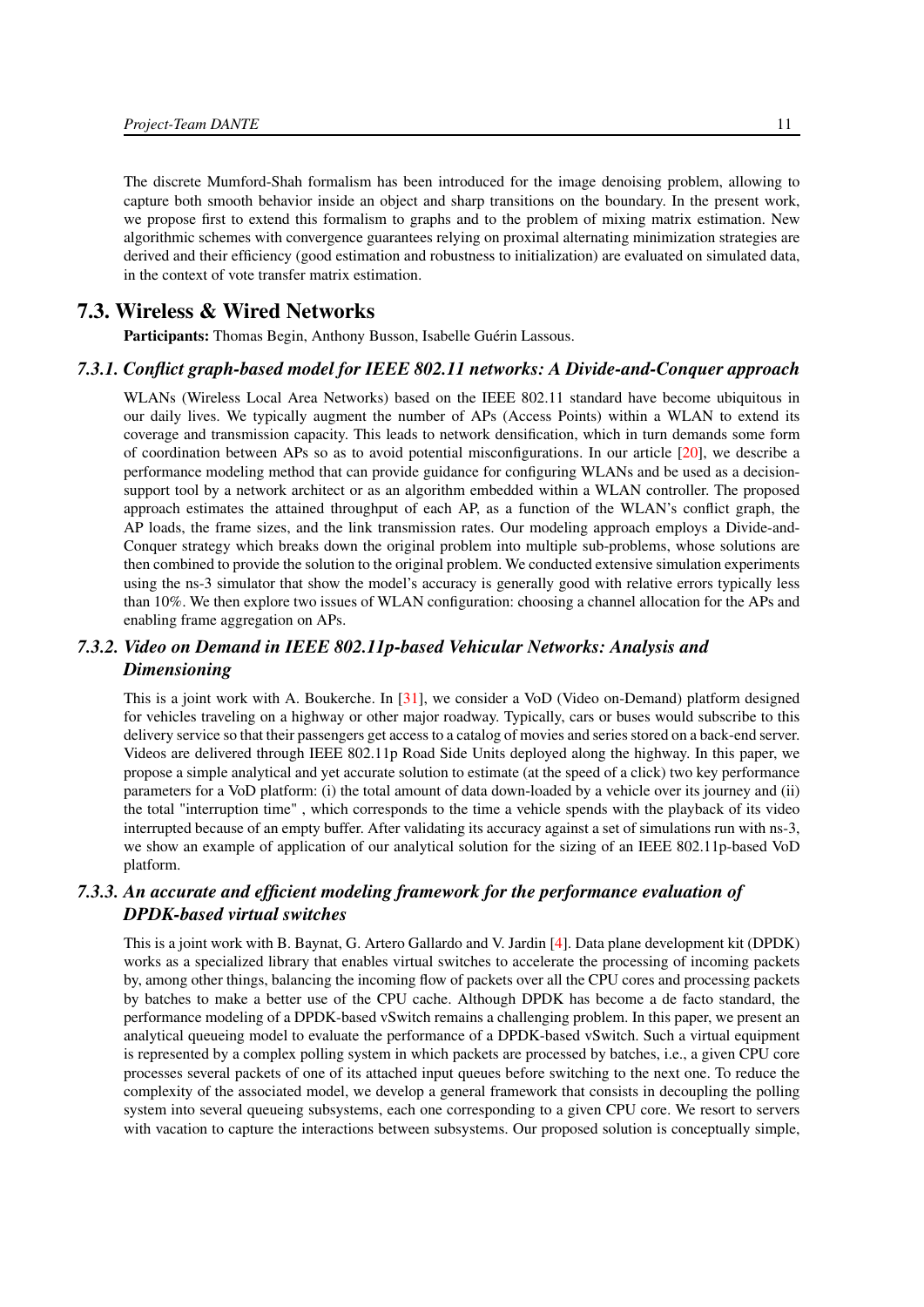easy to implement and computationally efficient. Tens of comparisons against a discrete-event simulator show that our models typically deliver accurate estimates of the performance parameters of interest (e.g., attained throughput, packet latency or loss rate). We illustrate how our models can help in determining an adequate setting of the vSwitch parameters using several real-life case studies.

#### *7.3.4. Association optimization in Wi-Fi networks*

<span id="page-17-0"></span>Densification of Wi-Fi networks has led to the possibility for a wireless station to choose between several access points (APs), improving coverage, wireless link quality and mobility. But densification of APs may generate interference, contention and decrease the global throughput as these APs have to share a limited number of channels. The recent trend in which Wi-Fi networks are managed in a centralized way offers the opportunity to alleviate this problem through a global optimization of the resource usage. In particular, optimizing the association step between APs and stations can increase the overall throughput and fairness between stations. In this work, we propose an original solution to this optimization problem. First, we propose a mathematical model to evaluate and forecast the throughput achieved for each station for a given association. The best association is then defined as the one that maximizes a logarithmic utility function using the stations' throughputs predicted by the model. The use of a logarithmic utility function allows to achieve a good tradeoff between overall throughput and fairness. A heuristic based on a local search algorithm is used to propose approximate solutions to this optimization problem. This approach has the benefit to be tuned according to the CPU and time constraints of the WLAN controller. A comparison between different heuristic versions and the optimum solution shows that the proposed heuristic offers solutions very close to the optimum with a significant gain of time.

In the first place, we consider a saturated network. Even if such traffic conditions are rare, the optimization of the association step under this assumption has the benefit to fairly share the bandwidth between stations. Nevertheless, traffic demands may be very different from one station to another and it may be more useful to optimize associations according to the stations' demands. In a second step, we propose an optimization of the association step based on the stations' throughputs and the channel busy time fraction (BTF). The latter is defined as the proportion of time the channel is sensed busy by an AP. We propose an analytical model that predicts BTF for any configuration. Associations are optimized in order to minimize the greatest BTF in the network. This original approach allows the Wi-Fi manager to unload the most congested AP, increase the throughput for most of the stations, and offer more bandwidth to stations that need it. We present a local search technique that finds local optima to this optimization problem. This heuristic relies on an analytical model that predicts BTF for any configuration. The model is based on a Markov network and a Wi-Fi conflict graph. NS-3 simulations including a large set of scenarios highlight the benefits of our approach and its ability to improve the performance in congested and non-congested Wi-Fi networks.

Lastly, we consider the latest amendments of the IEEE 802.11 standard. The main challenges are to propose models that take into account recent enhancements such as spatial multiplexing (MIMO) at the physical layer and frame aggregation mechanism at the MAC layer. To assess these new features, we derive an association optimization approach based on a new metric, named Hypothetical Busy Time Fraction (H-BTF), that combines the classical Busy Time Fraction (BTF) and the frame aggregation mechanism [\[3\]](#page-33-4).

#### *7.3.5. Transient analysis of idle time in VANETs using Markov-reward models*

<span id="page-17-1"></span>The development of analytical models to analyze the behavior of vehicular ad hoc networks (VANETs) is a challenging aim. Adaptive methods are suitable for many algorithms (*e.g.* choice of forwarding paths, dynamic resource allocation, channel control congestion) and services (*e.g.* provision of multimedia services, message dissemination). These adaptive algorithms help the network to maintain a desired performance level. However, this is a difficult goal to achieve, especially in VANETs due to fast position changes of the VANET nodes. Adaptive decisions should be taken according to the current conditions of the VANET. Therefore, evaluation of transient measures is required for the characterization of VANETs. In the literature, different works address the characterization and measurement of the idle (or busy) time to be used in different proposals to attain a more efficient usage of wireless network. We focus on the idle time of the link between two VANET nodes. Specifically, we have developed an analytical model based on a straightforward Markov reward chain (MRC)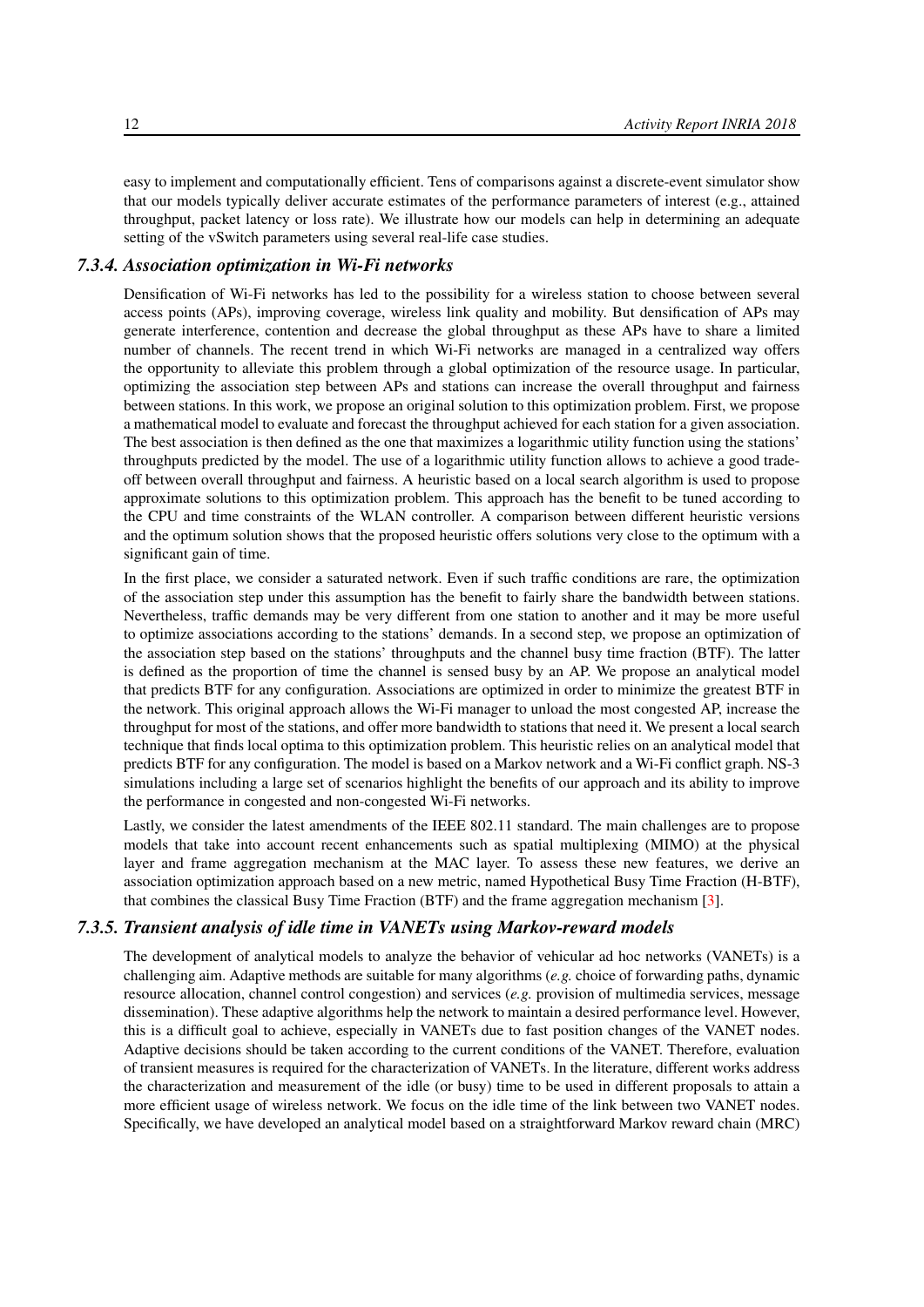to obtain transient measurements of this idle time. Numerical results from the analytical model fit well with simulation results [\[12\]](#page-34-1).

### 7.4. Performance Evaluation of Communication Networks

<span id="page-18-1"></span><span id="page-18-0"></span>Participants: Thomas Begin, Philippe Nain, Isabelle Guérin Lassous.

#### *7.4.1. First-Come-First-Served Queues with Multiple Servers and Customer Classes*

This a joint work with A. Brandwajn [\[5\]](#page-33-5). We present a simple approach to the solution of a multi-server FCFS queueing system with several classes of customers and phase-type service time distributions. The proposed solution relies on solving a single two-class model in which we distinguish one of the classes and we aggregate the remaining customer classes. We use a reduced state approximation to solve this two-class model. We propose two types of aggregation: exact, in which we merge the phase-type service time distributions exactly, and approximate, in which we simplify the phase-type distribution for the aggregated class by matching only its first two moments. The proposed approach uses simple mathematics and is highly scalable in terms of the number of servers, the number of classes, as well as the number of phases per class. Our approach applies both to queues with finite and infinite buffer space.

### *7.4.2. A study of systems with multiple operating levels, probabilistic thresholds and hysteresis*

<span id="page-18-2"></span>This a joint work with A. Brandwajn [\[6\]](#page-33-6). Current architecture of many computer systems relies on dynamic allocation of a pool of resources according to workload conditions to meet specific performance objectives while minimizing cost (e.g., energy or billing). In such systems, different levels of operation may be defined, and switching between operating levels occurs at certain thresholds of system congestion. To avoid rapid oscillations between levels of service, "hysteresis" is introduced by using different thresholds for increasing and decreasing workload levels, respectively. We propose a model of such systems with general arrivals, arbitrary number of servers and operating levels where each higher operating level may correspond to an arbitrary number of additional servers and soft (i.e. non-deterministic) thresholds to account for "inertia" in switching between operating levels. In our model, request service times are assumed to be memoryless and server processing rates may be a function of the current operating level and of the number of requests (users) in the system. Additionally, we allow for delays in the activation of additional operating levels. We use simple mathematics to obtain a semi-numerical solution of our model. We illustrate the versatility of our model using several case study examples inspired by features of real systems. In particular, we explore optimal thresholds as a tradeoff between performance and energy consumption.

#### *7.4.3. Covert cycle stealing in an M/G/1 queue*

<span id="page-18-3"></span>Consider an M/G/1 queue where arriving jobs are under control of a party (Willie). There exists a second party, Alice who may or may not want to introduce a sequence of jobs to be serviced. Her goal is to prevent Willie from being able to distinguish between these two cases. The question that we address is: can Alice introduce her stream of jobs covertly, i.e., prevent Willie from distinguishing between the two possibilities, either her introducing the stream or not, and if so, at what rate can she introduce her jobs? We present a square-root law on the amount of service Alice can receive covertly. The covertness criterion is that the probabilities of false alarm and missed detection is arbitrarily close to one. One result we have established is the following: consider exponential service times for Alice's jobs and Willies' jobs with rate  $\mu_1$  and  $\mu_2$ , respectively. During n Willie's job busy periods, Alice can submit covertly  $O(\sqrt{n})$  jobs if  $\mu_1 < 2\mu_2$ ,  $O(\sqrt{n/\log n})$  jobs if  $\mu_1 = 2\mu_2$ , and  $O(n^{\mu_1/\mu_2})$  jobs if  $\mu_1 > 2\mu_2$ . This is the first time that such a phase transition has been observed in this context. This ongoing research, carried out by P. Nain in collaboration with D. Towsley (Univ. Massachusetts) and B. Jiang (Shanghai Jiao Tong Univ.), has various applications in the context of service level agreement.

#### *7.4.4. LRU caches*

<span id="page-18-4"></span>The work on network caches operating under the standard Least-Recently-Used (LRU) management policy, initiated in 2017 (see 2017 Dante Activity Report), has been completed and published [\[13\]](#page-34-2). Under weak statistical assumptions on the content request process, this work establishes the validity of the so-called "Che's approximation" as the cache size and the number of content go to infinity.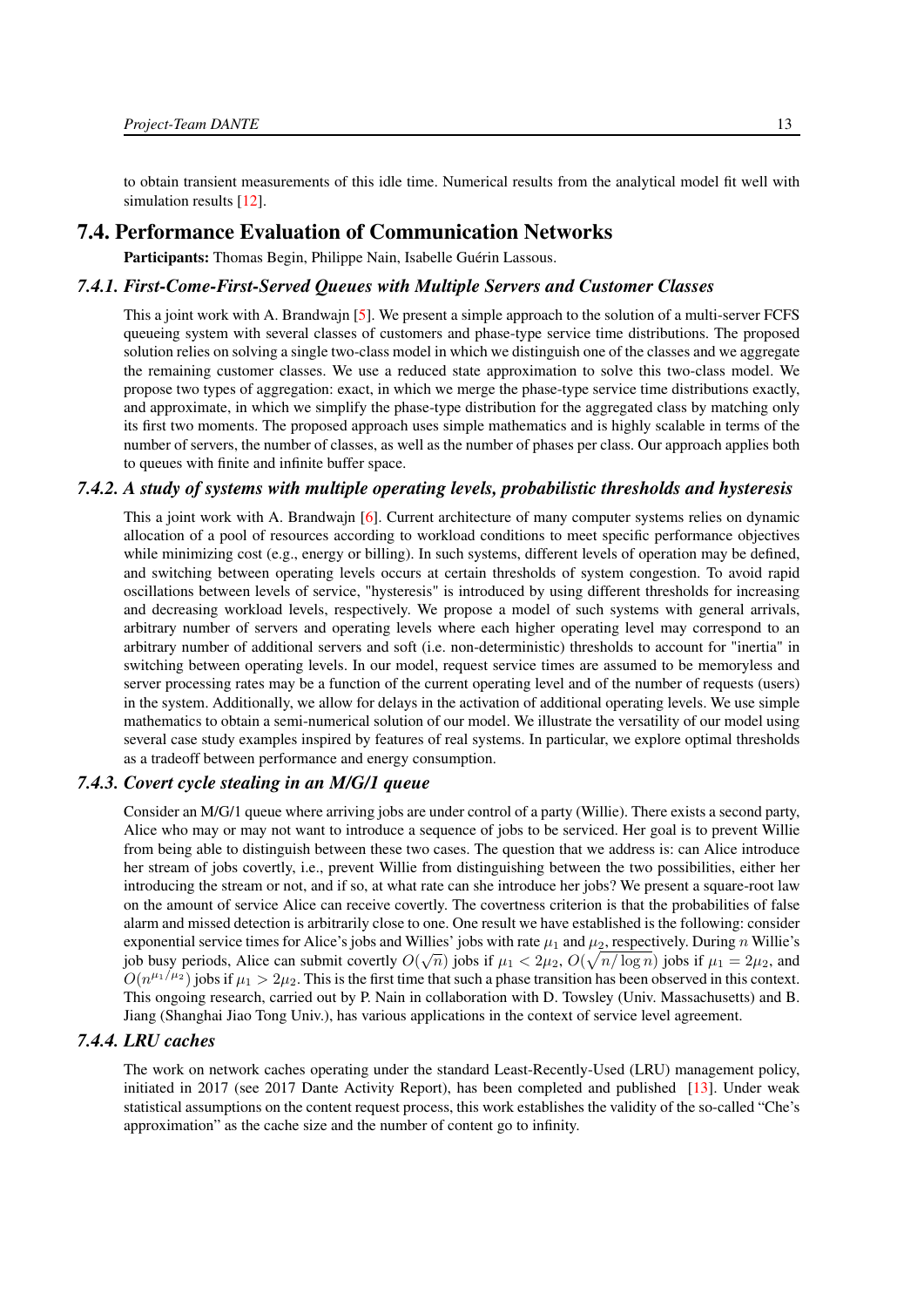#### *7.4.5. Stochastic Multilayer Networks*

<span id="page-19-0"></span>A stochastic multilayer network is the aggregation of M networks (one per layer) where each is a subgraph of a foundational network G. Each layer network is the result of probabilistically removing links and nodes from G. The resulting network includes any link that appears in at least  $K$  layers. This model is an instance of a nonstandard site-bond percolation model. Two sets of results are obtained in [\[28\]](#page-35-4): first, we derive the probability distribution that the  $M$ -layer network is in a given configuration for some particular graph structures (explicit results are provided for a line and an algorithm is provided for a tree), where a configuration is the collective state of all links (each either active or inactive). Next, we show that for appropriate scalings of the node and link selection processes in a layer, links are asymptotically independent as the number of layers goes to infinity, and follow Poisson distributions. Numerical results are provided to highlight the impact of having several layers on some metrics of interest (including expected size of the cluster a node belongs to in the case of the line). This model finds applications in wireless communication networks with multichannel radios, multiple social networks with overlapping memberships, transportation networks, and, more generally, in any scenario where a common set of nodes can be linked via co-existing means of connectivity.

# 7.5. Computational Human Dynamics and Temporal Networks

<span id="page-19-2"></span><span id="page-19-1"></span>Participants: Márton Karsai, Éric Fleury, Jean-Philippe Magué, Philippe Nain, Jean-Pierre Chevrot.

#### *7.5.1. Correlations and dynamics of consumption patterns in social-economic networks*

In [\[16\]](#page-34-3), we analyse a coupled dataset collecting the mobile phone communications and bank transactions history of a large number of individuals living in a Latin American country [\[16\]](#page-34-3). After mapping the social structure and introducing indicators of socioeconomic status, demographic features, and purchasing habits of individuals, we show that typical consumption patterns are strongly correlated with identified socioeconomic classes leading to patterns of stratification in the social structure. In addition, we measure correlations between merchant categories and introduce a correlation network, which emerges with a meaningful community structure. We detect multivariate relations between merchant categories and show correlations in purchasing habits of individuals. Finally, by analysing individual consumption histories, we detect dynamical patterns in purchase behaviour and their correlations with the socioeconomic status, demographic characters and the egocentric social network of individuals. Our work provides novel and detailed insight into the relations between social and consuming behaviour with potential applications in resource allocation, marketing, and recommendation system design.

#### *7.5.2. Mapping temporal-network percolation to weighted, static event graphs*

<span id="page-19-3"></span>The dynamics of diffusion-like processes on temporal networks are influenced by correlations in the times of contacts. This influence is particularly strong for processes where the spreading agent has a limited lifetime at nodes: disease spreading (recovery time), diffusion of rumors (lifetime of information), and passenger routing (maximum acceptable time between transfers). In [\[14\]](#page-34-4), we introduce weighted event graphs as a powerful and fast framework for studying connectivity determined by time-respecting paths where the allowed waiting times between contacts have an upper limit. We study percolation on the weighted event graphs and in the underlying temporal networks, with simulated and real-world networks. We show that this type of temporalnetwork percolation is analogous to directed percolation, and that it can be characterized by multiple order parameters.

#### *7.5.3. Randomized reference models for temporal networks*

<span id="page-19-4"></span>Many real-world dynamical systems can successfully be analyzed using the temporal network formalism. Empirical temporal networks and dynamic processes that take place in these situations show heterogeneous, non-Markovian, and intrinsically correlated dynamics, making their analysis particularly challenging. Randomized reference models (RRMs) for temporal networks constitute a versatile toolbox for studying such systems. Defined as ensembles of random networks with given features constrained to match those of an input (empirical) network, they may be used to identify statistically significant motifs in empirical temporal networks (i.e. overrepresented w.r.t. the null random networks) and to infer the effects of such motifs on dynamical processes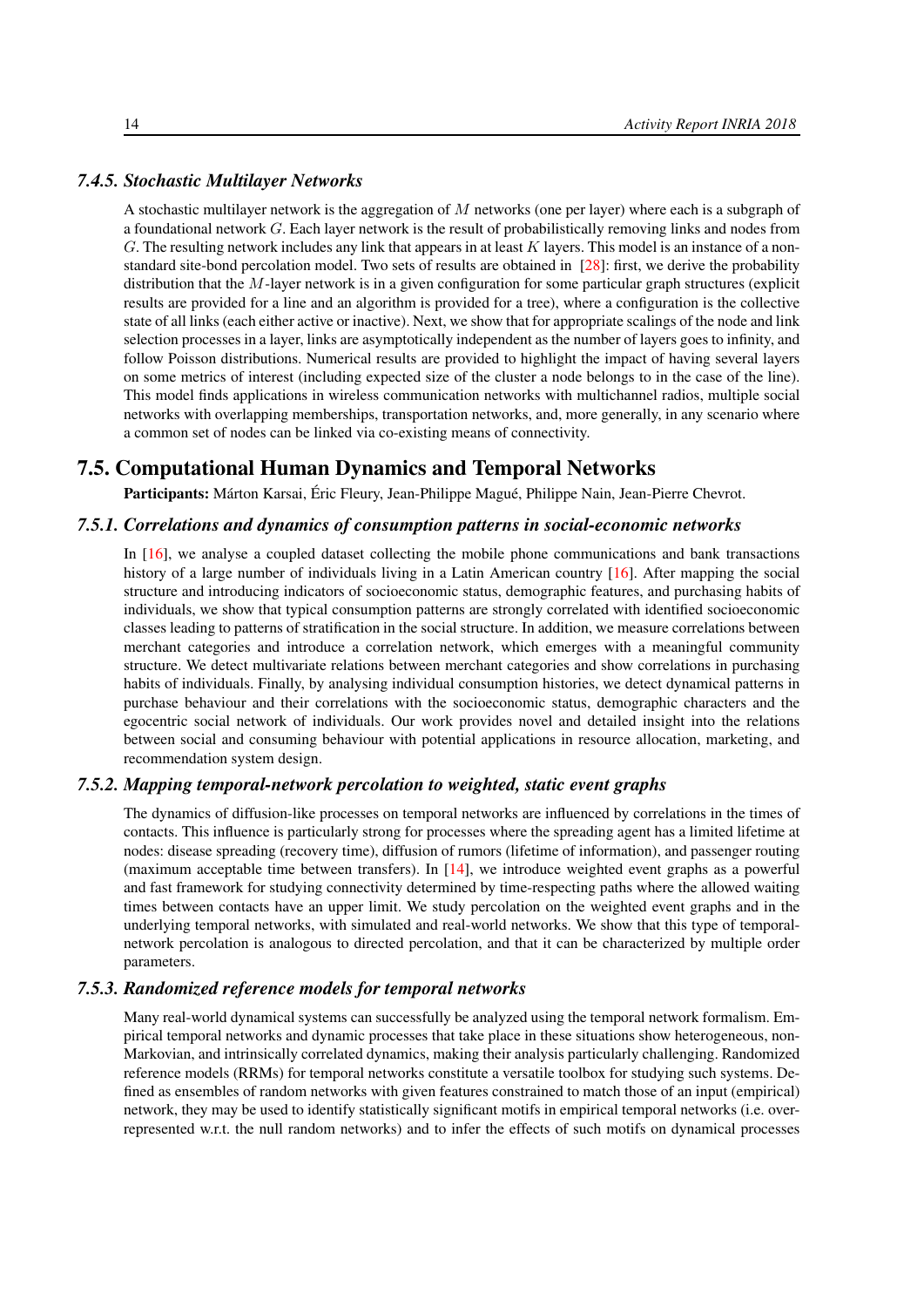unfolding in the network. However, the effects of most randomization procedures on temporal network characteristics remain poorly understood, rendering their use non-trivial and susceptible to misinterpretation. In the work presented in [\[52\]](#page-37-3), we propose a unified framework for classifying and understanding microcanonical RRMs (MRRMs). We use this framework to propose a canonical naming convention for existing randomization procedures, classify them, and deduce their effects on a range of important temporal network features. We furthermore show that certain classes of compatible MRRMs may be applied in sequential composition to generate more than a hundred new MRRMs from existing ones surveyed in this article. We provide a tutorial for the use of MRRMs to analyze an empirical temporal network and we review applications of MRRMs found in literature. The taxonomy of MRRMs we have developed provides a reference to ease the use of MRRMs, and the theoretical foundations laid here may further serve as a base for the development of a principled and systematic way to generate and apply randomized reference null models for the study of temporal networks.

#### *7.5.4. Socioeconomic dependencies of linguistic patterns in Twitter: a multivariate analysis*

<span id="page-20-0"></span>Our usage of language is not solely reliant on cognition but is arguably determined by myriad external factors leading to a global variability of linguistic patterns. This issue, which lies at the core of sociolinguistics and is backed by many small-scale studies on face-to-face communication, is addressed in [\[29\]](#page-35-5), by constructing a dataset combining the largest French Twitter corpus to date with detailed socioeconomic maps obtained from national census in France. We show how key linguistic variables measured in individual Twitter streams depend on factors like socioeconomic status, location, time, and the social network of individuals. We found that (i) people of higher socioeconomic status, active to a greater degree during the daytime, use a more standard language; (ii) the southern part of the country is more prone to use more standard language than the northern one, while locally the used variety or dialect is determined by the spatial distribution of socioeconomic status; and (iii) individuals connected in the social network are closer linguistically than disconnected ones, even after the effects of status homophily have been removed. Our results inform sociolinguistic theory and may inspire novel learning methods for the inference of socioeconomic status of people from the way they tweet.

#### *7.5.5. Threshold driven contagion on weighted networks*

<span id="page-20-1"></span>Weighted networks capture the structure of complex systems where interaction strength is meaningful. This information is essential to a large number of processes, such as threshold dynamics, where link weights reflect the amount of influence that neighbours have in determining a node's behaviour. Despite describing numerous cascading phenomena, such as neural firing or social contagion, the modelling of threshold dynamics on weighted networks has been largely overlooked. We fill this gap in [\[21\]](#page-34-5), by studying a dynamical threshold model over synthetic and real weighted networks with numerical and analytical tools. We show that the time of cascade emergence depends non-monotonously on weight heterogeneities, which accelerate or decelerate the dynamics, and lead to non-trivial parameter spaces for various networks and weight distributions. Our methodology applies to arbitrary binary state processes and link properties, and may prove instrumental in understanding the role of edge heterogeneities in various natural and social phenomena.

#### *7.5.6. Link transmission centrality in large-scale social networks*

<span id="page-20-2"></span>Understanding the importance of links in transmitting information in a network can provide ways to hinder or postpone ongoing dynamical phenomena like the spreading of epidemic or the diffusion of information. In our work [\[22\]](#page-35-6), we propose a new measure based on stochastic diffusion processes, the*transmission centrality*, that captures the importance of links by estimating the average number of nodes to whom they transfer information during a global spreading diffusion process. We propose a simple algorithmic solution to compute transmission centrality and to approximate it in very large networks at low computational cost. Finally we apply transmission centrality in the identification of weak ties in three large empirical social networks, showing that this metric outperforms other centrality measures in identifying links that drive spreading processes in a social network.

# <span id="page-20-3"></span>*7.5.7. Prepaid or Postpaid? That Is the Question: Novel Methods of Subscription Type Prediction in Mobile Phone Services*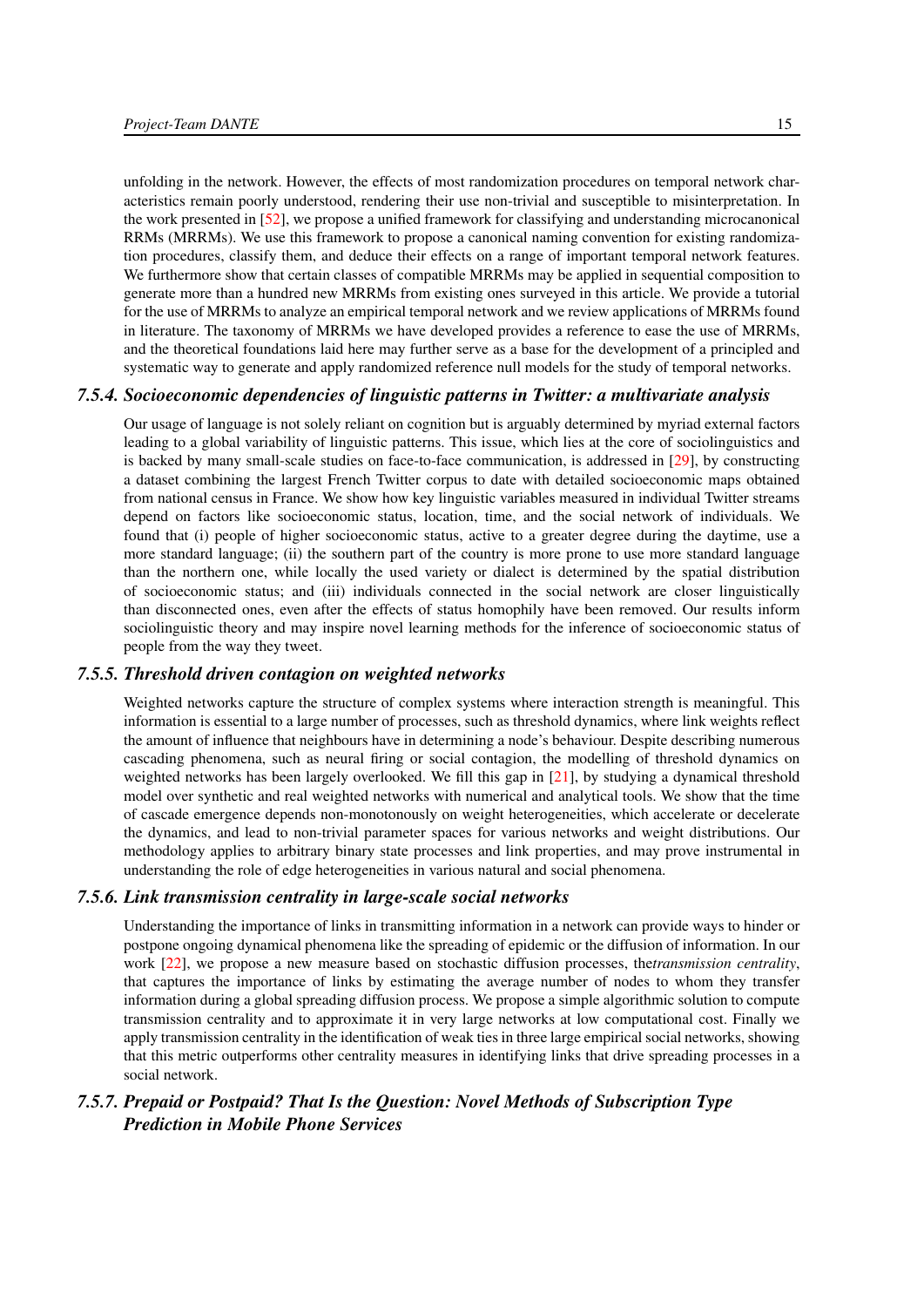In the paper [\[41\]](#page-36-1), we investigate the behavioural differences between mobile phone customers with prepaid and postpaid subscriptions. Our study reveals that (a) postpaid customers are more active in terms of service usage and (b) there are strong structural correlations in the mobile phone call network as connections between customers of the same subscription type are much more frequent than those between customers of different subscription types. Based on these observations, we provide methods to detect the subscription type of customers by using information about their personal call statistics, and also their egocentric networks simultaneously. The key of our first approach is to cast this classification problem as a problem of graph labelling, which can be solved by max-flow min-cut algorithms. Our experiments show that, by using both user attributes and relationships, the proposed graph labelling approach is able to achieve a classification accuracy of ∼ 87%, which outperforms by  $\sim$  7% supervised learning methods using only user attributes. In our second problem, we aim to infer the subscription type of customers of external operators. We propose via approximate methods to solve this problem by using node attributes, and a two-way indirect inference method based on observed homophilic structural correlations. Our results have straightforward applications in behavioural prediction and personal marketing.

#### *7.5.8. Service Adoption Spreading in Online Social Networks*

<span id="page-21-0"></span>The collective behaviour of people adopting an innovation, product or online service is commonly interpreted as a spreading phenomenon throughout the fabric of society. This process is arguably driven by social influence, social learning and by external effects like media. Observations of such processes date back to the seminal studies by Rogers and Bass, and their mathematical modelling has taken two directions: One paradigm, called simple contagion, identifies adoption spreading with an epidemic process. The other one, named complex contagion, is concerned with behavioural thresholds and successfully explains the emergence of large cascades of adoption resulting in a rapid spreading often seen in empirical data. The observation of real-world adoption processes has become easier lately due to the availability of large digital social network and behavioural datasets. This has allowed simultaneous study of network structures and dynamics of online service adoption, shedding light on the mechanisms and external effects that influence the temporal evolution of behavioural or innovation adoption. These advancements have induced the development of more realistic models of social spreading phenomena, which in turn have provided remarkably good predictions of various empirical adoption processes. In our chapter [\[39\]](#page-36-2), we review recent data-driven studies addressing real-world service adoption processes. Our studies provide the first detailed empirical evidence of a heterogeneous threshold distribution in adoption. We also describe the modelling of such phenomena with formal methods and data-driven simulations. Our objective is to understand the effects of identified social mechanisms on service adoption spreading, and to provide potential new directions and open questions for future research.

#### *7.5.9. Attention on Weak Ties in Social and Communication Networks*

<span id="page-21-1"></span>Granovetter's weak tie theory of social networks is built around two central hypotheses. The first states that strong social ties carry the large majority of interaction events; the second maintains that weak social ties, although less active, are often relevant for the exchange of especially important information (e.g., about potential new jobs in Granovetter's work). While several empirical studies have provided support for the first hypothesis, the second has been the object of far less scrutiny. A possible reason is that it involves notions relative to the nature and importance of the information that are hard to quantify and measure, especially in large scale studies. In our work [\[48\]](#page-37-4), we search for empirical validation of both Granovetter's hypotheses. We find clear empirical support for the first. We also provide empirical evidence and a quantitative interpretation for the second. We show that attention, measured as the fraction of interactions devoted to a particular social connection, is high on weak ties—possibly reflecting the postulated informational purposes of such ties—but also on very strong ties. Data from online social media and mobile communication reveal networkdependent mixtures of these two effects on the basis of a platform's typical usage. Our results establish a clear relationships between attention, importance, and strength of social links, and could lead to improved algorithms to prioritize social media content.

# <span id="page-21-2"></span>8. Bilateral Contracts and Grants with Industry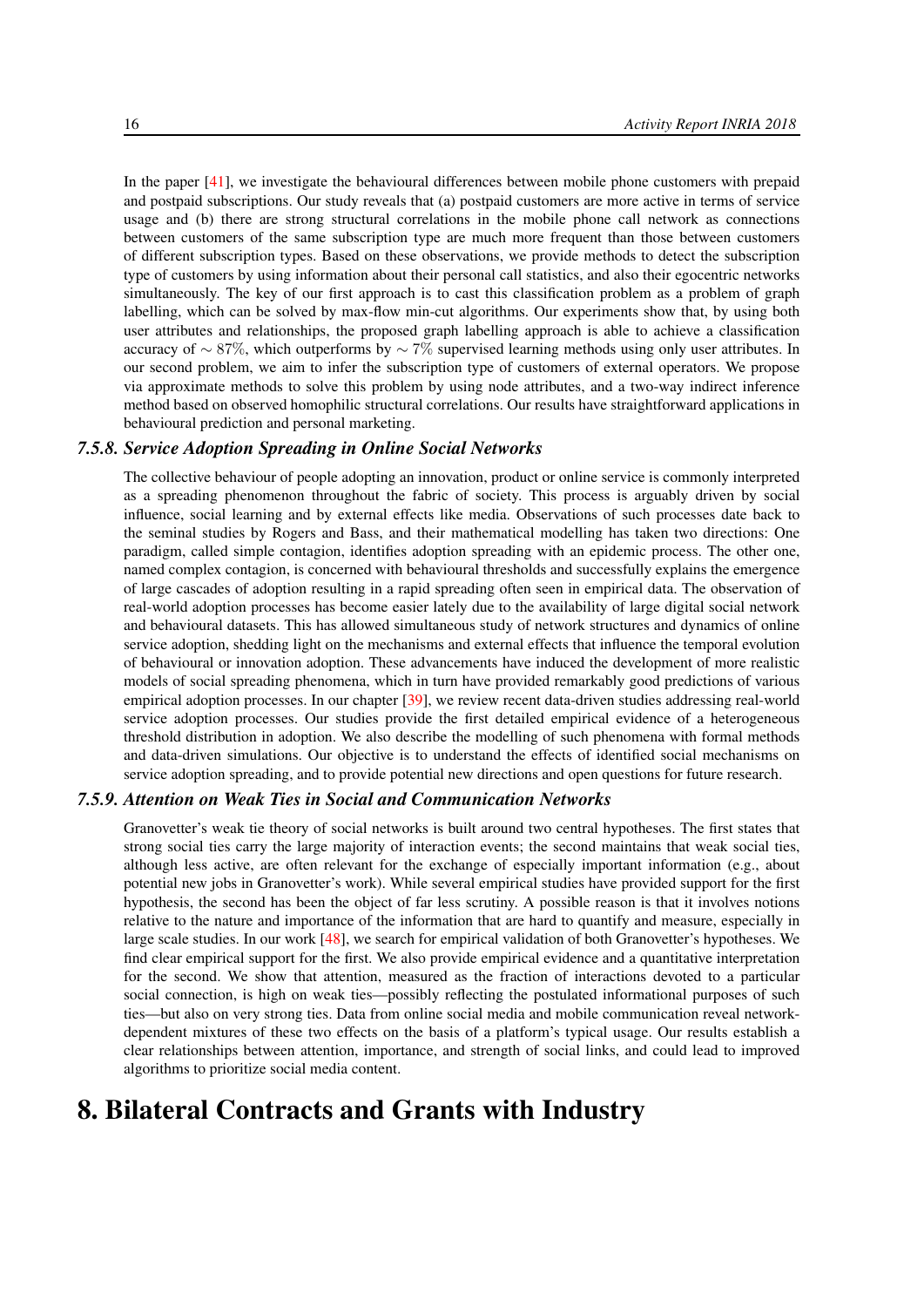### 8.1. GranData

Participants: Márton Karsai [correspondant], Éric Fleury.

Founded in 2012, Grandata is a Palo Alto-based company that leverages advanced research in Human Dynamics (the application of « big data » to social relationships and human behaviour) to identify market trends and predict customer actions. Leading telecom and financial services firms are using Grandata's Social Universe product to transform « big data » into impressive business results.

The DANTE team and Grandata started to collaborate in 2014 on the analysis of large datasets provided by the company. The aim of the collaboration is to gain better understanding about the dynamical patterns of human interactions, mobility, and the socio-economic structure of the society. This collaboration was very successful over the years, leading to several publications within the PhD thesis of Yannick Leo. Currently the collaboration is supported by the MOTIF Stic-AmSud project (2018-2020) (coordinated by Márton Karsai) which allows to meet frequently with the company. Recent projects within this collaboration are focusing on socioeconomic inference using remote sensing techniques.

# <span id="page-22-0"></span>9. Partnerships and Cooperations

# <span id="page-22-1"></span>9.1. Regional Initiatives

#### *9.1.1. Idex Lyon ACADEMICS*

<span id="page-22-2"></span>Participants: Paulo Gonçalves, Dominique Barbe, Gaetan Frusque.

See Section [5.1.1](#page-11-2) for an executive summary of this project. The project brings together a **consortium of 4** teams from Laboratories of Université de Lyon (UdL) and will form a working group with complementary expertise in machine learning (deep learning, statistical learning, data mining), in data science (complex data analysis, adaptive and/or data-driven methods, network science) and in the studies of climate modeling and of computational social science. It comprises:

- Laboratoire Informatique du Parallélisme (LIP): P. Gonçalves (PI), M. Karsai (PI for Comp. Social Sc.)
- Laboratoire de Physique (LP): P. Borgnat (Coordinator), F. Bouchet (PI for Climate)
- Laboratoire Hubert Curien (LabHC), Université Jean Monnet: M. Sebban (PI)
- Laboratoire d'InfoRmatique en Images et Systèmes d'information (LIRIS): C. Robardet (PI)

The **impacts** of the project will stem from the efficiency of our proposed methods to learn from complex and dynamic data, and if so, **future applications** will naturally follow in many areas: social science and study of social interactions, climate and environmental science but also in technological networks, neuroscience with the study of brain networks and more generally in any domain where effective dynamical models of complex situations are to be learned from data. All these situations go beyond the current classical applicative frameworks of ML (time measurements, 2D images, or texts) and compel us to work out a major scientific breakthrough.

### *9.1.2. ISI Torino / Dante*

<span id="page-22-3"></span>Participant: Márton Karsai [correspondant].

Duration of the project: October 2016 - October 2020.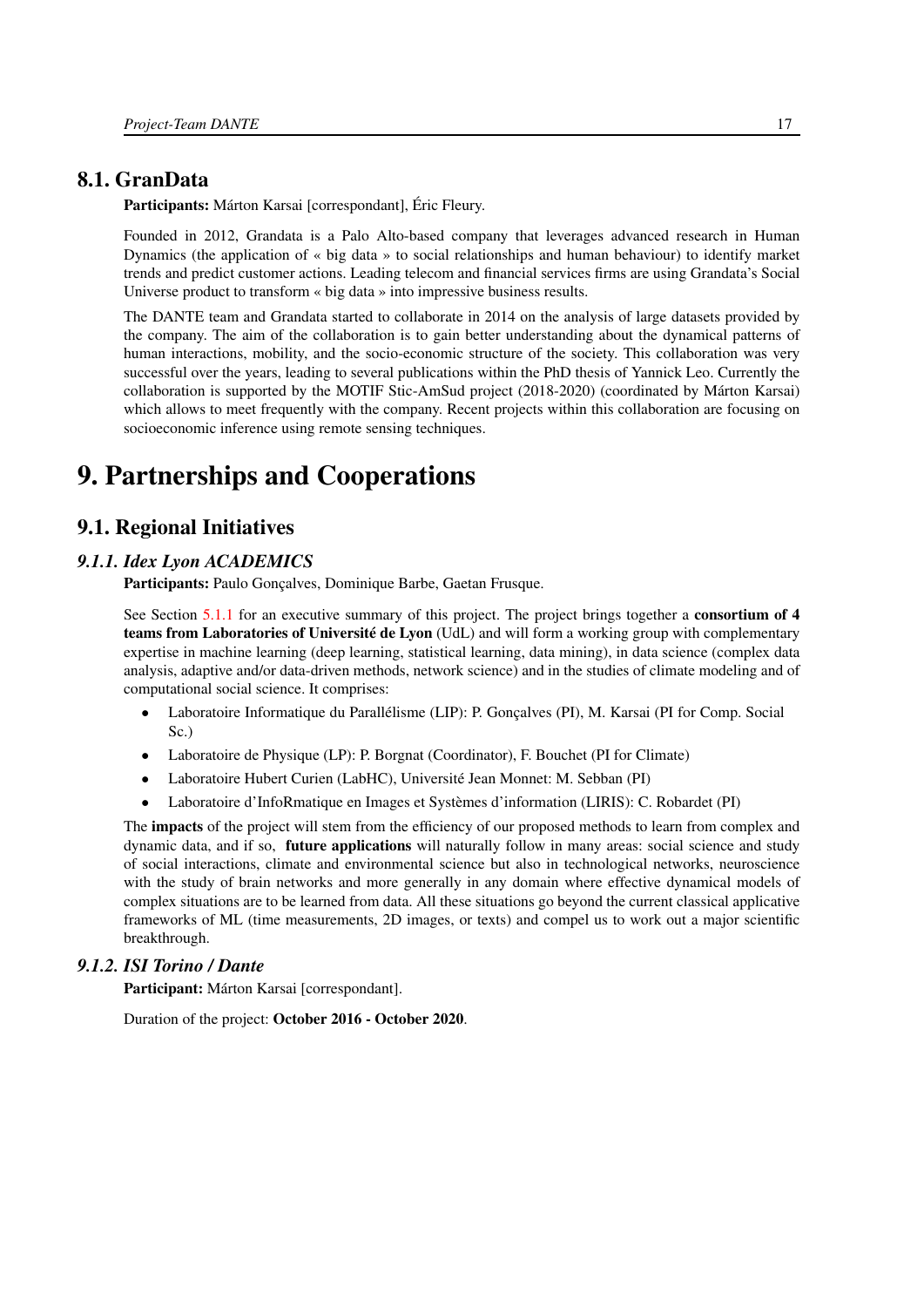This project involves M. Karsai and L. Gauvin (ISI Torino) and funded by the IXXI Complex System Institute. The purpose of this project is to investigate the presence and the importance of higher-order correlations in dynamical networks. As the first attempt to address this problem we applied autoencoder, a recent representation using deep neural networks, on modelled and small-scale real temporal networks. However, since the results were trivial on the modelled network and not convincing on the real one we decided to take a different approach during the second phase of the project. We involved an ISI PhD student Maddalena Toricelli, to work out a method for temporal network embedding. Our idea is to extend the node2vec representation of static networks for time-varying structures, by using a local random walk to explore the structural-temporal neighbourhood of a node. Based on such local information we can effectively propose an embedding, which captures the temporal and structural properties of nodes in a temporal network.

### <span id="page-23-0"></span>9.2. National Initiatives

#### *9.2.1. Equipex FIT (Futur Internet of Things)*

<span id="page-23-1"></span>Participant: Éric Fleury [correspondant].

FIT was one of 52 winning projects in the Equipex research grant program. It will set up a competitive and innovative experimental facility that brings France to the forefront of Future Internet research. FIT benefits from 5.8 million euro grant from the French government Running from 22.02.11 – 31.12.2019. The main ambition is to create a first-class facility to promote experimentally driven research and to facilitate the emergence of the Internet of the future.

#### *9.2.2. ANR GRAPHSIP (Graph Signal Processing)*

<span id="page-23-2"></span>Participants: Paulo Gonçalves [correspondant], Éric Fleury, Thomas Begin, Mikhail Tsitsvero.

#### Duration of the project: October 2014 - October 2018.

An increasing number of application areas require the processing of massive datasets. These data can often be represented by graphs in order to encode complex interactions. When data vectors are associated with graph vertices, a so-called graph signal is obtained. The processing of such graph signals includes several open challenges because of the nature of the involved information. Indeed graph theory and signal and image processing methodologies do not combine readily. In particular, such a combination requires new developments, allowing classical signal processing methods to work on irregular grids and non Euclidean spaces. Considering the significant success of classical signal processing tools, it appears essential to generalise their use to graph signals. The GRAPHSIP project aims at developing a set of advanced methods and algorithms for the processing of graph signals: multi-scale transforms and solutions of variational problems on graphs. The major outcomes of this project are expected to lead to significant breakthroughs for graph data processing. The project will also focus on two novel applications on instances of graph signals: brain networks and 3D colour point clouds. They will exemplify and illustrate the proposed methodological advances on emerging applications.

#### *9.2.3. ANR SoSweet*

<span id="page-23-3"></span>Participants: Jean Pierre Chevrot, Éric Fleury, Márton Karsai [correspondant], Jean-Philippe Magué [PI].

#### Duration of the project: November 2015 - November 2019.

The SoSweet project focuses on the synchronic variation and the diachronic evolution of the variety of French used on Twitter. The recent rise of novel digital services opens up new areas of expression which support new linguistic behaviours. In particular, social medias such as Twitter provide channels of communication through which speakers/writers use their language in ways that differ from standard written and oral forms. The result is the emergence of new varieties of languages. The main goal of SoSweet is to provide a detailed account of the links between linguistic variation and social structure in Twitter, both synchronically and diachronically. Through this specific example, and aware of its bias, we aim at providing a more detailed understanding of the dynamic links between individuals, social structure and language variation and change.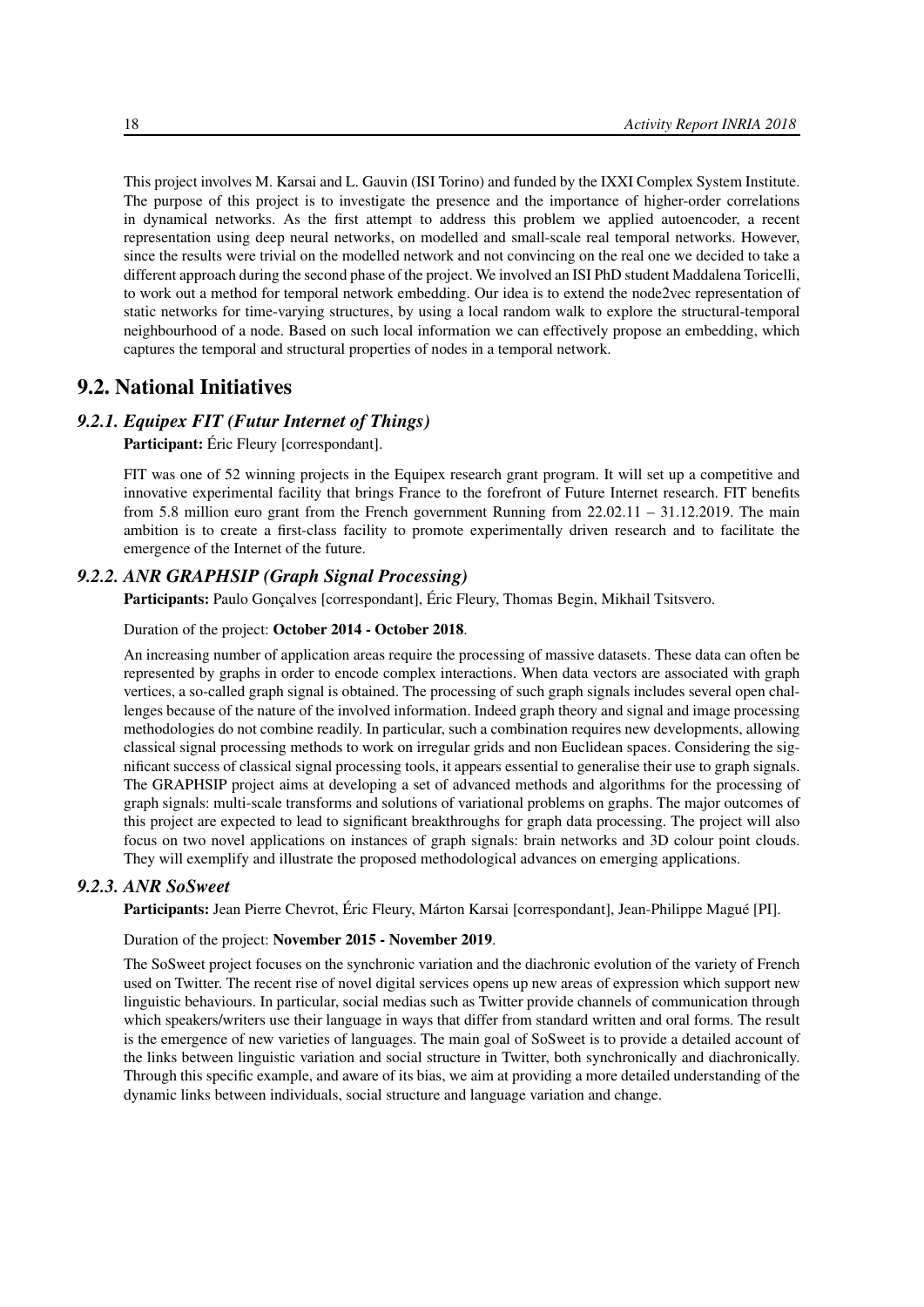#### *9.2.4. ANR DylNet*

<span id="page-24-0"></span>Participants: Márton Karsai [correspondant], Jean Pierre Chevrot, Jean-Philippe Magué, Éric Fleury.

Duration of the project: September 2016 - September 2020.

The DylNet project aims to observe and to characterise the relationships between childhood sociability and oral-language learning at kindergarten. With a view to this, it takes an multidisciplinary approach combining work on language acquisition, sociolinguistics, and network science. It will be implemented by following all the children ( $\approx$  220) and teaching staff in one kindergarten over a 3-year period. The use of wireless proximity sensors will enable collection of social contacts throughout the study. The data on sociability will be linked to the results of language tests and recordings of verbal interactions used to follow the children's progress on both a psycholinguistic level (lexicon, syntax, pragmatics) and a sociolinguistic level (features showing belonging to a social group). The aim is to better understand the mechanisms of adaptation and integration at work when young children first come into contact with the school context.

#### *9.2.5. Inria PRE LIAISON*

<span id="page-24-1"></span>Participants: Márton Karsai [correspondant], Éric Fleury.

Duration of the project: November 2017 - December 2019.

This project implements unsupervised deep learning approaches to infer correlations/patterns that exist between dynamic linguistic variables, the mesoscopic and dynamic structure of the social network, and their socio-economic attributes. This interdisciplinary project is positioned at the crossroads of Natural Language Processing (NLP), Network Science, Data Science and Machine Learning.

More precisely, we develop a joint feature-network embedding, named AN2VEC (Attributed Network to Vector), which ultimately aims at disentangling the information shared by the structure of a network and the features of its nodes. Building on the recent developments of Graph Convolutional Networks (GCN), we use a multitask GCN Variational Autoencoder where different dimensions of the generated embeddings can be dedicated to encoding feature information, network structure, or shared feature-network information separately. This method thus defines a range of models whose performance in embedding a given data set varies depending with the allocation of dimensions. By exploring the behaviour of these models on synthetic data sets having different levels of feature-network correlation, we show (i) that embeddings relying on shared information perform better than the corresponding reference with unshared information, and (ii) that this performance gap increases with the correlation between network and feature structure, thus confirming that our embedding is able to capture joint information of structure and features.

### *9.2.6. Inria & HCERES*

<span id="page-24-2"></span>Participants: Éric Guichard [correspondant], Éric Fleury.

Bilateral project on the evolution of the Multi/inter-disciplinary of SHS.

An increasing number of researchers in SHS has the desire to develop new researches with computer scientists or mathematicians because they want to apply new methodologies (according to various or numerous data) or to develop older ones, which can now be easily implemented online. Some also develop a reflexion on their discipline, with the idea that epistemological questions are revitalized by the internet. This reality invite them to discuss with philosophers or with other SHS scientists who have the same intuition (eg: cartography, visualisation).

The project is hence to measure these new forms or inter-multi-disciplinarity. The main source will be the publications of all academics of French SHS laboratories, to find out who writes a paper with somebody of a different discipline and/or laboratories. All data are anonymized,

#### *9.2.7. Inria IPL BetterNet*

<span id="page-24-3"></span>Participant: Éric Guichard.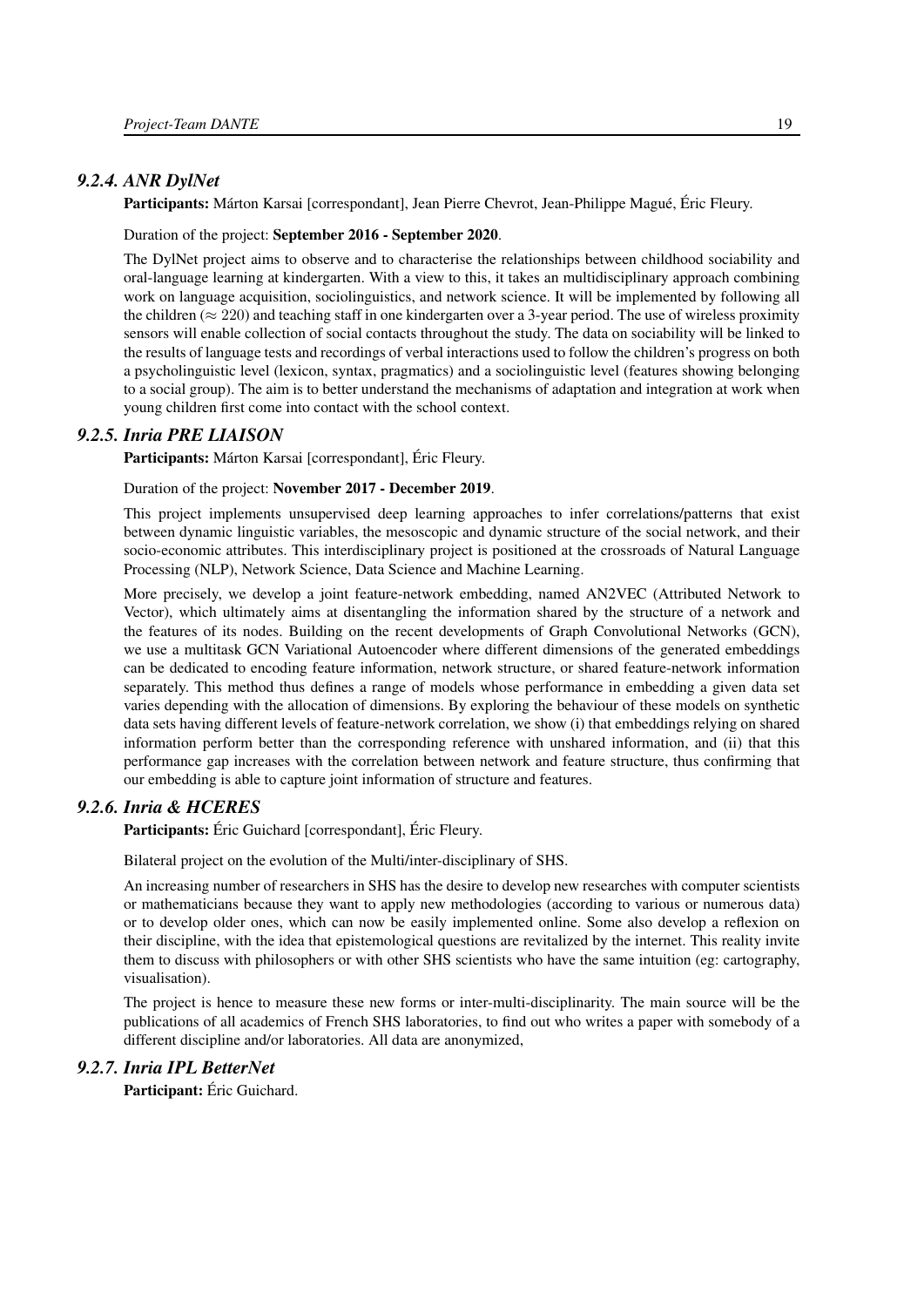An Observatory to Measure and Improve Internet Service Access from User Experience<sup>2</sup>.

BetterNet aims at building and delivering a scientific and technical collaborative observatory to measure and improve the Internet service access as perceived by users. In this Inria Project Lab, we will propose new original user-centered measurement methods, which will associate social sciences to better understand Internet usage and the quality of services and networks with a particular focus on geography and cartography.

# <span id="page-25-0"></span>9.3. European Initiatives

#### *9.3.1. FP7 & H2020 Projects*

*9.3.1.1. EMBERS*

- <span id="page-25-1"></span>• Title: Enabling a Mobility Back-End as a Robust Service
- Programm: H2020
- Duration: December 2015 November 2018
- Coordinator: UPMC
- Partners:
	- Fraunhofer Gesellschaft Zur Forderung Der Angewandten Forschung Ev (Germany)
	- Technische Universitat Berlin (Germany)
	- Universite Pierre et Marie Curie Paris 6 (France)
	- Ubiwhere Lda (Portugal)
- Inria contact: Eric Fleury
- EMBERS will bring to market a back-end for smart city mobility that is developed by a European small enterprise based upon its smart parking and smart traffic management products that two municipalities in Portugal currently deploy. The Mobility Back-end as a Service (MBaaS) replaces such all-in-one systems, in which a municipality purchases the full set of components from a single vendor. Instead, the city manager can purchase best-of-breed devices and apps developed by third parties, with the only constraint being that they interoperate with the back-end via a free, open, smart city mobility API. This domain-specific API lowers barriers to entry for app and device developers, making it easier for innovative SMEs to enter the market. Furthermore, the API is offered via a variety of generic interfaces, including oneM2M, ETSI M2M, OMA LWM2M, and FIWARE NGSI. EMBERS thus clears the way for developers and to municipalities that have adopted any one of these potential emerging machine-to-machine (M2M) communication standards. Beyond its primary goal of bringing the MBaaS to market, EMBERS will stimulate development of an entire ecosystem around the MBaaS smart city mobility API. Separating out the back-end from the other components will, however, require rigorous testing. EMBERS will experiment with the system on two testbeds that are part of the FIRE OneLab facility: the FUSECO Playground, for M2M communications, and FIT IoT-LAB, for wireless sensor devices. EMBERS will host a hackathon and an app challenge to bring in third party developers. The project will also include three demonstrators by third parties via an open call. These activities will contribute back to FIRE by demonstrating successful experimentation by SMEs developing close-to-market products. The project will also conduct real world pilots in two or more cities as a final step in bringing the MBaaS to market.

#### <span id="page-25-2"></span>*9.3.1.2. ARMOUR*

Title: Large-Scale Experiments of IoT Security & Trust (Project  $n\hat{A}^{\circ}688237$ ) Programm: H2020 Duration: 2015 Dec to 2018 Coordinator: UPMC

Partners:

<sup>2</sup> <https://www.inria.fr/en/research/research-teams/inria-project-labs>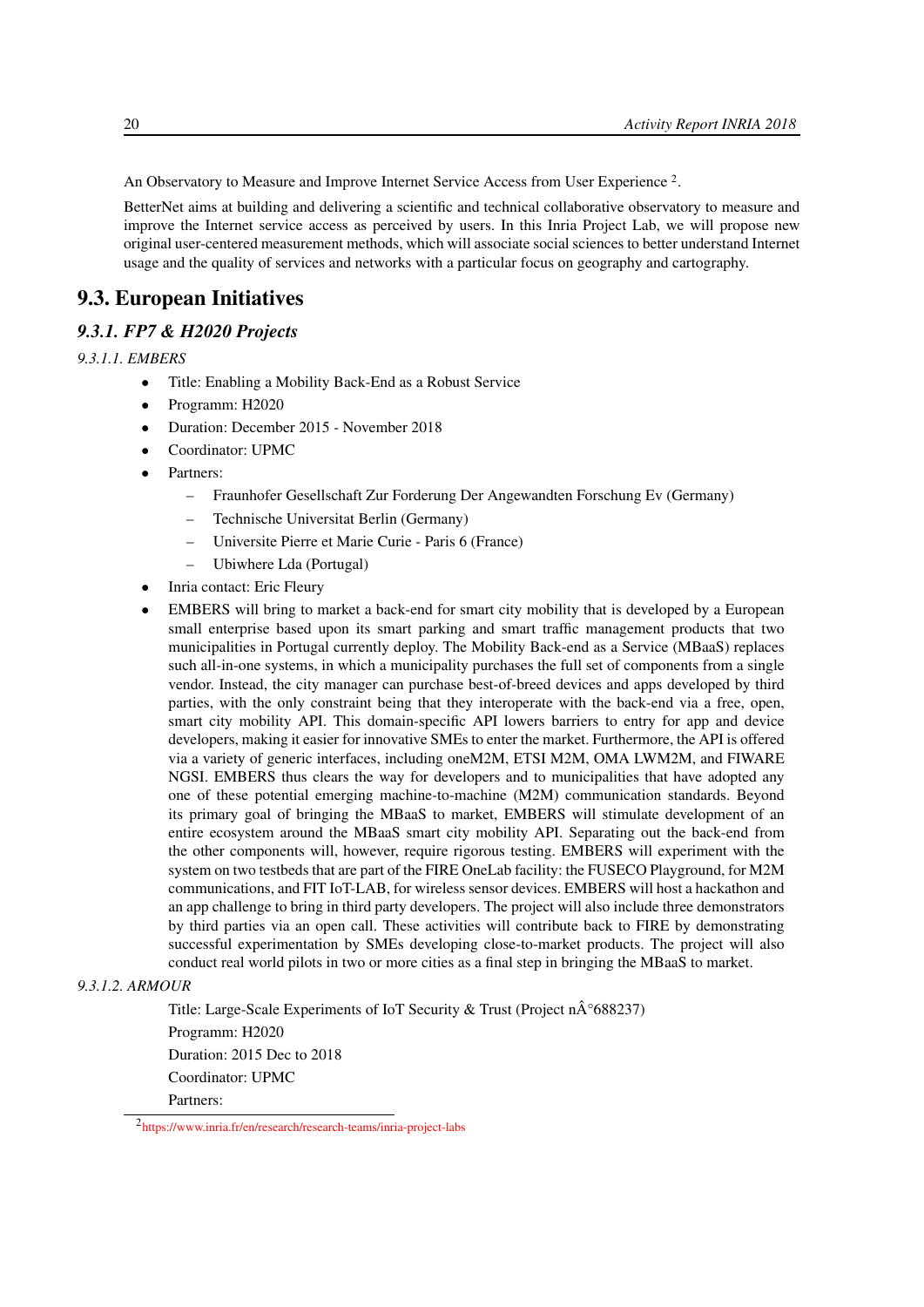Synelixis Lyseis Pliroforikis Automatismou & Tilepikoinonion Monoprosopi EPE (Greece)

Smartesting Solutions & Services (France)

Unparallel Innovation, Lda (Portugal)

Easy Global Market (France)

ODIN Solutions (Spain)

Universite Pierre et Marie Curie - Paris 6 (France)

Inria contact: Eric Fleury

ARMOUR will provide duly tested, benchmarked and certified Security & Trust solutions for largescale IoT using upgraded FIRE large-scale IoT/Cloud testbeds properly-equipped for Security & Trust experimentations. ARMOUR takes the top large-scale FIT IoT-LAB testbed a FIRE OpenLAB / FIT IoT LAB facility â and enhances it as to enable experimentally-driven research on a key research dimension: large-scale IoT Security & Trust. Presently, no proper installations exist to experiment IoT Security & Trust on large-scale conditions; ARMOUR will develop and install such capability.

## <span id="page-26-0"></span>9.4. International Initiatives

#### <span id="page-26-1"></span>*9.4.1. Participation in International Programs*

#### *9.4.1.1. PHC Peridot*

Participants: Mohammed Amer, Thomas Begin, Anthony Busson, Isabelle Guérin Lassous.

Framework for Control and Monitoring of Wireless Mesh Networks (WMN) using Software-Defined Networking (SDN). The main objective of this project is propose mechanisms and modifications in the SDN architecture, specifically in the OpenFlow, which allow SDN mechanisms to operate over WMN considering the dynamic network topology that WMN may experience and some other relevant characteristics. The project will involve devising mechanisms for controlling mesh switches through controllers in a wireless environment, which will require developing novel and WMN-specific rules, actions and commands. The project will involve proposing mechanism that consider dynamic environment of WMN along with providing redundancy in the network. Besides, there is a requirement to have an adaptive measurement API for WMN. This is the second objective of our research project. The proposed measurement API will enable the network operators to monitor network traffic over WMN which may be content-specific or host-specific. This is a joint project between DANTE and M. A. Jinnah University, Islamabad. It started in June 2015 and will end in June 2018.

#### <span id="page-26-2"></span>*9.4.2. International Initiatives*

*9.4.2.1. MOTif - Mobile phone sensing of human dynamics in techno-social environment*

- Program: Stic AmSud
- Duration: January 2018 December 2019
- Coordinator: Inria DANTE (Márton Karsai)
- Partners:
	- Universidad de Buenos Aires (Argentina)
	- Grandata (USA-Argentina)
	- Universidade Federal de Minas Gerais (Brazil)
	- LNCC (Brazil)

This project brings together two Inria teams - INFINE (Saclay) - DANTE (Lyon) and multiple Latin-American partners to work together with the IT company Grandata.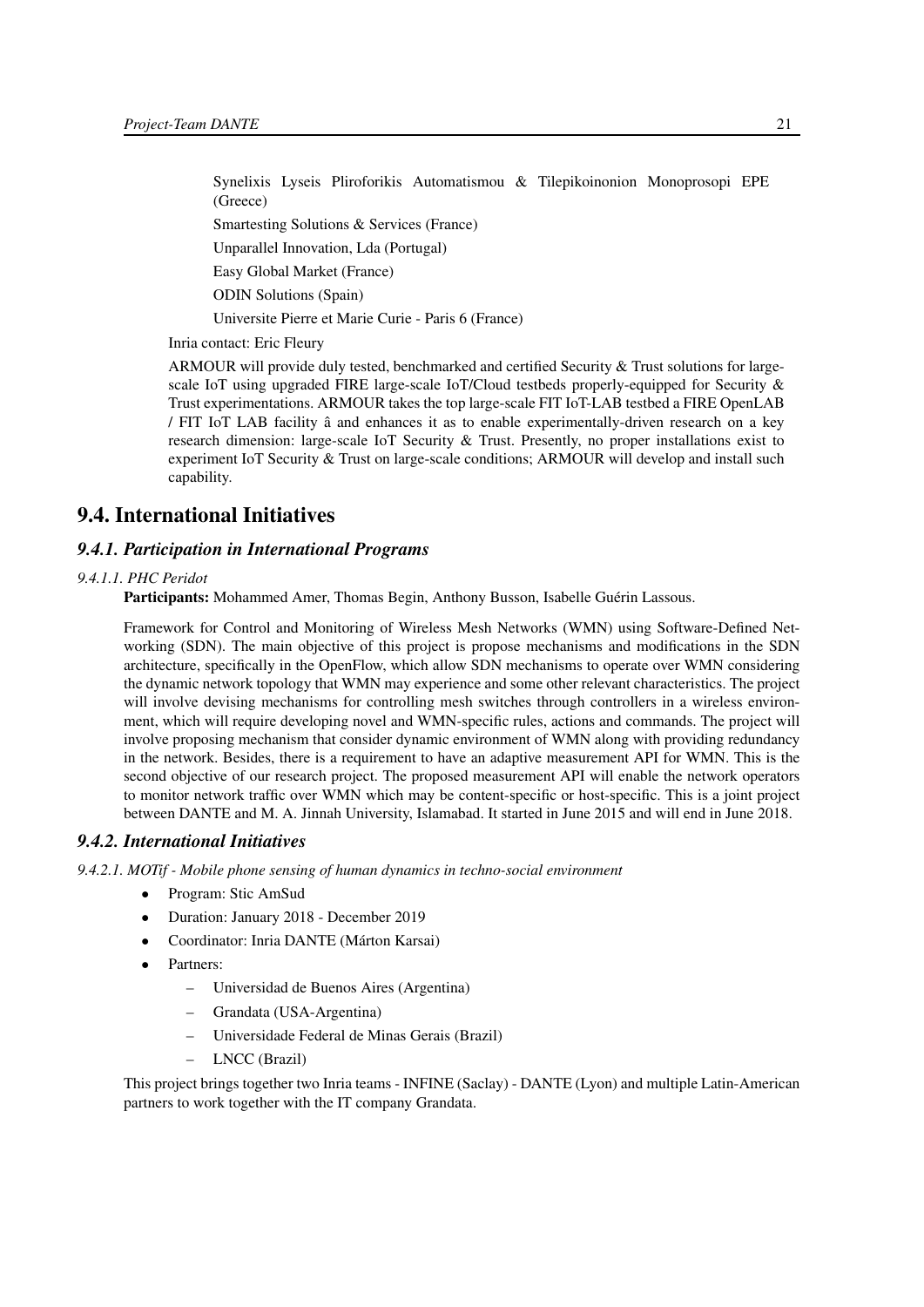Scope of the project: Information and Communication Technology (ICT) is becoming increasingly social, as demonstrated by the multitude of emerging technologies and technology platforms that facilitate social interactions, taking place as communication via telephone, text message, email, online social networks etc. At the same time, our social activities are increasingly embedded in the ICT environments that enable and enhance our ability to transact, share experiences, and maintain social relationships. One of the best ways to explore these developments is through the mining and analysis of data, which are collected through mobile phones and allow us to investigate how individuals act when embedded in a technology-enabled environment. Unlimited access to a wide range of mobile applications and services may change our way to gain information, to communicate, or even to behave in different contextual places like home, work, or anywhere else. Thus understanding individual activity patterns and the source of decisions behind them is moreover important for the design of future services and to estimate the demand on the infrastructure. The MOTIf project builds on the analysis and modeling of geo-localized temporally detailed but fully anonymised mobile phone call networks. These datasets allow us to address the two scientific objectives about spatiotemporal patterns of service usage of anonymised individuals to learn when, where, and what people are doing; and about the finegrained sociodemographic structure of society and its effect on the the individual social behaviour. In other words our goal in general is to understand how individuals behave in a dynamic techno-social environment.

# <span id="page-27-0"></span>9.5. International Research Visitors

#### *9.5.1. Visits of International Scientists*

- <span id="page-27-2"></span><span id="page-27-1"></span>• Don Towsley, University of Massachusetts, Amherst, USA (march 15 - june 15, 2018).
	- Alexandre Brandwajn, University of California Santa Cruz, USA (march 2018)

#### *9.5.2. Visits to International Teams*

*9.5.2.1. Research Stays Abroad*

- Philippe Nain visited the University of Massachusetts at Amherst (Sep. 1, 2018 Jan. 31, 2019). He taught a graduate course on Performance Evaluation of Computer and Communication Systems and collaborated with Prof. D. Towsley and some of his students/collaborators on several research projects.
- Christophe Crespelle is on leave with a Marie Sklodowska-Curie Grant from EU. He is currently at the University of Bergen (Norway) until the beginning of 2020.
- <span id="page-27-3"></span>• Christophe Crespelle visited the Institute of Mathematics of the Vietnam Academy of Science and Technology, Hanoi, Vietnam (Nov. 6 - Dec. 6, 2018).

# 10. Dissemination

# <span id="page-27-4"></span>10.1. Promoting Scientific Activities

#### <span id="page-27-5"></span>*10.1.1. Scientific Events Organisation*

*10.1.1.1. General Chair, Scientific Chair*

- <span id="page-27-6"></span>• Márton Karsai was in the organizing team (general chair) of the Computational Social Science Satellite of the CCS'18 Conference in September 2018 in Thessaloniki
- <span id="page-27-7"></span>• Márton Karsai was in the organizing team (general chair) of the Machine Learning and Network Science Satellite of the NetSci'18 Conference in June 2018 in Paris
- *10.1.1.2. Member of the Organizing Committees*
	- Éric Guichard was the chair and organiser of the summer school *Cartography and visualisation 2018* 3 .
	- Márton Karsai was in the organising team (sponsor chair) of the NetSci'l 8 Conference held in June 2018 in Paris
	- Márton Karsai was in the organising team (poster chair) of the Complex Networks Conference held in December 2018 in Cambridge

3 <http://barthes.enssib.fr/ECV-2018>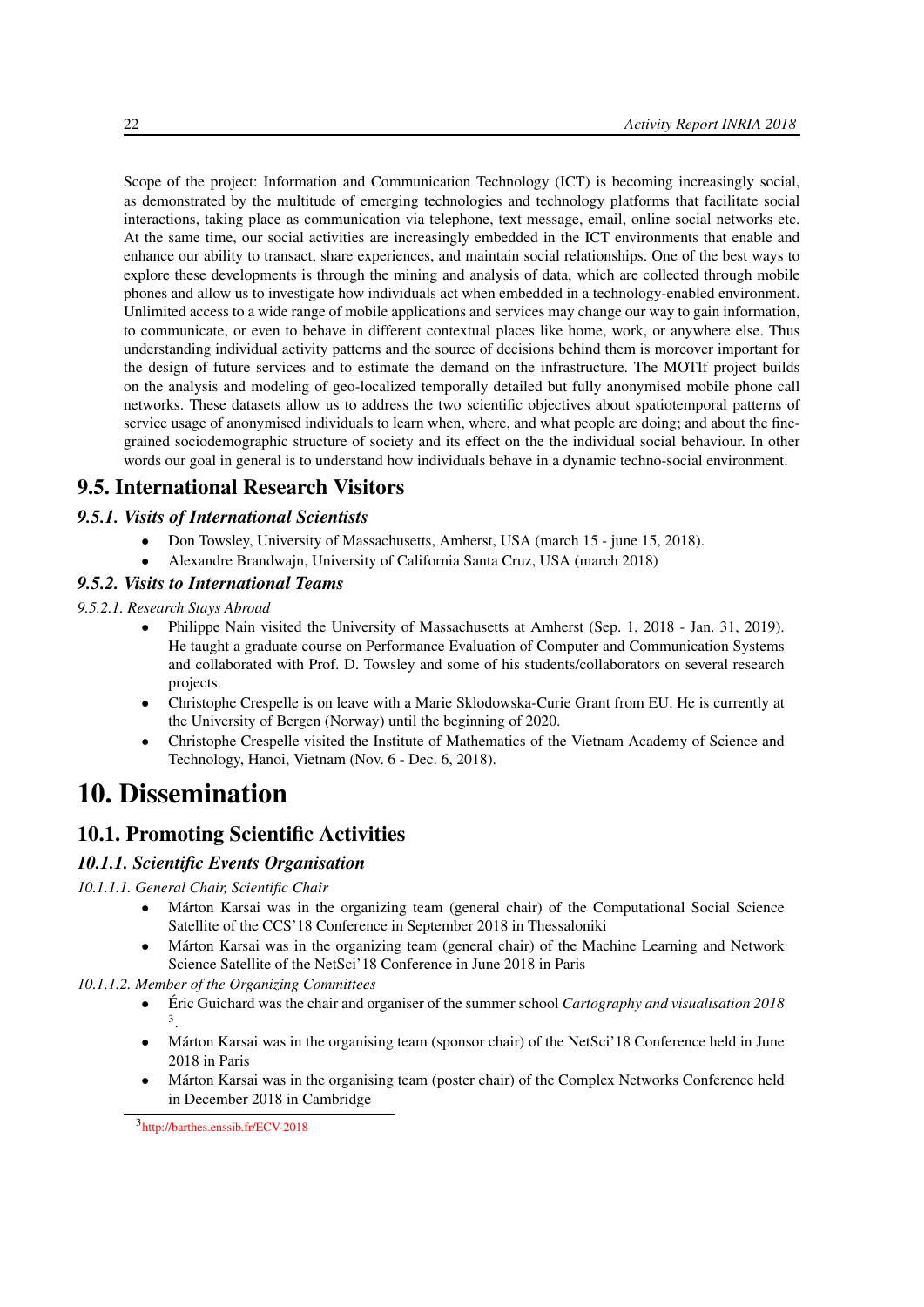# <span id="page-28-0"></span>*10.1.2. Scientific Events Selection*

#### *10.1.2.1. Member of the Conference Program Committees*

- Thomas Begin was on the PC of the 43nd IEEE Conference on Local Computer Networks (LCN).
- Isabelle Guérin Lassous was, in 2018, a member of the program committee of the conferences ACM MSWiM, IEEE ICC and Globecom.
- Philippe Nain was a member of the program committee of the IFIP Performance 2018 conference (Toulouse, France, december 2018) and of the MAMA 2018 workshop (Irvine, CA, USA, June 2018).
- Márton Karsai was a member of the program committee of the following conferences in 2018: Complenet 2018, MLSN2018, LADAS2018, ICCS2018, Dyno 2018, COMPLEX NETWORKS 2018, NetSci 2018.
- <span id="page-28-1"></span>• Christophe Crespelle was a member of the program committee of the 10th International Colloquium on Graph Theory and Combinatorics (ICGT 2018).

# *10.1.3. Journal*

#### *10.1.3.1. Member of the Editorial Boards*

- <span id="page-28-2"></span>• Isabelle Guérin Lassous is member of the editorial boards of Computer Communications (Elsevier), Ad Hoc Networks (Elsevier) and Discrete Mathematics & Computer Science.
- Anthony Busson is member of the editorial boards of Computer Communications (Elsevier).
- Márton Karsai is member of the editorial boards of Advances in Complex Systems (World Scientific).
- Márton Karsai was the invited editor of the Special Issue on Complex Networks and Their Applications, Applied Network Science, Springer (2018)
- <span id="page-28-3"></span>• Philippe Nain is a member of the Advisor Board of Performance Evaluation (Elsevier).

#### *10.1.3.2. Reviewer - Reviewing Activities*

- Márton Karsai was acting as a reviewer for the journals of Nature Communications, PNAS, PRL, PRX, PRE, Scientific Reports, EPJ Data Science, SNAM, EPL, EPJ B, PLoS One, Journal of Statistical Mechanics, Physics Letter A, Advanced in Complex Systems, Journal of Physics: Condensed Matter, Complex Networks, New Journal of Physics, Physica Scripta, Network Science; and for project agencies as ANR, FET-H2020 RIA.
- Paulo Gonçalves was reviewer for the following journals: IEEE Transactions on Signal Processing, IEEE Signal Processing Letter, Signal Processing (Elsevier).
- Christophe Crespelle was a reviewer for Algorithmica (Springer) and Theoretical Computer Science (Elsevier).

# *10.1.4. Invited Talks*

- <span id="page-28-4"></span>• Éric Guichard gave a talk at the one-day conference *Humanités et numérique: vers plus de confiance dans la production du discours scientifique*: Les humanités numériques, un slogan creux? (Paris, Dec 4, 2018).
- Éric Guichard gave a talk at the international conference in honor of Gérard Noiriel, called *Héritages et actualités de la socio-histoire*: Comment l'informatique et les statistiques ont aidé à penser l'histoire des catégories juridiques et sociales de l'immigration? (June 14, 2018, Ehess, Paris).
- Éric Guichard gave a talk at the seminar of the PhD students of LIRIS (Univ. Lyon-1): Numérique et fracture sociale (April 3rd, 2018.)
- Éric Guichard gave a talk at the conference « Quelle est l'utilité d'un produit digital connecté dans le monde du sport? », rencontres *maths et industrie* (institut Henri Poincaré, Paris, March 13, 2018).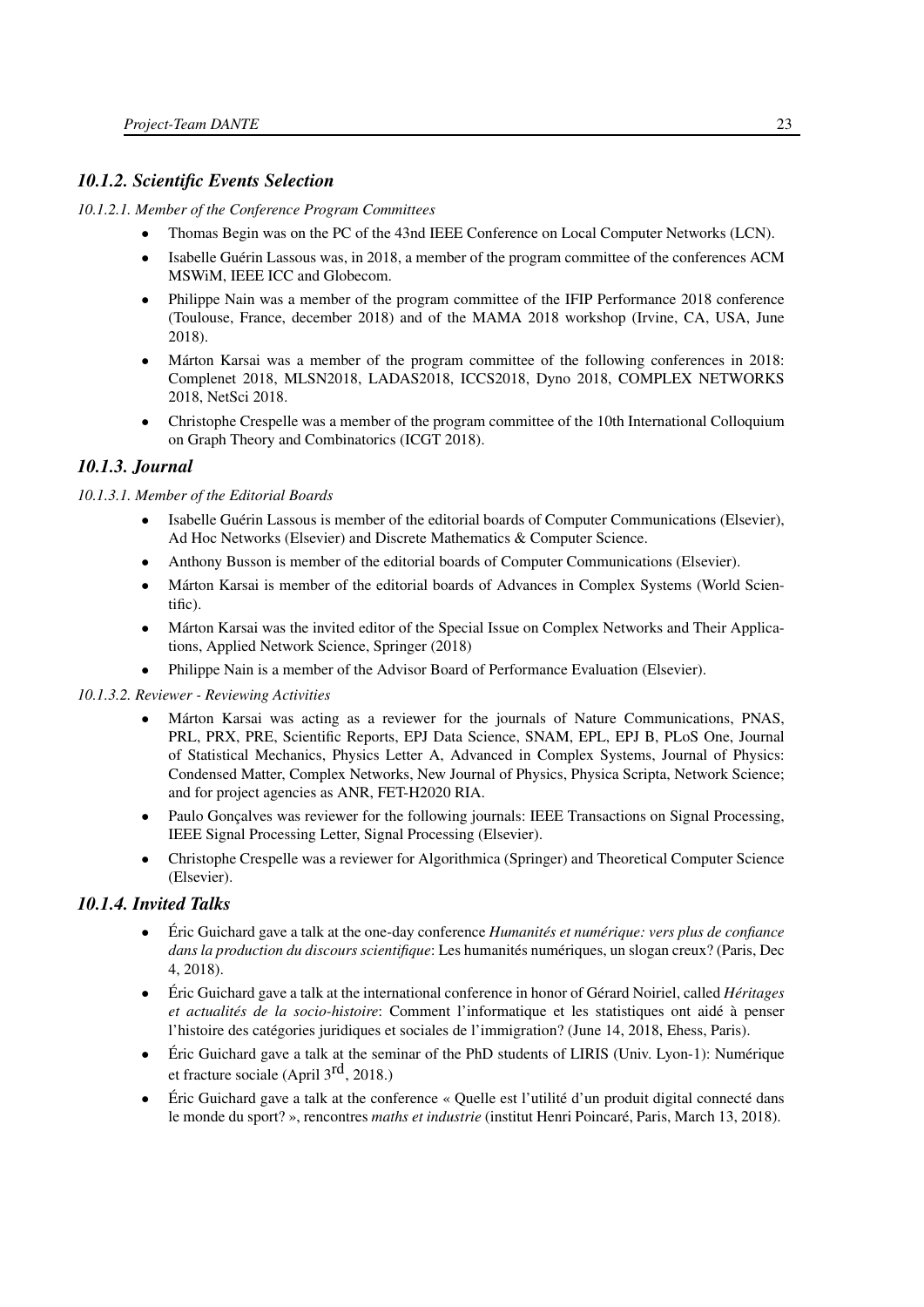- Éric Guichard gave a talk at the one-day conference *Imaginaires présents, numérique à venir: impensés et idéologies*: Culture de l'écrit spatial, imaginaires et subjectivités (ESAD St-Etienne, March 7, 2018).
- Éric Guichard gave a talk at the *Séminaire interdisciplinaire PHITECO (Philosophie, Technique et Cognition)*: Epistémologie et philosophie politique du numérique (UTC, Compiègne, Jan 19, 2018).
- Paulo Goncalves gave a talk at the seminars of the EPC Inria Maracas (Nov. 2018).
- Isabelle Guérin Lassous gave a talk at CUST and NUST in Pakistan and a seminar at the LIG laboratory on Wi-Fi association.
- Thomas Begin gave a talk at DIVA lab of Univ. of Ottawa in Canada on the modeling of DPDK-based virtual switches.
- Thomas Begin gave a talk at CITI Lab of INSA Lyon on Modeling WiFi in a multihop wireless network : feedback on experience.
- Thomas Begin gave a talk at LIP Lab of ENS Lyon on A brief tour of Machine Learning techniques.
- Philippe Nain gave a seminar on A class of stochastic multilayer networks: percolation, exact and asymptotic results, Inria Grenoble (March 22, 2018).
- Márton Karsai gave an invited talk at the Higher Order Models in Network Science, NetSci'18 Satellite (12 June 2018, Paris, France)
- Márton Karsai gave an invited talk at the Art, Networks and Technology, NetSci'18 Satellite (12 June 2018, Paris, France)
- Márton Karsai gave an invited talk at the BrainTime workshop, Institut de Neurosciences de la Timone (18 September 2018, Marseille, France)
- Márton Karsai gave an invited talk at the Language Seminar Series, Laboratoire d'Informatique de Grenoble (20 September 2018, Grenoble, France)
- Márton Karsai gave an invited talk at the Op-La-Dyn workshop, CCS'18 Satellite (26 September 2018, Thessaloniki, Greece)
- Márton Karsai gave an invited talk at the Complex systems for the most vulnerable UNICEF workshop, CCS'18 Satellite (27 September 2018, Thessaloniki, Greece)
- Márton Karsai gave an invited talk at the SpaceNet workshop, CCS'18 Satellite (27 September 2018, Thessaloniki, Greece)
- Christophe Crespelle gave an invited talk in the Workshop on Graph Theory and Applications at the Vietnam Institute for Advanced Studies in Mathematics (VIASM), Hanoi, Vietnam.
- Christophe Crespelle gave a talk at the ICTLab of the University of Science and Technology of Hanoi (USTH), Vietnam.

#### *10.1.5. Leadership within the Scientific Community*

- <span id="page-29-0"></span>• Éric Fleury is Co-chair of the Networking group ResCom of the CNRS GDR ASR. He is also a member of the scientific committee of the GDR ASR.
- Philippe Nain is the coordinator of the "Strategic Technology Monitoring & Prospective Studies Inria Unit".

#### *10.1.6. Scientific Expertise*

- <span id="page-29-1"></span>• Isabelle Guérin Lassous is a member of the research committee of the Milyon labex.
- Isabelle Guérin Lassous is the president of the HCERES evaluation committee of SAMOVAR.
- Éric Fleury is member of the Inria Advanced and starting research position jury and junior research position (CR2/CR1)
- Éric Fleury has been an expert for the Fund for Scientific Research FNRS.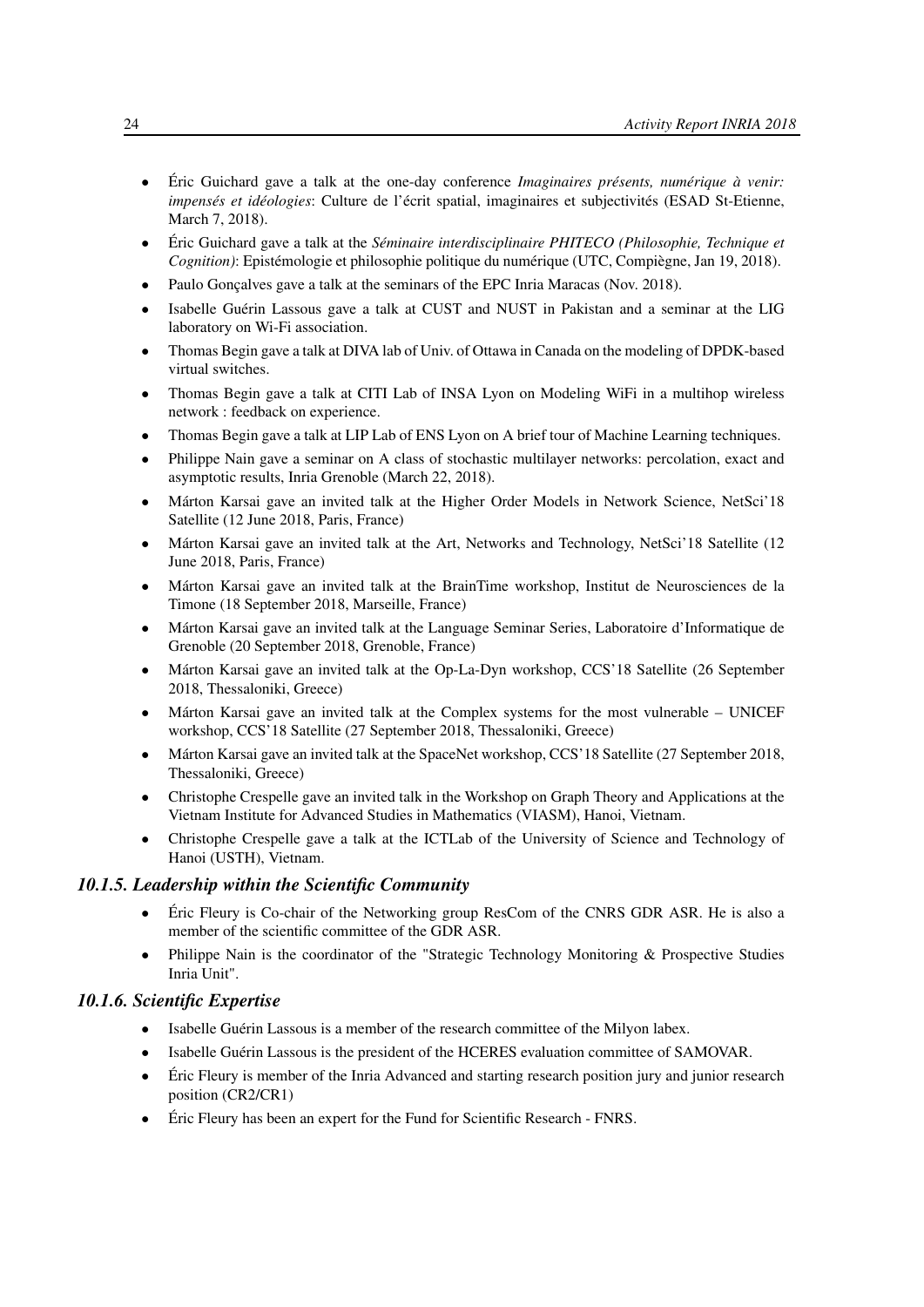- Éric Fleury has been a member of evaluation panels as part of the French National Research Agencys (ANR) and member of the program committee of the ANR ROSE Challenge (RObotique et Capteurs au Service d'Ecophyto)
- Éric Fleury is member of the Inria Evaluation Committee.
- Éric Guichard is a member of the scientific committee of LASCO Idea Lab of the IMT (LAboratoire Sens et COmpréhension du monde contemporain de l'Institut Mines-Télécom).
- Éric Guichard is a member of the international evaluation board of the doctoral program *Filosofia da Ciencia, Tecnologia, Arte e Sociedade* of the University of Lisbon.
- Éric Guichard is the manager of the RAIL<sup>4</sup> (Réseau de l'Atelier Internet Lyonnais), founded in 2017 and supported by IXXI and Enssib.

#### *10.1.7. Research Administration*

- <span id="page-30-0"></span>• Paulo Gonçalves is scientific liaison officer for international relations in Inria Research Centre of Rhône-Alpes.
- Paulo Gonçalves is a member of the executive committee of the Milyon labex and referent for its valorisation committee.
- Paulo Gonçalves is correspondant for the theme "Big Data" of the *Fédération d'Informatique de Lyon*.
- Paulo Gonçalves is member of the Council of the LIP laboratory.
- Isabelle Guérin Lassous is member of the department council of the Computer Science department of Université Lyon 1.
- Isabelle Guérin Lassous is the managing director of the Foundation Blaise Pascal.
- Anthony Busson is member of the Thesis Commission at LIP.
- Anthony Busson is head of the computer science department at IUT (Institut Universitaire de Technologie) - Université Lyon Claude Bernard Lyon 1.
- Anthony Busson was a HCERES expert member (laboratory LMIA-MIPS Université de Haute Alsace).
- Thomas Begin is an elected member of the Council of the LIP laboratory.
- Thomas Begin is an elected member of the department council of the Computer Science department of Université Lyon 1.
- Jean Pierre Chevrot is member of the steering committee of the IXXI Rhône-Alpes Complex Systems Institute.
- Márton Karsai is the co-responsible for the M2 master program in Modelling of Complex Systems at ENS Lyon
- Márton Karsai is the elected council member of the Complex System Society (2015-)
- Márton Karsai is the elected member of executive committee of the Complex System Society (2018- )
- Márton Karsai is the elected member of the steering committee of the IXXI Complex System Institute (2017-)
- Márton Karsai is the member of the computational infrastructure board of LIP
- Márton Karsai is the member of the communication board of LIP
- Éric Guichard is a member of the steering committee of the IXXI Complex System Institute
- Jean-Philippe Magué is a member of the executive committee of the IXXI Complex System Institute
- Jean-Philippe Magué is a member of the executive committee of the Aslan Labex, in charge of the language complexity work package.

<sup>4</sup> <http://barthes.enssib.fr/RAIL>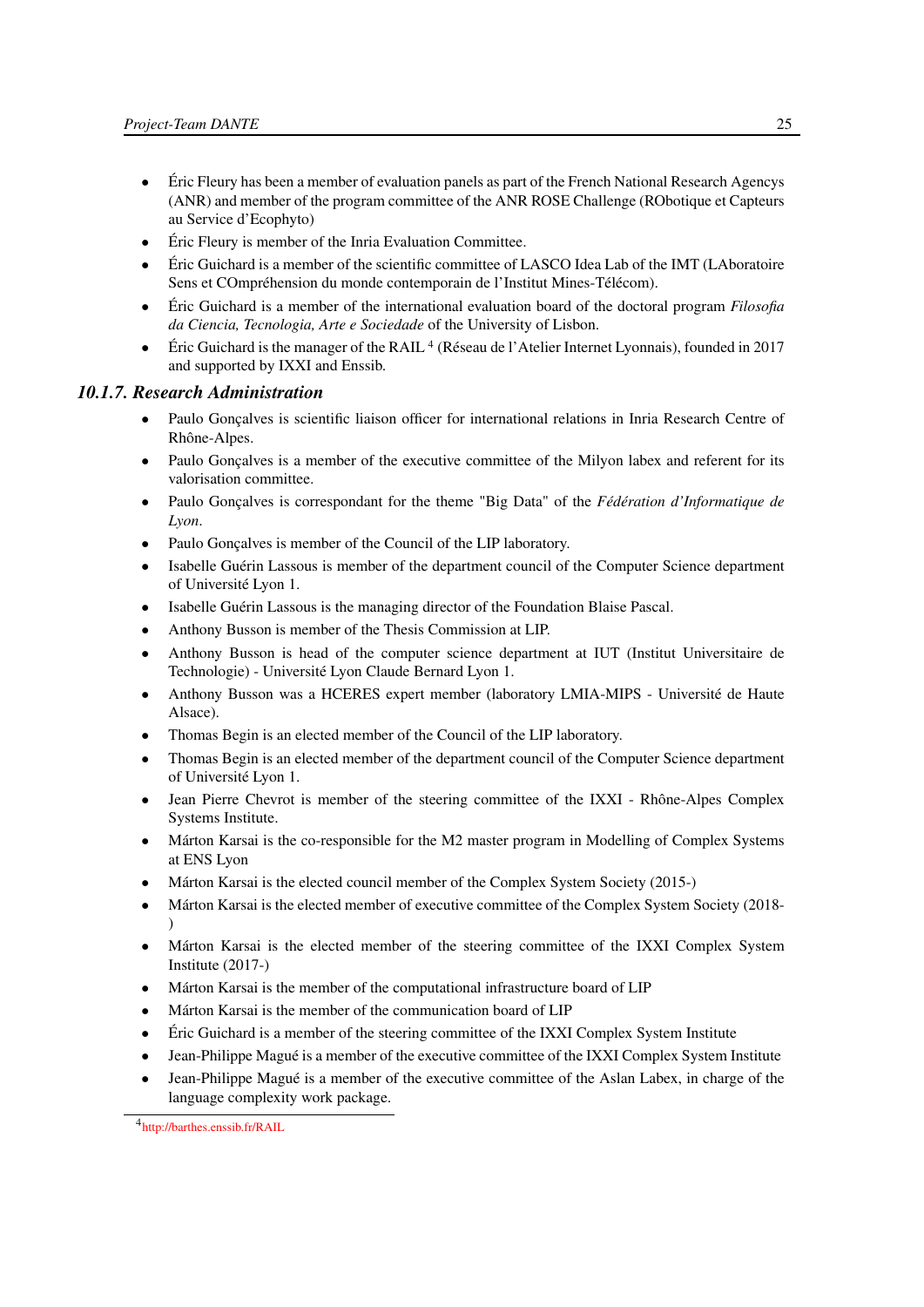# <span id="page-31-0"></span>10.2. Teaching - Supervision - Juries

#### <span id="page-31-1"></span>*10.2.1. Teaching*

Licence :

Thomas Begin: Computer Networks, 18.5h, L3, Université Lyon 1.

Márton Karsai: Introduction to Complex Networks, 6h, L3, ENS Lyon

Master :

Thomas Begin: Distributed Algorithms, 18h, M1, Université Lyon 1.

Thomas Begin: Computer Networks, 44h, M1, Université Lyon 1.

Thomas Begin: System Administration & Security, 10.5h, M2, Université Lyon 1.

Thomas Begin: Advanced Networks, 58h, M2, Université Lyon 1.

Thomas Begin: Cloud Computing, 9h, M2, Université Lyon 1.

Isabelle Guérin-Lassous: Distributed Algorithms, 30h, M1, Université Lyon 1.

Isabelle Guérin-Lassous: Networking, 14h, M1, Université Lyon 1.

Isabelle Guérin-Lassous: Wireless networks, 9h, M2, Université Lyon 1.

Isabelle Guérin-Lassous: Quality of Service, 5h, M2, Université Lyon 1.

Isabelle Guérin-Lassous: ToIP and streaming, 12h, M1, Université Lyon 1.

Éric Guichard: Économie du web et du document, 36h, M2, Enssib & Univ. Lyon 1.

Éric Guichard: Programmation éditoriale, 18h, M2, Enssib & Univ. Lyon 1.

Márton Karsai: Complex Networks, 36h, M2, ENS Lyon

Márton Karsai: Data Bases Data Mining, 20h, M1, ENS Lyon

Philippe Nain: Performance Evaluation of Computing and Communication Systems (graduate course, Fall semester 2018), 32h, University of Massachusetts, Amherst, USA.

Cycle ingénieur (Bac+3 à Bac+5):

Paulo Gonçalves: Traitement du Signal (déterministe, aléatoire, numérique), Estimation statistique. 80 heures Eq. TD. CPE Lyon, France.

Marion Foare: Traitement du Signal (déterministe, aléatoire), Traitement d'images, Compression, Projets. 115 heures Eq. TD. CPE Lyon, France.

#### <span id="page-31-2"></span>*10.2.2. Supervision*

HDR defense: Thomas BEGIN, Contributions to the Performance Modeling of Computer Networks. December 2018.

PhD defense: Mohammed AMER,WiFi network management: a SDN approach, Novembre 2018.

PhD in progress: Esteban BAUTISTA RUIZ, Statistical Graph Signal Processing. P. Gonçalves (P. Abry, co-advisor). Started Sept. 1st, 2016.

PhD in progress: Mohamed Adbelwedoud LAFDAL, Inference of conflict graph in IEEE 802.11 networks. September 2017, A. Busson and I. Guérin Lassous

PhD in progress: Samuel UNICOMB, Spreading processes on temporal networks, Oct 2016, E. Fleury and M. Karsai

PhD in progress: Jacobo Levy ABITBOL, Information diffusion and language evolution on dynamical social networks, Oct 2016, E. Fleury and M. Karsai

PhD in progress: Marija STOJANOVA, Performance Modelling of IEEE 802.11 networks , Oct 2016, T. Begin

PhD in progress: Sicheng DAI, Dynamic Multilayer Network Modelling, M. Karsai supervisor (E. Fleury director). Started October 1st, 2017.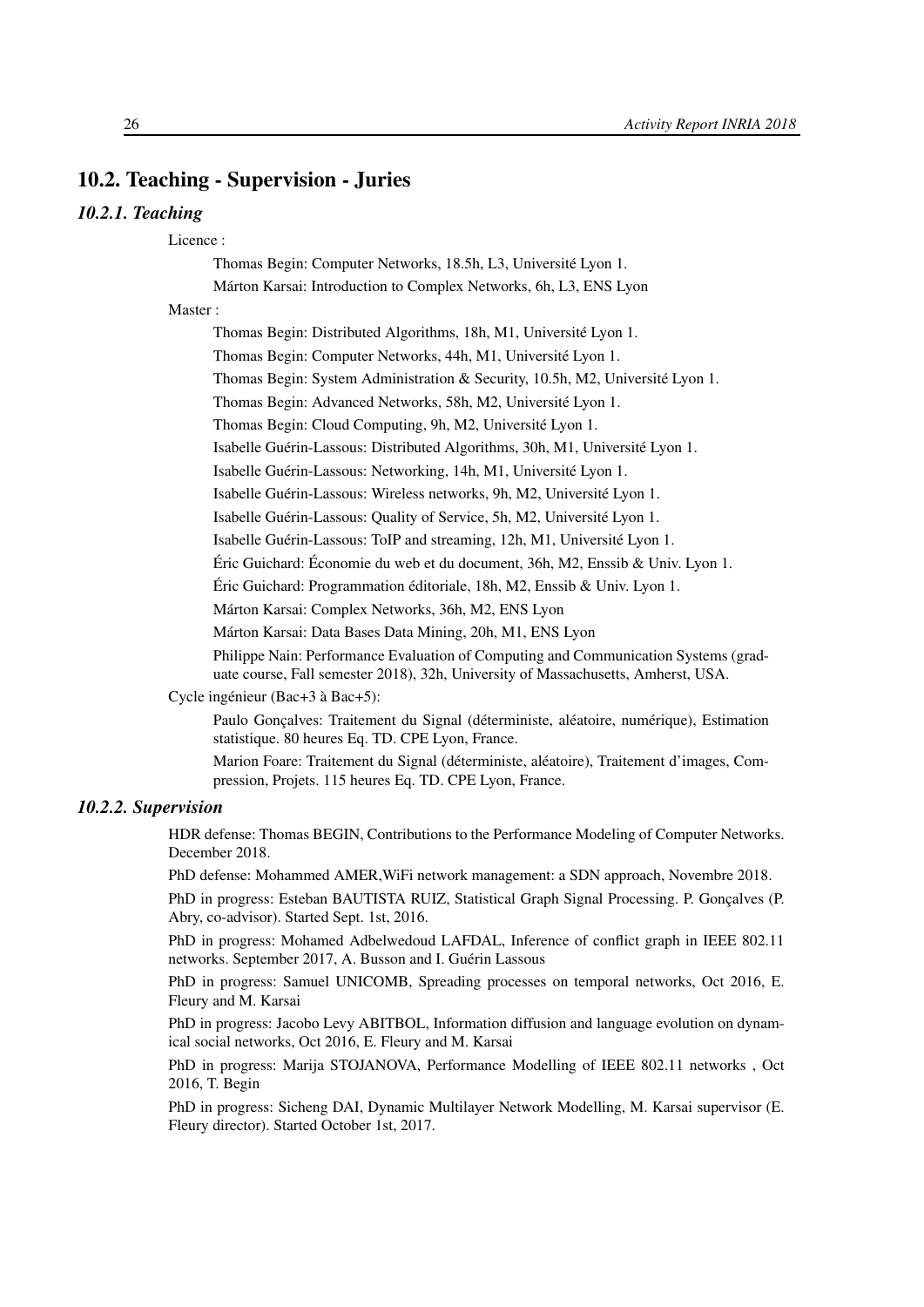PhD in progress: Gaetan FRUSQUE, *Modal Decompositions of Dynamic Graphs : Application in Neurosciences*, P. Gonçalves (P. Borgnat, co-advisor). Started October 1st, 2017.

PhD in progress: Rémy GRÜNBLATT, Controlled mobility for UAV networks, October 2017, I. Guérin Lassous and O. Simonin.

PhD in progress: Dominique BARBE, From local to global learning, P. Gonçalves (P. Borgnat, coadvisor). Started October 1st, 2018.

PhD in progress: Nour el Houda BOUZOUITA, supervised by A. Busson and Hervé Rivano. Wi-Fi network Optimization through crowd sensing applications. November 2018 - November 2021.

#### <span id="page-32-0"></span>*10.2.3. Juries*

Paulo Gonçalves was a member of the Ph.D thesis examination board of Jean-Charles Vialatte, IMT Atlantique, Université Bretagne Loire, December 2018.

Isabelle Guérin Lassous was a reviewer of the Ph.D thesis examination board of Jonatan Krolikowski, Univ. Paris-Sud ; Raphaël Naves, Univ. de Toulouse ; Antoine Auger, Univ. de Toulouse

Isabelle Guérin Lassous was a president of the Ph.D thesis examination board of Elodie Morin, Univ. Grenoble Alpes ; Jonatan Krolikowski, Univ. Paris-Sud

Isabelle Guérin Lassous was a member of the Ph.D thesis examination board of Narcisse Kamtchoun, UPMC

Isabelle Guérin Lassous was a member of the HdR thesis examination board of Valeria Loscri, Univ. de Lille.

Éric Guichard was a member of the Ph.D thesis examination board of Amélie Turet, Univ. Bordeaux-Montaigne.

Christophe Crespelle was a reviewer of the Ph.D thesis examination board of Thibaud Arnoux, UPMC

Anthony Busson was a jury member of Cristhian IZA PAREDES's PhD thesis. Universitat Polytecnica de Catalunya. July 12 July 2018.

Anthony Busson was reviewer and jury member of Lam-Thanh TU's PhD thesis. Université Paris Saclay. 18 June 2018.

Anthony Busson was reviewer and jury member of Nesrine KHERNANE's PhD thesis. Université de Bourgogne Franche comté. 13 November 2018.

Anthony Busson reviewer and jury member of Lucas's RIVOIRARD PhD thesis. Université de Lille. 21 September 2018.

# <span id="page-32-1"></span>10.3. Popularization

#### *10.3.1. Internal or external Inria responsibilities*

<span id="page-32-2"></span>Isabelle Guérin Lassous is the managing director of the Foundation Blaise Pascal. The objectives of the foundation are to promote mathematics and computer science and to attract young people to scientific fields like computer science and mathematics. The actions of the FBP focus on:

- a support to actors that promote mathematics and computer science via allocated funding based on call of proposals;
- a structuring of actors to increase the impacts of their actions, to coordinate the efforts and to share experiences;
- a development of innovative experiences via summer camps and clubs of mathematics and computer science.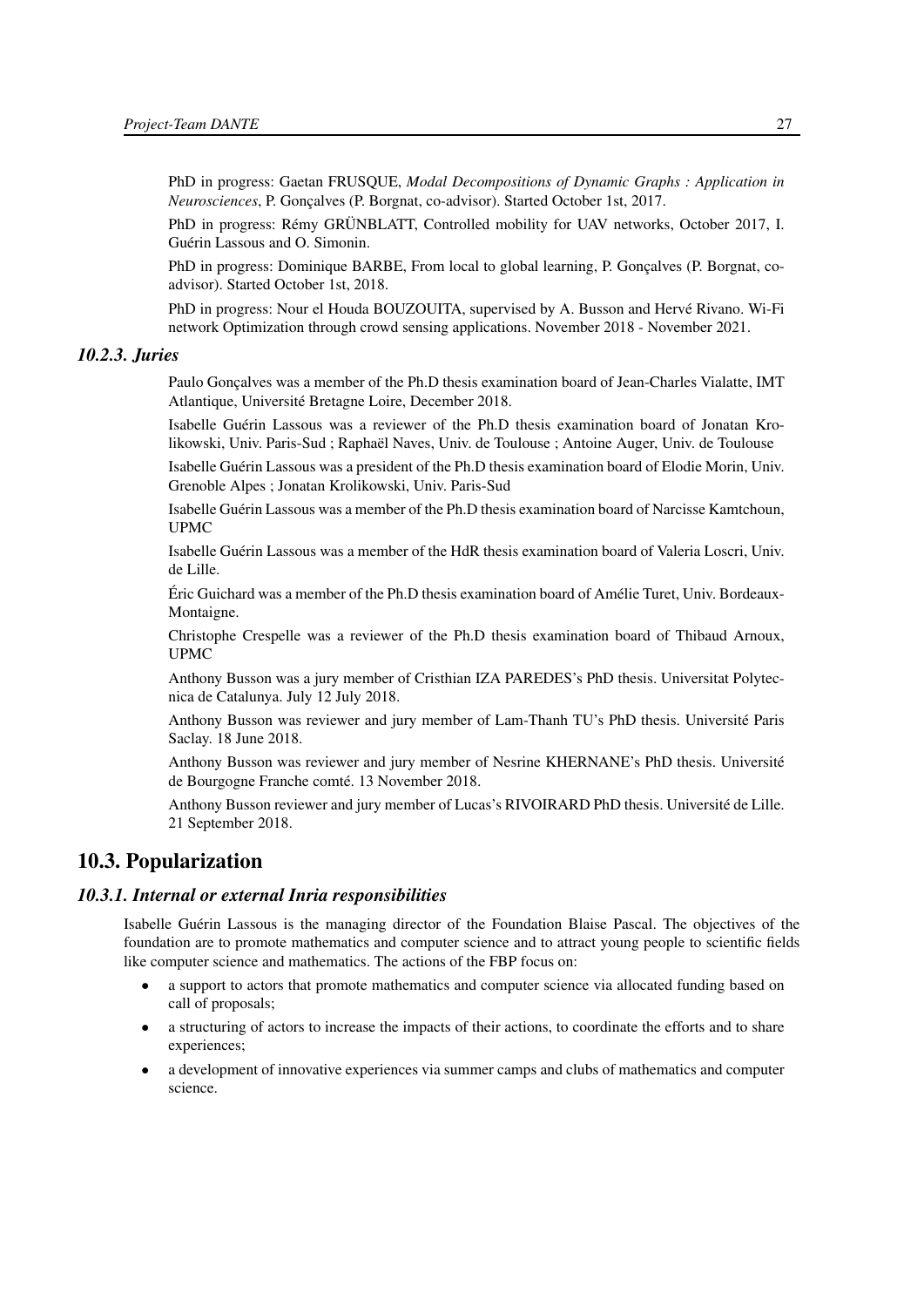#### *10.3.2. Articles and contents*

- <span id="page-33-0"></span>• Éric Guichard wrote an article with Nicolas Schabanel in newspaper *Libération*, September 10, 2018, p. 24: « Copyright numérique: stériliser pour mieux tuer », [https://www.liberation.fr/debats/2018/09/](https://www.liberation.fr/debats/2018/09/09/copyright-numerique-steriliser-pour-mieux-tuer_1677568) [09/copyright-numerique-steriliser-pour-mieux-tuer\\_1677568.](https://www.liberation.fr/debats/2018/09/09/copyright-numerique-steriliser-pour-mieux-tuer_1677568)
- <span id="page-33-1"></span>• Éric Guichard gave an interview in newspaper *O Globo* (Brazil), Jan 1st , 2018.

#### *10.3.3. Interventions*

Paulo Gonçalves and Eric Guichard animated a citizen meeting on Artificial Intelligence and Social impacts. November 2018. Orliénas. [https://www.vepm.net/2018/10/26/cafe-citoyen-orlienas-](https://www.vepm.net/2018/10/26/cafe-citoyen-orlienas-9-novembre-2018-lintelligence-artificielle/)[9-novembre-2018-lintelligence-artificielle/](https://www.vepm.net/2018/10/26/cafe-citoyen-orlienas-9-novembre-2018-lintelligence-artificielle/)

# <span id="page-33-2"></span>11. Bibliography

# Publications of the year

#### Doctoral Dissertations and Habilitation Theses

[1] T. BEGIN. *Contributions to the Performance Modeling of Computer Networks*, Université Claude Bernard Lyon 1, December 2018, Habilitation à diriger des recherches, <https://hal.archives-ouvertes.fr/tel-01951250>

#### Articles in International Peer-Reviewed Journals

- [2] I. ACHOUR, T. BEJAOUI, A. BUSSON, S. TABBANE. *Performance Modeling of SEAD Protocol in Vehicular Environment*, in "Wireless Networks", 2018, pp. 1-18 [*DOI :* 10.1007/S11276-018-1706-3], [https://hal.](https://hal.inria.fr/hal-01782477) [inria.fr/hal-01782477](https://hal.inria.fr/hal-01782477)
- <span id="page-33-4"></span>[3] M. AMER, I. GUÉRIN LASSOUS, A. BUSSON. *Association optimization based on access fairness for Wi-Fi networks*, in "Computer Networks", June 2018, vol. 137, pp. 173 - 188 [*DOI :* 10.1016/J.COMNET.2018.03.004], <https://hal.inria.fr/hal-01906319>
- <span id="page-33-3"></span>[4] T. BEGIN, B. BAYNAT, G. ARTERO GALLARDO, V. JARDIN. *An accurate and efficient modeling framework for the performance evaluation of DPDK-based virtual switches*, in "IEEE Transactions on Network and Service Management", 2018, <https://hal.archives-ouvertes.fr/hal-01901493>
- <span id="page-33-5"></span>[5] A. BRANDWAJN, T. BEGIN. *First-Come-First-Served Queues with Multiple Servers and Customer Classes*, in "Performance Evaluation", 2018, <https://hal.archives-ouvertes.fr/hal-01912975>
- <span id="page-33-6"></span>[6] A. BRANDWAJN, T. BEGIN, H. CASTEL-TALEB, T. ATMACA. *A study of systems with multiple operating levels, probabilistic thresholds and hysteresis*, in "IEEE Transactions on Parallel and Distributed Systems", April 2018, vol. 29, no 4, pp. 748-757 [*DOI :* 10.1109/TPDS.2017.2773496], [https://hal.inria.fr/hal-](https://hal.inria.fr/hal-01670974)[01670974](https://hal.inria.fr/hal-01670974)
- [7] L. BUSON, A. NARDY, D. MULLER, J.-P. CHEVROT. *The sociolinguistic repetition task: A new paradigm for exploring the cognitive coherence of language varieties*, in "Topics in cognitive science", 2018, vol. 10, n<sup>o</sup> 4, pp. 803-817 [*DOI :* 10.1111/TOPS.12380], <https://hal.inria.fr/hal-01674578>
- [8] A. BUSSON, I. LAHSEN-CHERIF. *Impact of Resource Blocks Allocation Strategies on Downlink Interference and SIR Distributions in LTE Networks: A Stochastic Geometry Approach*, in "Wireless Communications and Mobile Computing", June 2018, vol. 2018, pp. 1 - 15 [*DOI :* 10.1155/2018/9163783], [https://hal.inria.fr/](https://hal.inria.fr/hal-01906324) [hal-01906324](https://hal.inria.fr/hal-01906324)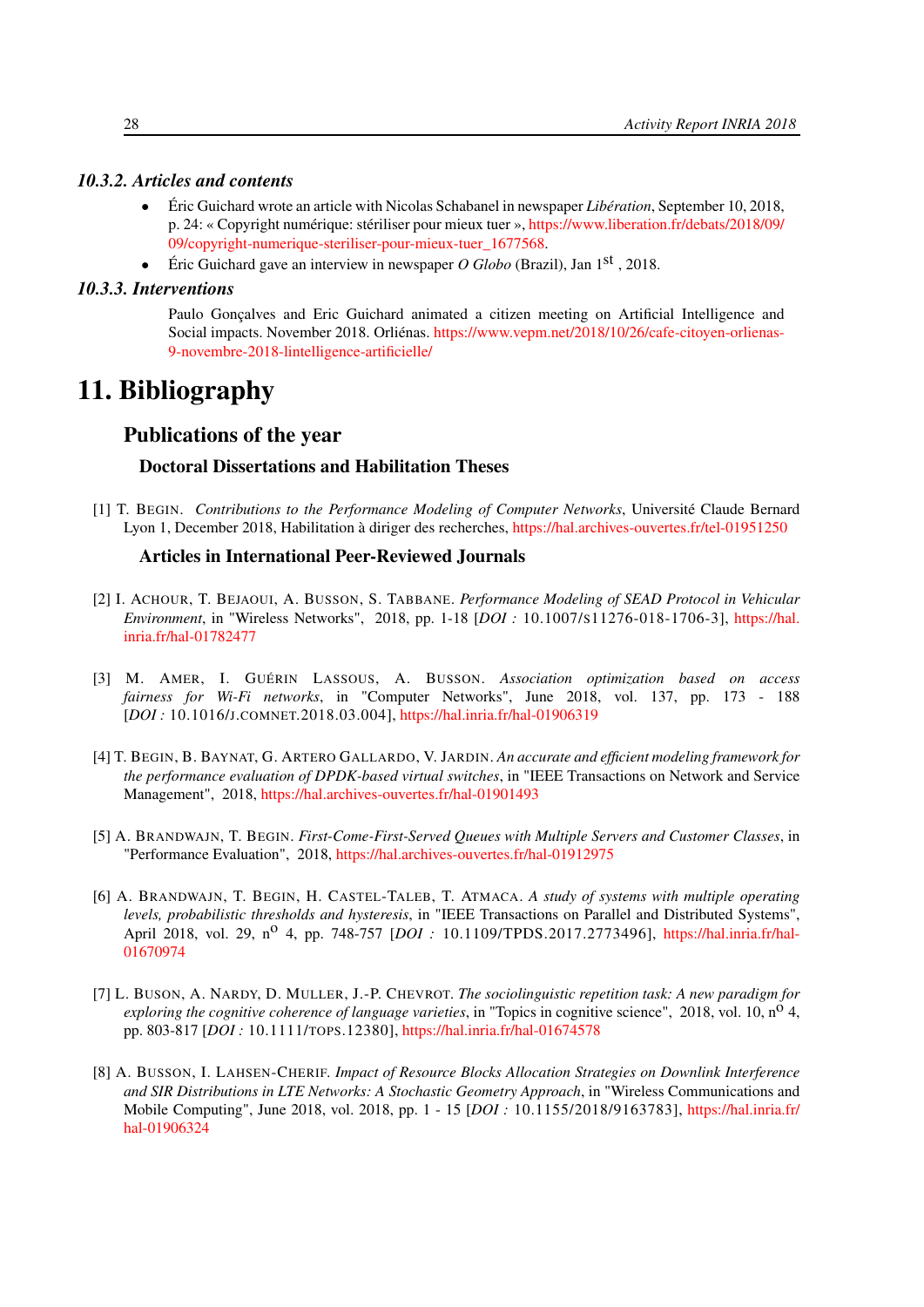- [9] C. CRESPELLE, A. PEREZ, I. TODINCA. An  $O(n^2)$  time algorithm for the minimal permutation completion *problem*, in "Discrete Applied Mathematics", 2018, <https://hal.inria.fr/hal-01969498>
- [10] M. DEHGHAN, W. CHU, P. NAIN, D. TOWSLEY, Z.-L. ZHANG. *Sharing Cache Resources among Content Providers: A Utility-Based Approach*, in "IEEE/ACM Transactions on Networking", 2019, vol. 40, no 8, <https://hal.inria.fr/hal-01672961>
- [11] A. DUVAL, T. OBADIA, L. MARTINET, P.-Y. BOËLLE, É. FLEURY, D. GUILLEMOT, L. OPATOWSKI, L. TEMIME. *Measuring dynamic social contacts in a rehabilitation hospital: effect of wards, patient and staff characteristics*, in "Scientific Reports", January 2018, vol. 8, n<sup>o</sup> 1, 1686 p. [*DOI* : 10.1038/s41598-018-20008-W], <https://hal.inria.fr/hal-01696186>
- <span id="page-34-1"></span>[12] I. GUÉRIN LASSOUS, I. FAUS MARTIN, L. URQUIZA AGUIAR, M. AGUILAR IGARTUA. *Transient analysis of idle time in VANETs using Markov-reward models*, in "IEEE Transactions on Vehicular Technology", 2018, vol. 67, n<sup>o</sup> 4, pp. 2833-2847 [*DOI*: 10.1109/TVT.2017.2766449], <https://hal.inria.fr/hal-01671587>
- <span id="page-34-2"></span>[13] B. JIANG, P. NAIN, D. TOWSLEY. *On the Convergence of the TTL Approximation for an LRU Cache under Independent Stationary Request Processes*, in "ACM Transactions on Modeling and Performance Evaluation of Computing Systems", 2018, vol. 3, n<sup>o</sup> 4, <https://hal.inria.fr/hal-01673272>
- <span id="page-34-4"></span>[14] M. KIVELÄ, J. CAMBE, J. SARAMÄKI, M. KARSAI. *Mapping temporal-network percolation to weighted, static event graphs*, in "Scientific Reports", December 2018, vol. 8, nº 1 [DOI : 10.1038/s41598-018-29577-2], <https://hal.inria.fr/hal-01952142>
- [15] Y. LÉO, C. CRESPELLE, É. FLEURY. *Non-altering time scales for aggregation of dynamic networks into series of graphs*, in "Computer Networks", 2018, <https://hal.inria.fr/hal-01969504>
- <span id="page-34-3"></span>[16] Y. LÉO, M. KARSAI, C. SARRAUTE, É. FLEURY. *Correlations and dynamics of consumption patterns in social-economic networks*, in "Social Network Analysis and Mining", January 2018, vol. 8, pp. 1-16, [https://](https://arxiv.org/abs/1801.08856) [arxiv.org/abs/1801.08856](https://arxiv.org/abs/1801.08856) [*DOI :* 10.1007/S13278-018-0486-1], <https://hal.inria.fr/hal-01697280>
- [17] L. MARTINET, C. CRESPELLE, É. FLEURY, P.-Y. BOËLLE, D. GUILLEMOT. *The link stream of contacts in a whole hospital*, in "Social Network Analysis and Mining", December 2018, vol. 8, n<sup>o</sup> 59 [*DOI :* 10.1007/S13278-018-0535-9], <https://hal.inria.fr/hal-01969491>
- [18] S. NAIMI, A. BUSSON, V. VÈQUE, R. BOUALLEGUE. *Metric Anticipation to manage Mobility in Mobile Mesh and ad-hoc Wireless Networks*, in "Annals of Telecommunications - annales des télécommunications", December 2018, vol. 73, n<sup>o</sup> 11-12, pp. 787–802 [*DOI*: 10.1007/s12243-018-0666-z], [https://hal.inria.fr/](https://hal.inria.fr/hal-01940198) [hal-01940198](https://hal.inria.fr/hal-01940198)
- [19] K. REIN, T. VENTURINI. *Ploughing digital landscapes: How Facebook influences the evolution of live video streaming*, in "New Media and Society", 2018, vol. 20, n<sup>o</sup> 9, pp. 3359-3380 [*DOI :* 10.1177/1461444817748954], <https://hal.archives-ouvertes.fr/hal-01672284>
- <span id="page-34-5"></span><span id="page-34-0"></span>[20] M. STOJANOVA, T. BEGIN, A. BUSSON. *Conflict graph-based model for IEEE 802.11 networks: A Divideand-Conquer approach*, in "Performance Evaluation", 2018, <https://hal.archives-ouvertes.fr/hal-01955177>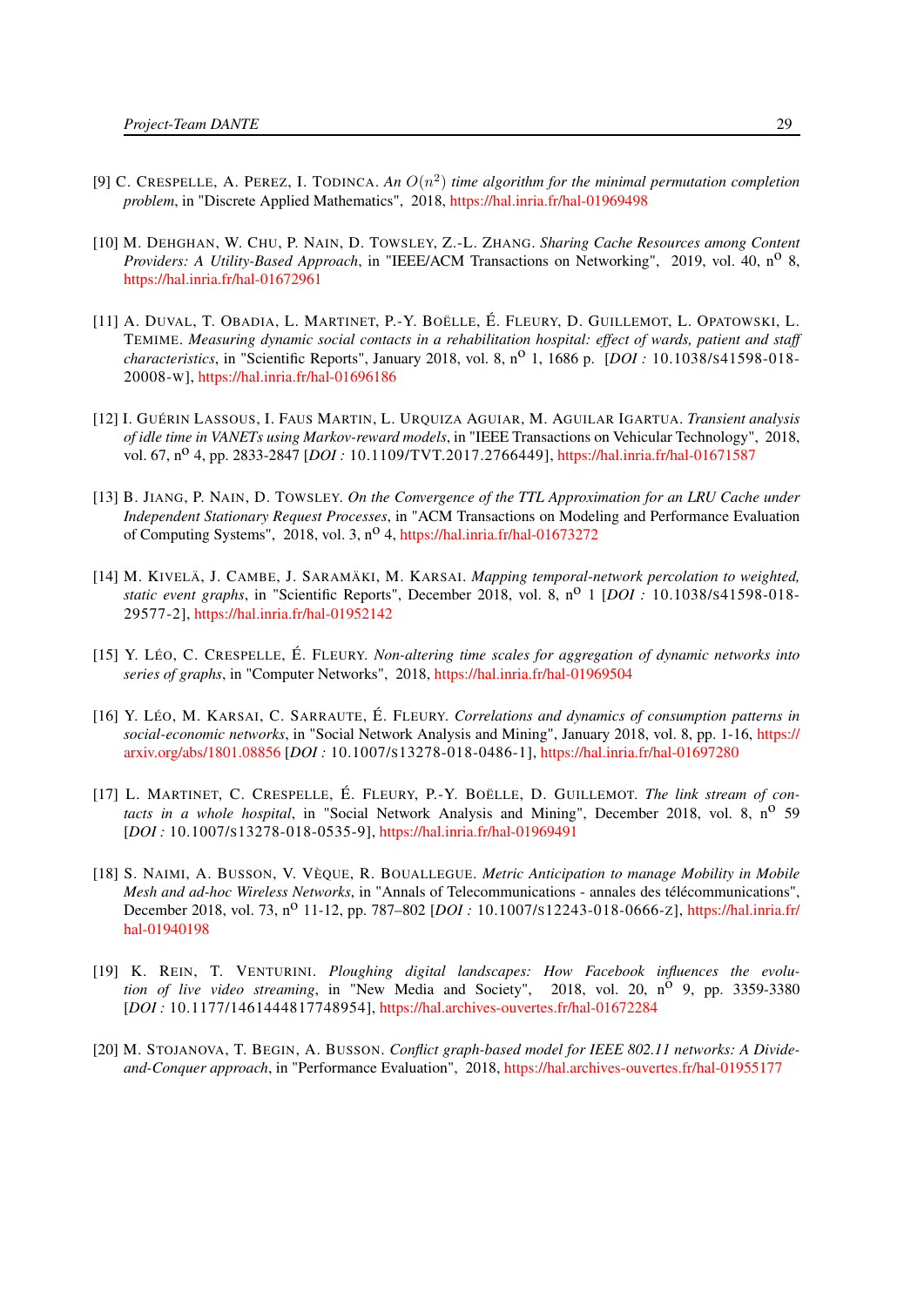- [21] S. UNICOMB, G. IÑIGUEZ, M. KARSAI. *Threshold driven contagion on weighted networks*, in "Scientific Reports", February 2018, vol. 8, n<sup>o</sup> 1, pp. 1-10 [*DOI* : 10.1038/s41598-018-21261-9], [https://hal.inria.fr/](https://hal.inria.fr/hal-01831490) [hal-01831490](https://hal.inria.fr/hal-01831490)
- <span id="page-35-6"></span>[22] Q. ZHANG, M. KARSAI, A. VESPIGNANI. *Link transmission centrality in large-scale social networks*, in "EPJ Data Science", December 2018, vol. 7, n<sup>o</sup> 1 [*DOI* : 10.1140/EPJDS/S13688-018-0162-8], [https://hal.](https://hal.inria.fr/hal-01952143) [inria.fr/hal-01952143](https://hal.inria.fr/hal-01952143)

#### International Conferences with Proceedings

- [23] A. BUSSON, I. G. LASSOUS, H. P. THE ANH. *Channel assignment in IEEE 802.11-based substitution networks*, in "BalkanCom 2018 - Second International Balkan Conference on Communications and Networking", Podgorica, Montenegro, June 2018, pp. 1-5, <https://hal.inria.fr/hal-01906335>
- <span id="page-35-2"></span>[24] M. FOARE, N. PUSTELNIK, L. CONDAT. *A new proximal method for joint image restoration and edge detection with the Mumford-Shah model*, in "IEEE International Conference on Acoustics, Speech and Signal Processing (ICASSP 2018)", Calgary, Alberta, Canada, April 2018, [https://hal.archives-ouvertes.fr/](https://hal.archives-ouvertes.fr/hal-01736997) [hal-01736997](https://hal.archives-ouvertes.fr/hal-01736997)
- <span id="page-35-1"></span>[25] R. FONTUGNE, E. BAUTISTA, C. PETRIE, Y. NOMURA, P. ABRY, P. GONÇALVES, K. FUKUDA, E. ABEN. *BGP Zombies: an Analysis of Beacons Stuck Routes*, in "20th Passive and Active Measurements Conference (PAM 2019)", Puerto Varas, Chile, March 2019, <https://hal.inria.fr/hal-01970596>
- [26] I. GUÉRIN LASSOUS, A. BUSSON, M. AMER. *Association Optimization in Wi-Fi Networks based on the Channel Busy Time Estimation*, in "IFIP Networking", Zürich, Switzerland, 2018, [https://hal.inria.fr/hal-](https://hal.inria.fr/hal-01965313)[01965313](https://hal.inria.fr/hal-01965313)
- [27] I. GUÉRIN LASSOUS, A. BUSSON, M. AMER. *Considering Frame Aggregation in Association Optimization for High Throughput Wi-Fi Networks*, in "ACM PE-WASUN", Montreal, Canada, 2018, [https://hal.inria.fr/](https://hal.inria.fr/hal-01965315) [hal-01965315](https://hal.inria.fr/hal-01965315)
- <span id="page-35-4"></span>[28] B. JIANG, P. NAIN, D. TOWSLEY, S. GUHA. *On a Class of Stochastic Multilayer Networks*, in "ACM Sigmetrics", Irvine, CA, United States, Proceedings of the ACM on Measurement and Analysis of Computing Systems (POMACS), June 2018, vol. 2,  $n^0$  1, pp. 1-24, <https://hal.inria.fr/hal-01669368>
- <span id="page-35-5"></span>[29] J. LEVY ABITBOL, M. KARSAI, J.-P. MAGUÉ, J.-P. CHEVROT, É. FLEURY. *Socioeconomic dependencies of linguistic patterns in Twitter: a multivariate analysis*, in "WWW '18 - World Wide Web Conference", Lyon, France, ACM, April 2018, pp. 1125-1134 [*DOI :* 10.1145/3178876.3186011], [https://hal.inria.fr/hal-](https://hal.inria.fr/hal-01674620)[01674620](https://hal.inria.fr/hal-01674620)
- <span id="page-35-0"></span>[30] M. TSITSVERO, P. BORGNAT, P. GONÇALVES. *Multidimensional analytic signal with application on graphs*, in "SSP 2018 - IEEE Workshop on Statistical Signal Processing", Freiburg, Germany, IEEE, June 2018, pp. 1-5, <https://hal.inria.fr/hal-01878753>

#### Conferences without Proceedings

<span id="page-35-3"></span>[31] T. BEGIN, A. BUSSON, I. GUÉRIN LASSOUS, A. BOUKERCHE. *Video on Demand in IEEE 802.11pbased Vehicular Networks: Analysis and Dimensioning*, in "MSWiM'18 - 21st ACM Conference on Modeling, Analysis and Simulation of Wireless and Mobile Systems", Montreal, Canada, October 2018 [*DOI :* 10.1145/3242102.3242109], <https://hal.archives-ouvertes.fr/hal-01858019>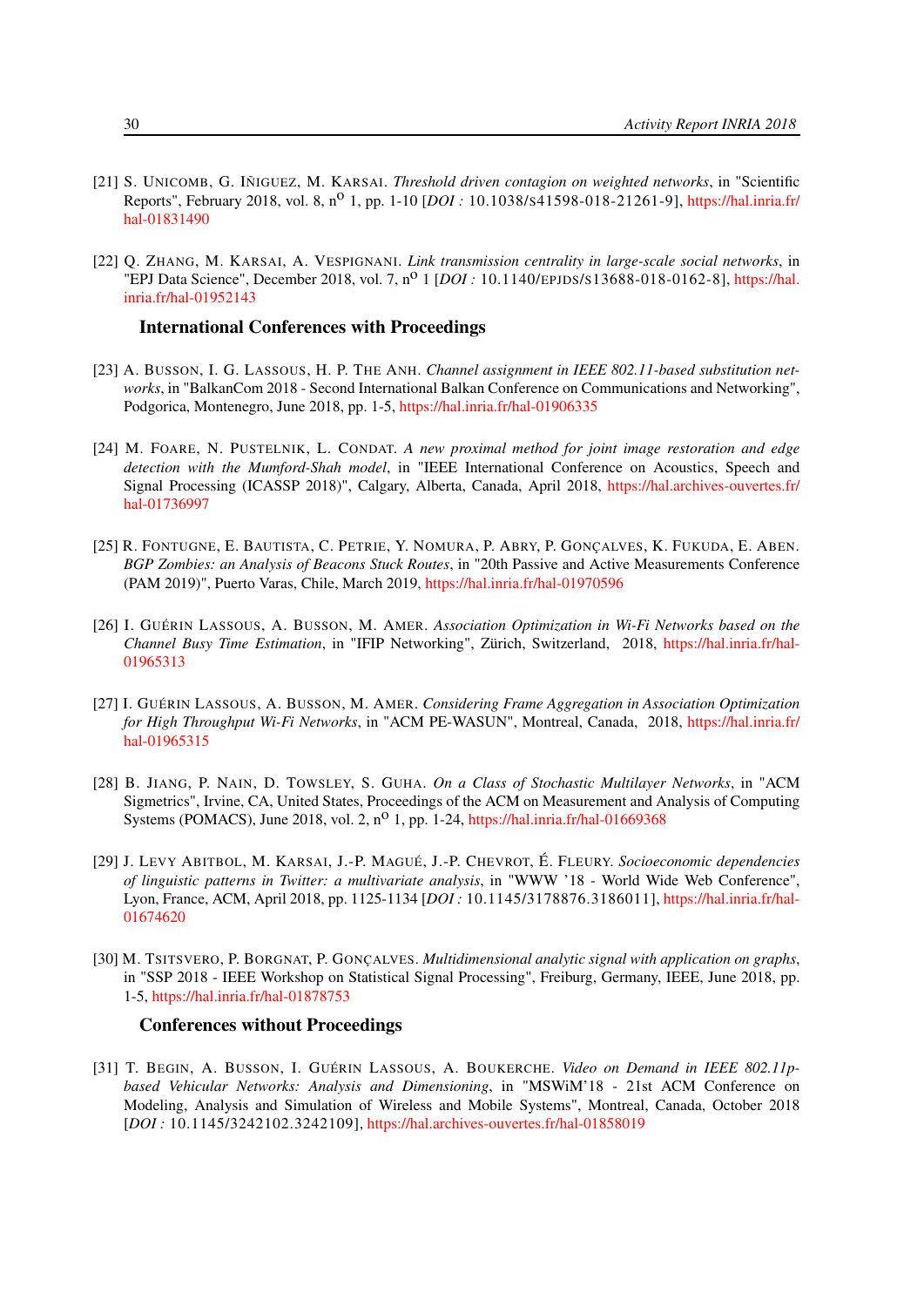- [32] H. BOUCHET, M. KARSAI, S. BARBU, J.-P. CHEVROT, É. FLEURY, A. NARDY. *Recueil de données massives de contacts sociaux en école maternelle : validation éthologique de l'utilisation des capteurs de proximité*, in "SFECA 2018 - 48ème Colloque Annuel de la Socété Française pour l'Etude du Comportement Animal", Rennes, France, Université de Rennes 1 and Société Française pour l'Etude du Comportement Animal, June 2018, <https://hal-univ-rennes1.archives-ouvertes.fr/hal-01826302>
- [33] J.-P. CHEVROT, J. LEVY ABITBOL, M. KARSAI, J.-P. MAGUÉ, É. FLEURY. *Variations du (ne) négatif du français dans Twitter. Que peut apporter l'étude des données massives aux questions de sociolinguistique ?*, in "XXIXe Congrès international de linguistique et de philologie romanes", Copenhague, Denmark, July 2019, <https://hal.archives-ouvertes.fr/hal-01970511>
- [34] S. DE NIGRIS, E. BAUTISTA, P. ABRY, K. AVRACHENKOV, P. GONÇALVES. *Fractional graph-based semisupervised learning*, in "International School and Conference on Network Science", Paris, France, June 2018, 1 p. , <https://hal.inria.fr/hal-01877500>
- [35] J. LEVY ABITBOL, M. KARSAI, J.-P. CHEVROT, J.-P. MAGUÉ, É. FLEURY. *Socioeconomic and network dependencies of linguistic patterns in Twitter*, in "4th Annual International Conference on Computational Social Science", Evanston, Illinois, United States, July 2018, <https://hal.archives-ouvertes.fr/hal-01970536>

#### Scientific Books (or Scientific Book chapters)

- [36] J.-P. CHEVROT, A. GHIMENTON. *Bilingualism and bidialectalism*, in "The Cambridge Handbook of Bilingualism", L. ORTEGA, A. DE HOUWER (editors), Cambridge University Press, 2018, [https://hal.inria.fr/hal-](https://hal.inria.fr/hal-01674604)[01674604](https://hal.inria.fr/hal-01674604)
- [37] É. GUICHARD. *L'histoire et l'écriture numérique : approche technique, politique, épistémologique*, in "Histoire et numérique", S. LAMASSÉ, G. BONNOT (editors), Presses de la Sorbonne, 2019, pp. 1-18, [https://](https://hal.archives-ouvertes.fr/hal-01673099) [hal.archives-ouvertes.fr/hal-01673099](https://hal.archives-ouvertes.fr/hal-01673099)
- [38] É. GUICHARD. *Proximités intellectuelles entre François Dagognet et Jack Goody à l'heure de l'internet*, in "Science, technique, société: hommage à François Dagognet", J.-C. BEAUNE, M. SALHAB (editors), Presses de l'Université Libano-française, 2019, pp. 1-16, <https://hal.archives-ouvertes.fr/hal-01672738>
- <span id="page-36-2"></span>[39] G. IÑIGUEZ, Z. RUAN, K. KASKI, J. KERTÉSZ, M. KARSAI. *Service Adoption Spreading in Online Social Networks*, in "Complex Spreading Phenomena in Social Systems", June 2018, pp. 151-175 [*DOI :* 10.1007/978-3-319-77332-2\_9], <https://hal.inria.fr/hal-01952149>
- <span id="page-36-0"></span>[40] M. KARSAI, H.-H. JO, K. KASKI. *Bursty Human Dynamics*, Springer, January 2018, XIV, 121 p. [*DOI :* 10.1007/978-3-319-68540-3], <https://hal.inria.fr/hal-01675082>
- <span id="page-36-1"></span>[41] Y. LIAO, W. DU, M. KARSAI, C. SARRAUTE, M. MINNONI, É. FLEURY. *Prepaid or Postpaid? That Is the Question: Novel Methods of Subscription Type Prediction in Mobile Phone Services*, in "Social Network Based Big Data Analysis and Applications", Lecture Notes in Social Networks, Springer, May 2018, pp. 165- 181 [*DOI :* 10.1007/978-3-319-78196-9\_8], <https://hal.inria.fr/hal-01831494>
- [42] Y. LIAO, W. DU, M. KARSAI, C. SARRAUTE, M. MINNONI, É. FLEURY. *Prepaid or Postpaid? That Is the Question: Novel Methods of Subscription Type Prediction in Mobile Phone Services*, in "Social Network Based Big Data Analysis and Applications", May 2018, pp. 165-181 [*DOI :* 10.1007/978-3-319-78196- 9\_8], <https://hal.inria.fr/hal-01952151>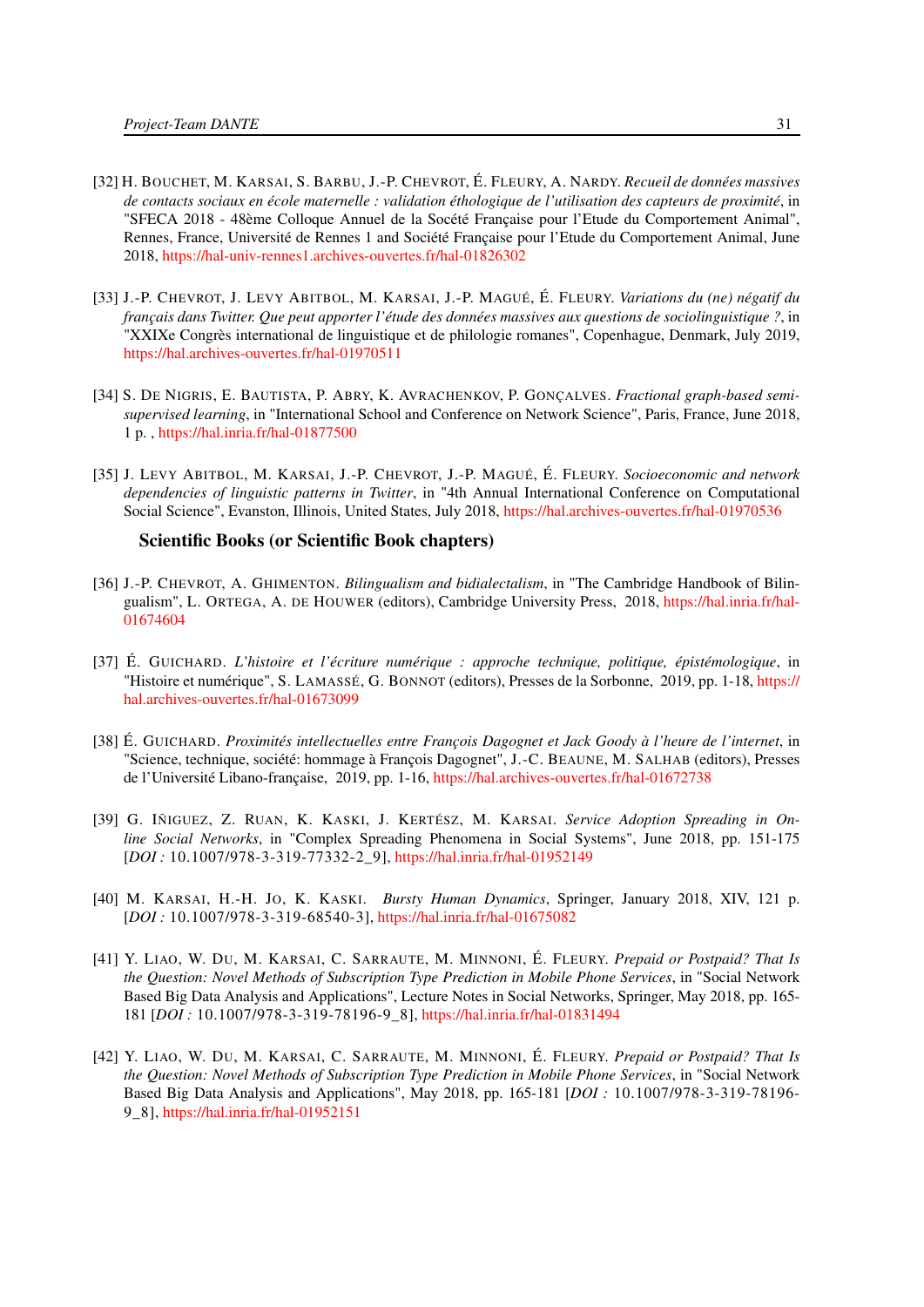- <span id="page-37-0"></span>[43] N. TREMBLAY, P. GONÇALVES, P. BORGNAT. *Design of graph filters and filterbanks*, in "Cooperative and Graph Signal Processing", 2018, [https://arxiv.org/abs/1711.02046](https://arxiv.org/abs/1711.02046 ) , <https://hal.inria.fr/hal-01675375>
- [44] T. VENTURINI, M. JACOMY, L. BOUNEGRU, J. GRAY. *Visual Network Exploration for Data Journalists*, in "The Routledge Handbook to Developments in Digital Journalism Studies (forthcoming)", Routledge, 2018, <https://hal.archives-ouvertes.fr/hal-01672282>
- [45] T. VENTURINI, A. K. MUNK, M. JACOMY. *Actor-Network VS Network Analysis VS Digital Networks Are We Talking About the Same Networks?*, in "DigitalSTS: A Handbook and Fieldguide", 2018, [https://hal.archives](https://hal.archives-ouvertes.fr/hal-01672289)[ouvertes.fr/hal-01672289](https://hal.archives-ouvertes.fr/hal-01672289)
- [46] T. VENTURINI, A. MUNK, A. MEUNIER. *Data-Sprinting: a Public Approach to Digital Research*, in "Interdisciplinary Research Methods", 2018, <https://hal.archives-ouvertes.fr/hal-01672288>
- [47] T. VENTURINI. *The Fish Tank Complex of Social Modelling on Space and Time in Understanding Collective Dynamics*, in "Frontiers of Social Science: A Philosophical Reflection", 2018, [https://hal.archives-ouvertes.](https://hal.archives-ouvertes.fr/hal-01672283) [fr/hal-01672283](https://hal.archives-ouvertes.fr/hal-01672283)
- <span id="page-37-4"></span>[48] L. WENG, M. KARSAI, N. PERRA, F. MENCZER, A. FLAMINI. *Attention on Weak Ties in Social and Communication Networks*, in "Spreading Dynamics in Social Systems", 2018, <https://hal.inria.fr/hal-01675086>

#### Scientific Popularization

[49] L. BOUNEGRU, J. GRAY, T. VENTURINI, M. MAURI. *A Field Guide to Fake News and other Information Disorders*, January 2018, The Field Guide to Fake News explores the use of digital methods to trace the production, circulation and reception of "fake news" online. This document is a sample comprising of the first three chapters of the field guide. These chapters cover recipes for tracing the circulation of "fake news" on Facebook and the web, as well as its tracker signatures and techno-commercial underpinnings. Further chapters on how to map and investigate memes as vectors of "post-truth" politics and political trolling will be released in the coming months. The field guide is a project of the Public Data Lab with support from First Draft and has been produced through a series of "data sprints" and research workshops in Amsterdam, Copenhagen and Milan, <https://hal.archives-ouvertes.fr/hal-01672287>

#### Other Publications

- [50] J.-C. BERMOND, D. MAZAURIC, V. MISRA, P. NAIN. *Distributed Link Scheduling in Wireless Networks*, January 2019, working paper or preprint, <https://hal.inria.fr/hal-01977266>
- <span id="page-37-1"></span>[51] M. FOARE, N. PUSTELNIK, L. CONDAT. *Semi-Linearized Proximal Alternating Minimization for a Discrete Mumford–Shah Model*, April 2018, working paper or preprint, <https://hal.archives-ouvertes.fr/hal-01782346>
- <span id="page-37-3"></span>[52] L. GAUVIN, M. GÉNOIS, M. KARSAI, M. KIVELÄ, T. TAKAGUCHI, E. VALDANO, C. L. VESTERGAARD. *Randomized reference models for temporal networks*, June 2018, <https://arxiv.org/abs/1806.04032> - working paper or preprint, <https://hal.archives-ouvertes.fr/hal-01817633>
- <span id="page-37-2"></span>[53] Y. KALOGA, M. FOARE, N. PUSTELNIK, P. JENSEN. *Discrete Mumford-Shah on graph for mixing matrix estimation*, December 2018, working paper or preprint, <https://hal.archives-ouvertes.fr/hal-01948570>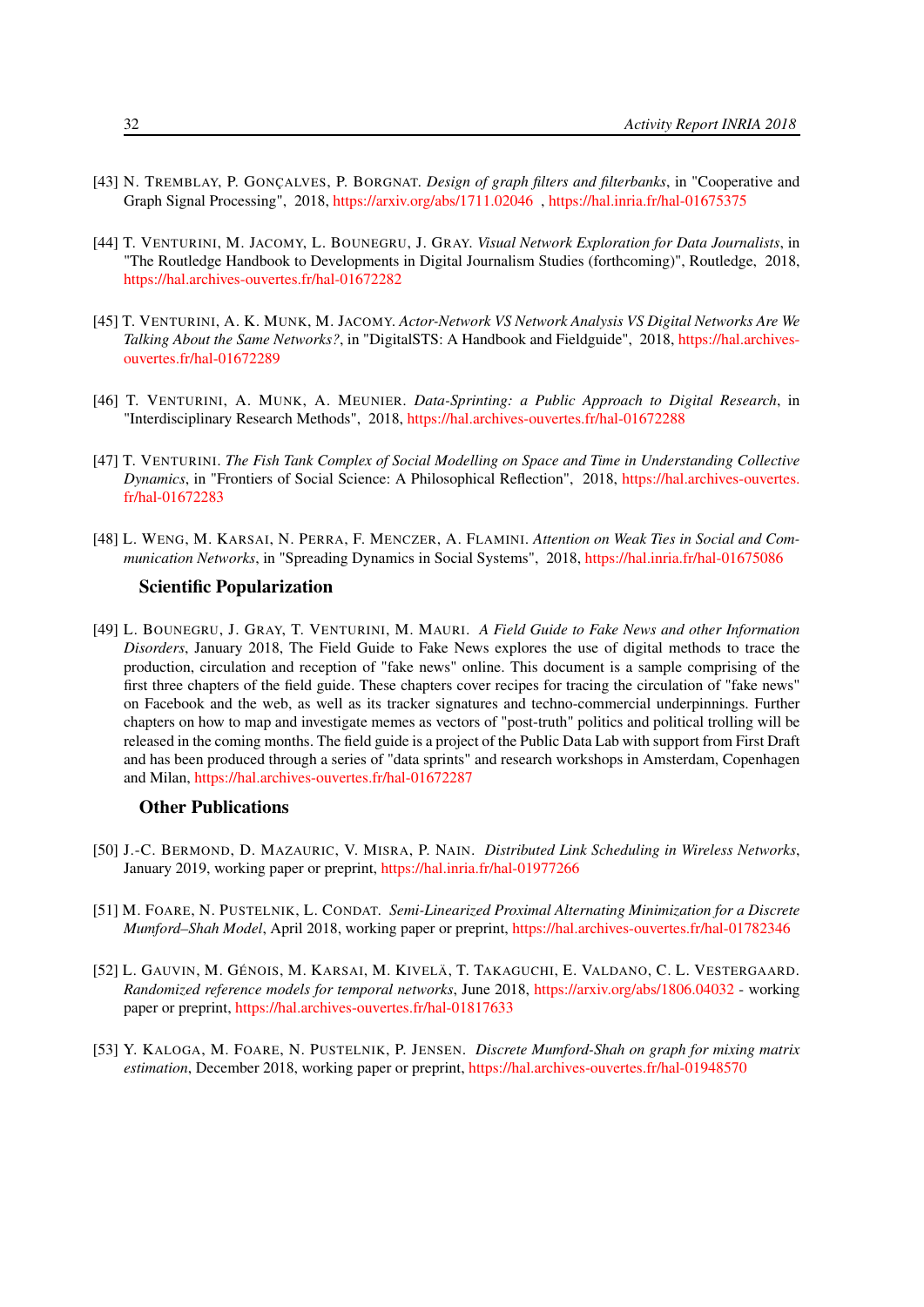- <span id="page-38-12"></span>[54] M. TSITSVERO, P. BORGNAT, P. GONÇALVES. *Analytic signal in many dimensions*, September 2018, [https://](https://arxiv.org/abs/1712.09350v2) [arxiv.org/abs/1712.09350v2](https://arxiv.org/abs/1712.09350v2) - Submitted to Applied and Computational Harmonic Analysis, [https://hal.inria.](https://hal.inria.fr/hal-01877403) [fr/hal-01877403](https://hal.inria.fr/hal-01877403)
- [55] Q. ZHANG, M. KARSAI, A. VESPIGNANI. *Link transmission centrality in large-scale social networks*, July 2018, <https://arxiv.org/abs/1802.05337> - 19 pages, 5 figures, <https://hal.inria.fr/hal-01831482>

#### References in notes

- <span id="page-38-3"></span>[56] R. ALBERT, A.-L. BARABÁSI. *Statistical mechanics of complex networks*, in "Reviews of Modern Physics", 2002, vol. 74
- <span id="page-38-4"></span>[57] A.-L. BARABÁSI. *The origin of bursts and heavy tails in human dynamics*, in "Nature", 2005, vol. 435, 207 p.
- <span id="page-38-0"></span>[58] R. R. COIFMAN, S. LAFON, A. B. LEE, M. MAGGIONI, B. NADLER, F. WARNER, S. W. ZUCKER. *Geometric diffusions as a tool for harmonic analysis and structure definition of data: Diffusion maps*, in "PNAS", 2005, vol. 102, n<sup>o</sup> 21, pp. 7426-7431
- <span id="page-38-1"></span>[59] W. J. FITZGERALD, R. L. SMITH, A. T. WALDEN. *Nonlinear and Nonstationary Signal Processing*, Cambridge University Press, Cambridge, 2001
- <span id="page-38-5"></span>[60] S. FORTUNATO. *Community detection in graphs*, in "Physics Reports", 2010, vol. 486, pp. 75-174
- <span id="page-38-9"></span>[61] G. GAUMONT, M. PANAHI, D. CHAVALARIAS. *Reconstruction of the socio-semantic dynamics of political activist Twitter networks – Method and application to the 2017 French presidential election*, in "PLOS ONE", 2018, <https://journals.plos.org/plosone/article?id=10.1371/journal.pone.0201879>
- <span id="page-38-10"></span>[62] É. GUICHARD. *La philosophie des techniques revue à l'aune de l'internet et du numérique*, in "Le numérique en débat. Des nombres, des machines et des hommes", G. CHAZAL (editor), Éditions Universitaires de Dijon. Collection Sociétés, 2017, pp. 173–189, Preprint[:http://barthes.enssib.fr/articles/Guichard-pensee-critique](http://barthes.enssib.fr/articles/Guichard-pensee-critique-culture-numerique-philo-technique.pdf)[culture-numerique-philo-technique.pdf](http://barthes.enssib.fr/articles/Guichard-pensee-critique-culture-numerique-philo-technique.pdf)
- <span id="page-38-2"></span>[63] P. HOLME, J. SARAMÄKI. *Temporal networks*, in "Physics Reports", 2012, vol. 519, pp. 97-125
- <span id="page-38-6"></span>[64] M. KARSAI, M. KIVELÄ, R. K. PAN, K. KASKI, J. KERTÉSZ, A.-L. BARABÁSI, J. SARAMÄKI. *Small But Slow World: How Network Topology and Burstiness Slow Down Spreading*, in "Phys. Rev. E", 2011, vol. 83
- <span id="page-38-11"></span>[65] M. KARSAI, N. PERRA. *Control Strategies of Contagion Processes in Time-Varying Networks*, in "Temporal Network Epidemiology", N. MASUDA, P. HOLME (editors), Springer, 2017 [*DOI :* 10.1007/978-981-10- 5287-3], <https://hal.inria.fr/hal-01675083>
- <span id="page-38-8"></span>[66] M. KARSAI, N. PERRA, A. VESPIGNANI. *A. Random Walks and Search in Time-Varying Networks*, 2013, arXiv:1303.5966
- <span id="page-38-7"></span>[67] M. KIVELÄ, R. K. PAN, K. KASKI, J. KERTÉSZ, J. SARAMÄKI, M. KARSAI. *Multiscale Analysis of Spreading in a Large Communication Network*, in "J. Stat. Mech.", 2012